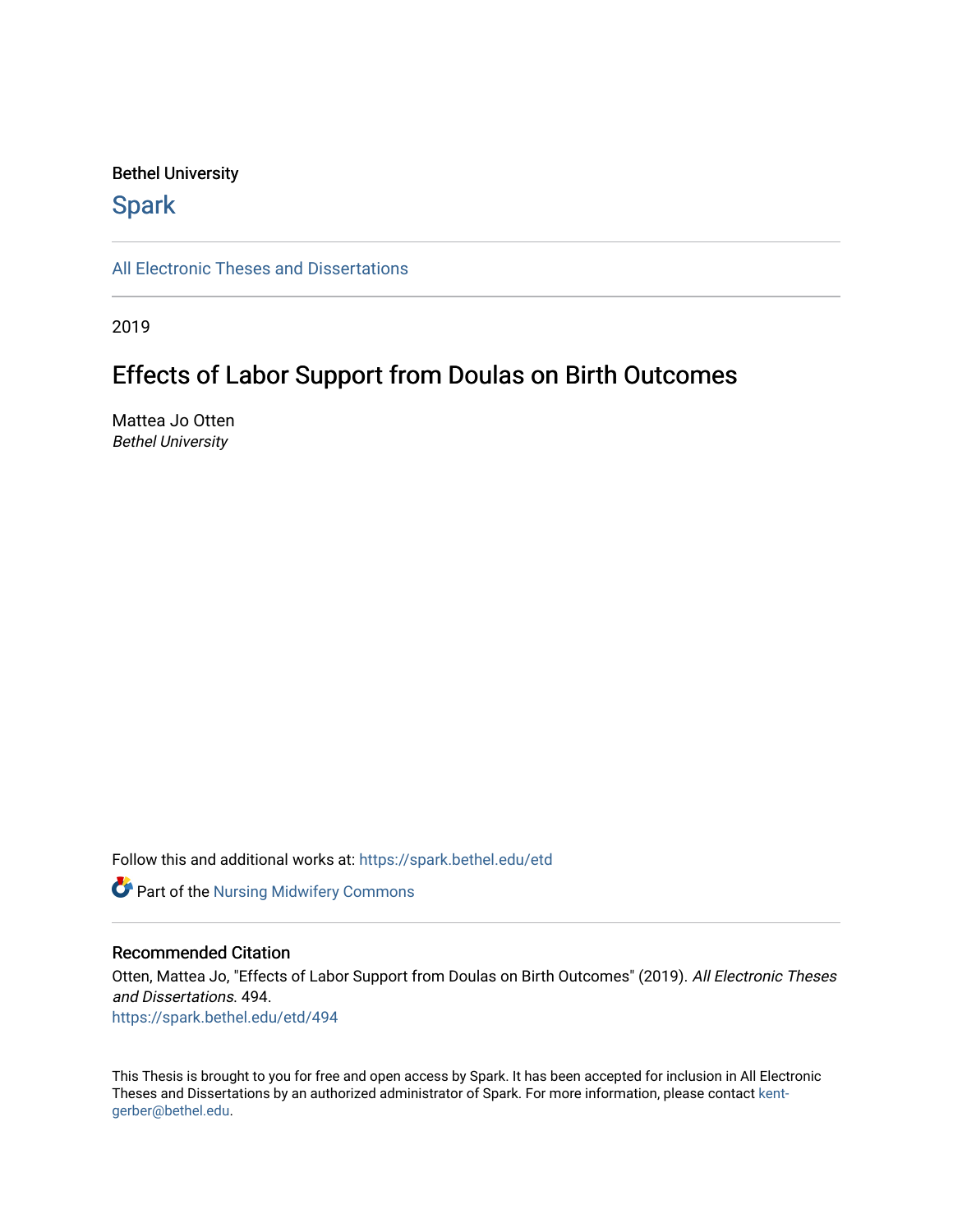# EFFECTS OF LABOR SUPPORT FROM DOULAS ON BIRTH OUTCOMES

# A MASTER'S PROJECT SUBMITTED TO THE GRADUATE FACULTY OF THE GRADUATE SCHOOL BETHEL UNIVERSITY

BY MATTEA OTTEN

IN PARTIAL FULFILLMENT OF THE REQUIREMENTS FOR THE DEGREE OF MASTER OF SCIENCE IN NURSE-MIDWIFERY

> MAY 2019 BETHEL UNIVERSITY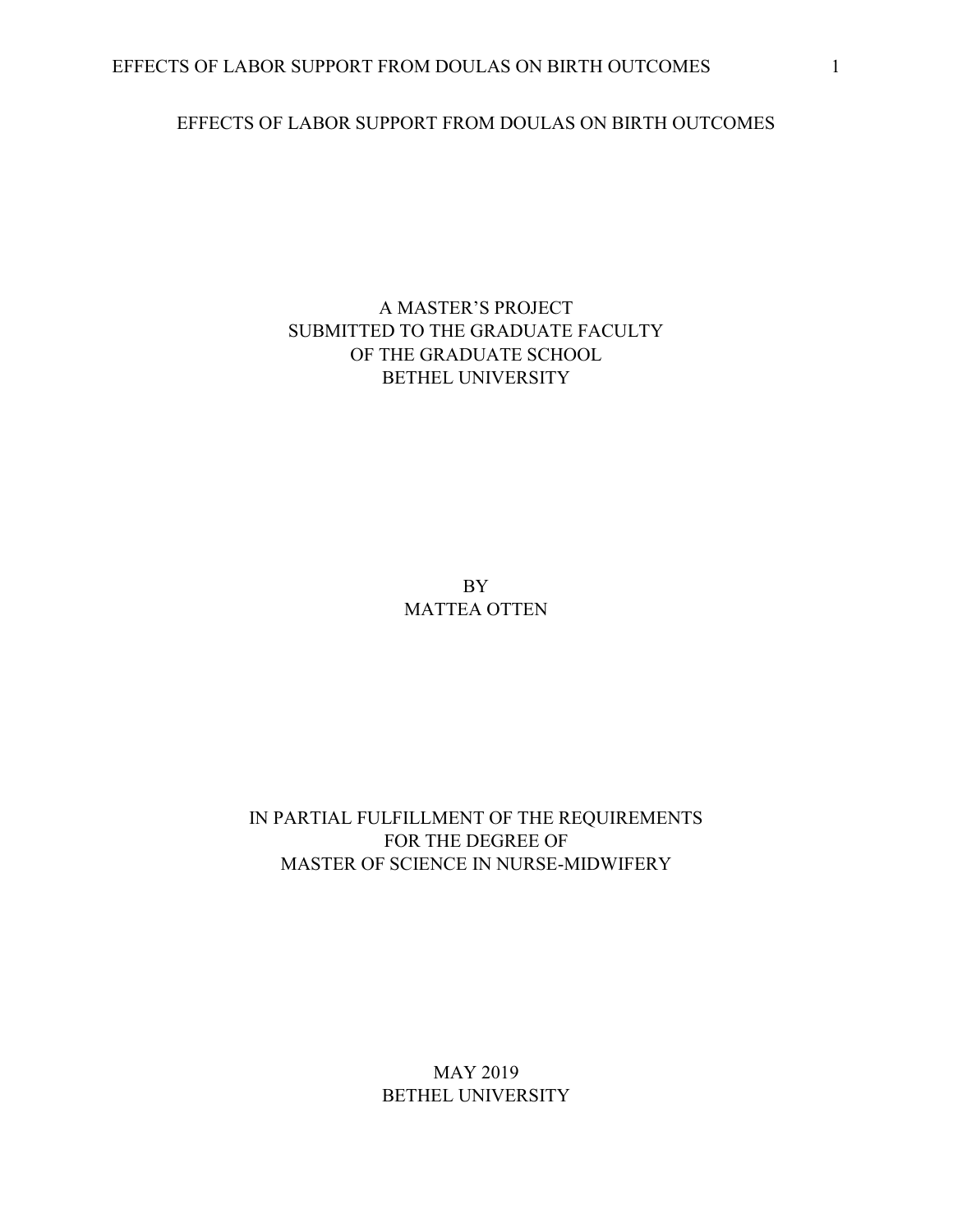# MAY 2019 BETHEL UNIVERSITY

Effects of Labor Support from Doulas on Birth Outcomes

Mattea Otten

May 2019

Approvals:

 Project Advisor Name: Wendy Thompson DNP, MPH, PHN, RN Project Advisor Signature: Second Reader Name: Jane Wrede PhD, CNM, APRN Second Reader Signature: Director of Nurse-Midwifery Program Name: Jane-Wrede, PhD, CNM, APRN Director of Nurse-Midwifery Program Signature: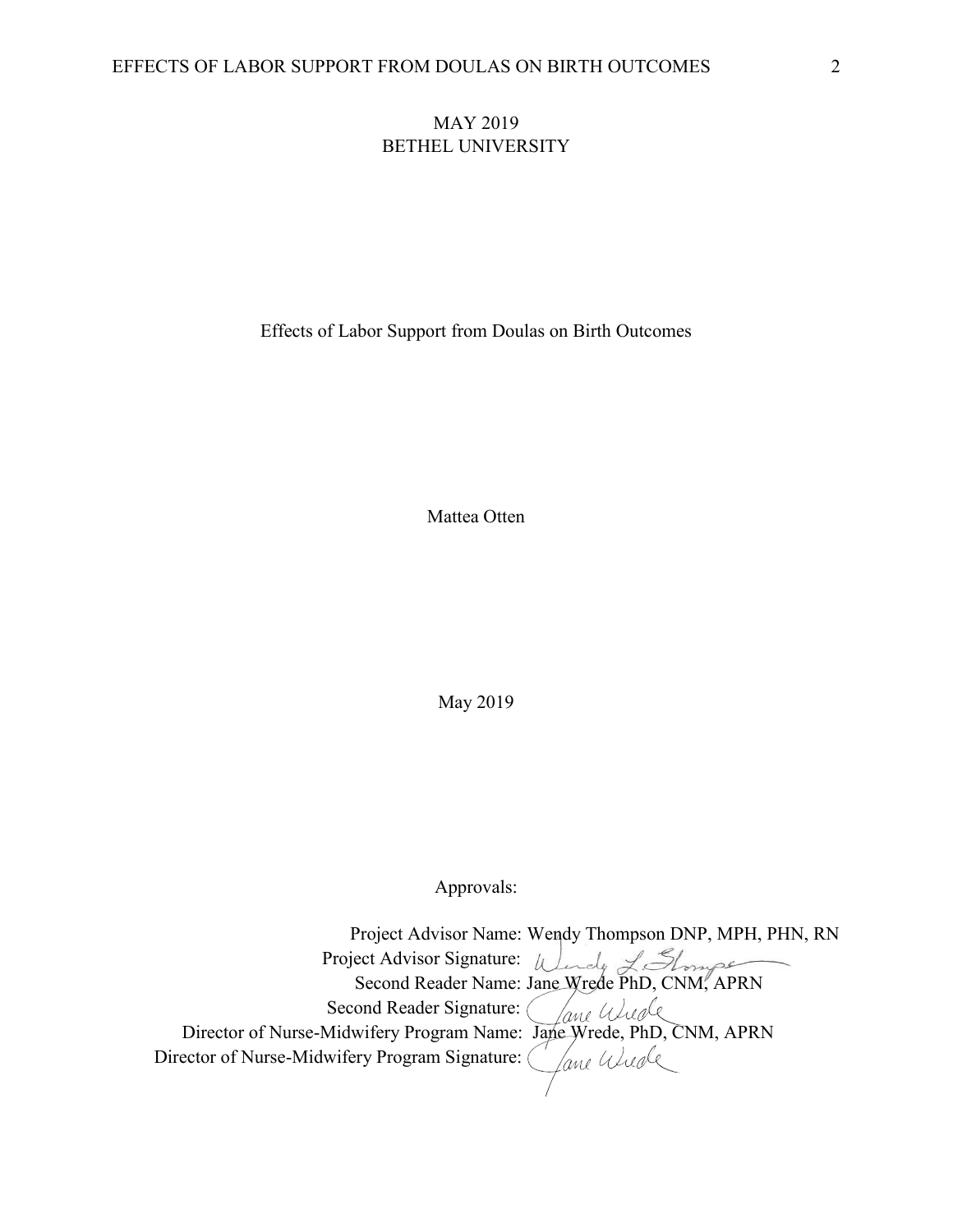# Acknowledgements

To my beautiful children: This journey has not been without its struggles, but I didn't finish in spite of you, I finished because of you. Becoming a mother has changed my life in so many ways, and I hope throughout the years ahead I can help other women in their paths to motherhood. I hope you have learned you can always follow your dreams, even when things seem difficult or impossible.

To my family: Thank you for always helping me achieve my dreams. My children and I are so lucky to have you. It takes a village, and I'm so thankful I have a wonderful family to be mine. A special thank you to my mother, Tonia, who has literally lived at my house during this past year, stepping in to roles a grandmother shouldn't have to do. Every day I imagine all the things we can do when life regains some semblance of normal.

Finally, to my coworkers: I have a great appreciation for all of you, whether physicians, midwives, or nurses. It is because of you I decided this was my calling, and it is because of you I've been able to learn so much along the way. Every one of you has taught me something, and every one of you has also given me grace during these past two years. I've both cried and rejoiced during this journey and you have all been there to support me along the way. I cannot imagine leaving you and I hope to continue bringing life into the world with my favorite team.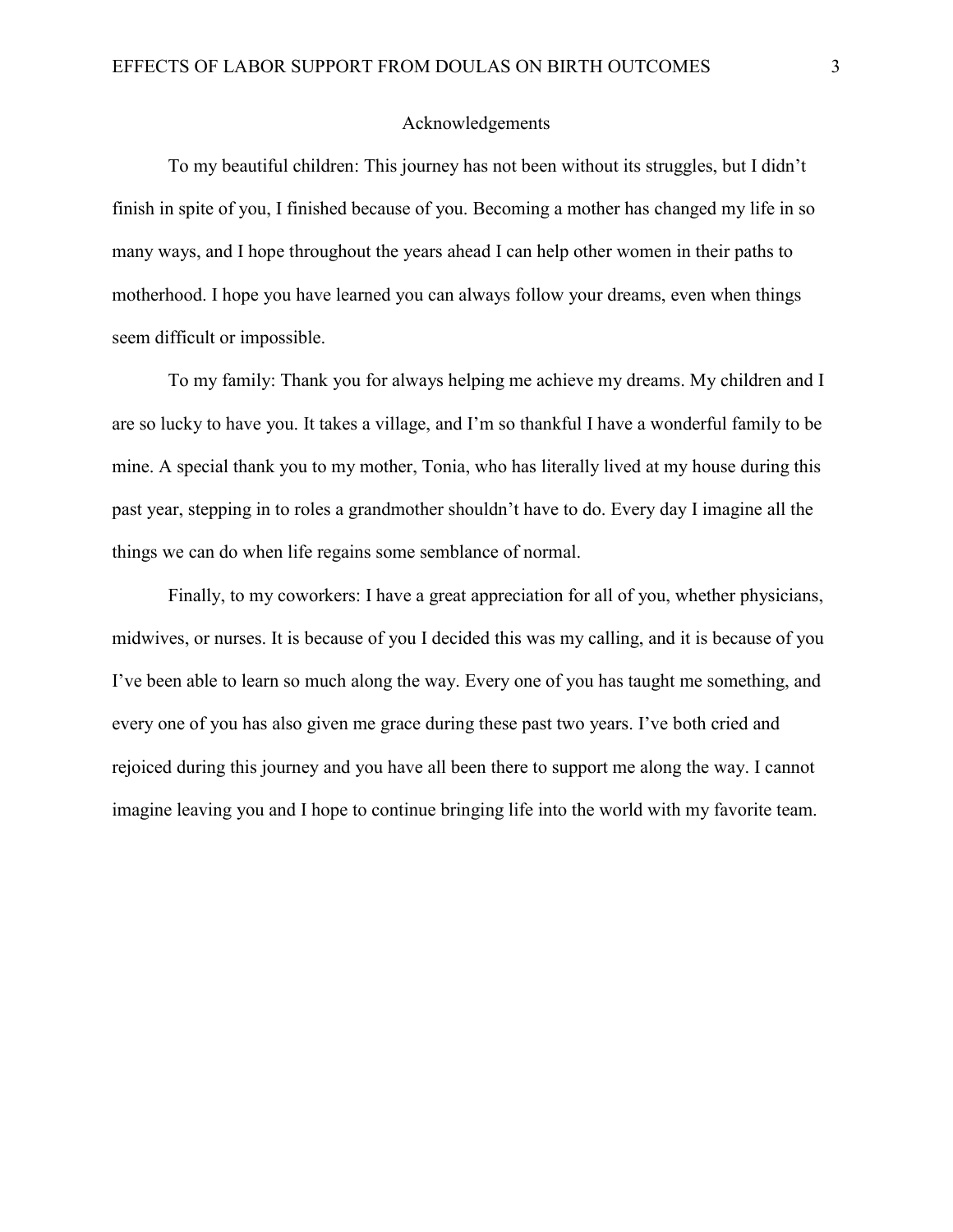#### **Abstract**

**Background/Purpose:** Women using a doula for support during labor and childbirth is increasing, with 6% of women in 2012 utilizing doulas (Dekker, 2017). The American College of Obstetricians and Gynecologists [ACOG] recommends one-to-one labor support to improve labor outcomes. The purpose of this literature review was to determine the effects of labor support from doulas on birth outcomes.

**Theoretical Framework:** Kolcaba's Theory of Comfort can be used during childbirth. This theory focuses on relief, ease, and transcendence, allowing women the opportunity to rise above the pain and experience comfort, even when their pain is not gone. Doula support is intended to increase the laboring woman's comfort, thereby improving birth outcomes.

**Methods:** Twenty-two primary research articles relevant to birth outcomes as a result of doula support were reviewed.

**Results/Findings:** Doula support during labor results in lower rates of cesarean and operative vaginal deliveries with an increase in normal spontaneous vaginal deliveries, decreased pain and decreased pain medications received during labor, shorter lengths of labor, increased patient satisfaction, increased rates of breastfeeding, decreased rates of oxytocin augmentation, improved neonatal Apgar scores at 1 and 5 minutes of life, higher rates of perineal integrity, decreased rates of amniotomies, decreased rates of induction, and improved outcomes if induction is used.

**Conclusion:** Doula support during labor results in many benefits for both mother and infant without any associated negative outcomes.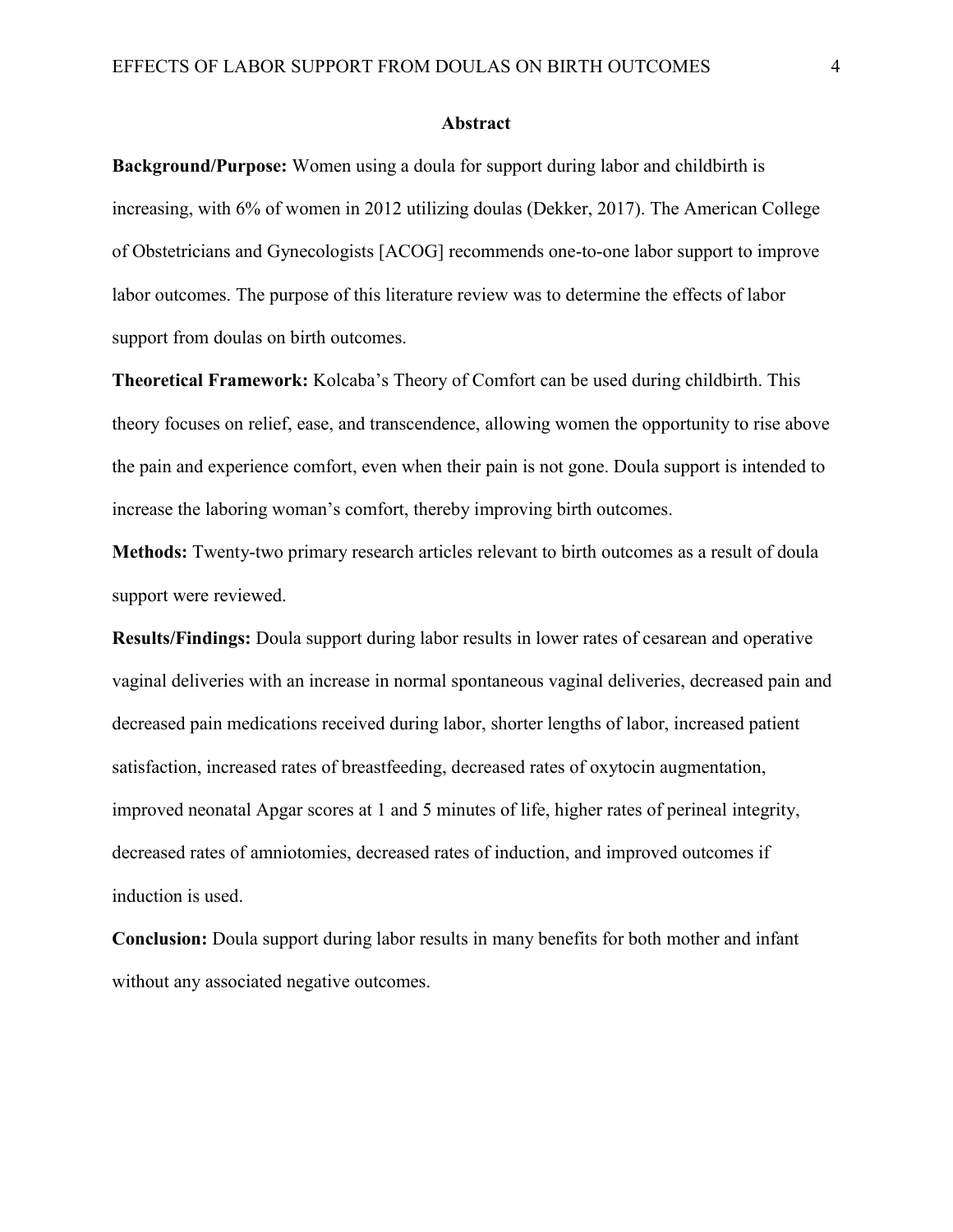**Implications for Research and Practice:** Nurse midwives should ensure women are educated on the purpose and benefits of receiving doula support during labor. In addition, nurse midwives should provide more one-to-one labor support to women.

**Keywords:** doula, labor support, birth outcomes, midwifery care, Theory of Comfort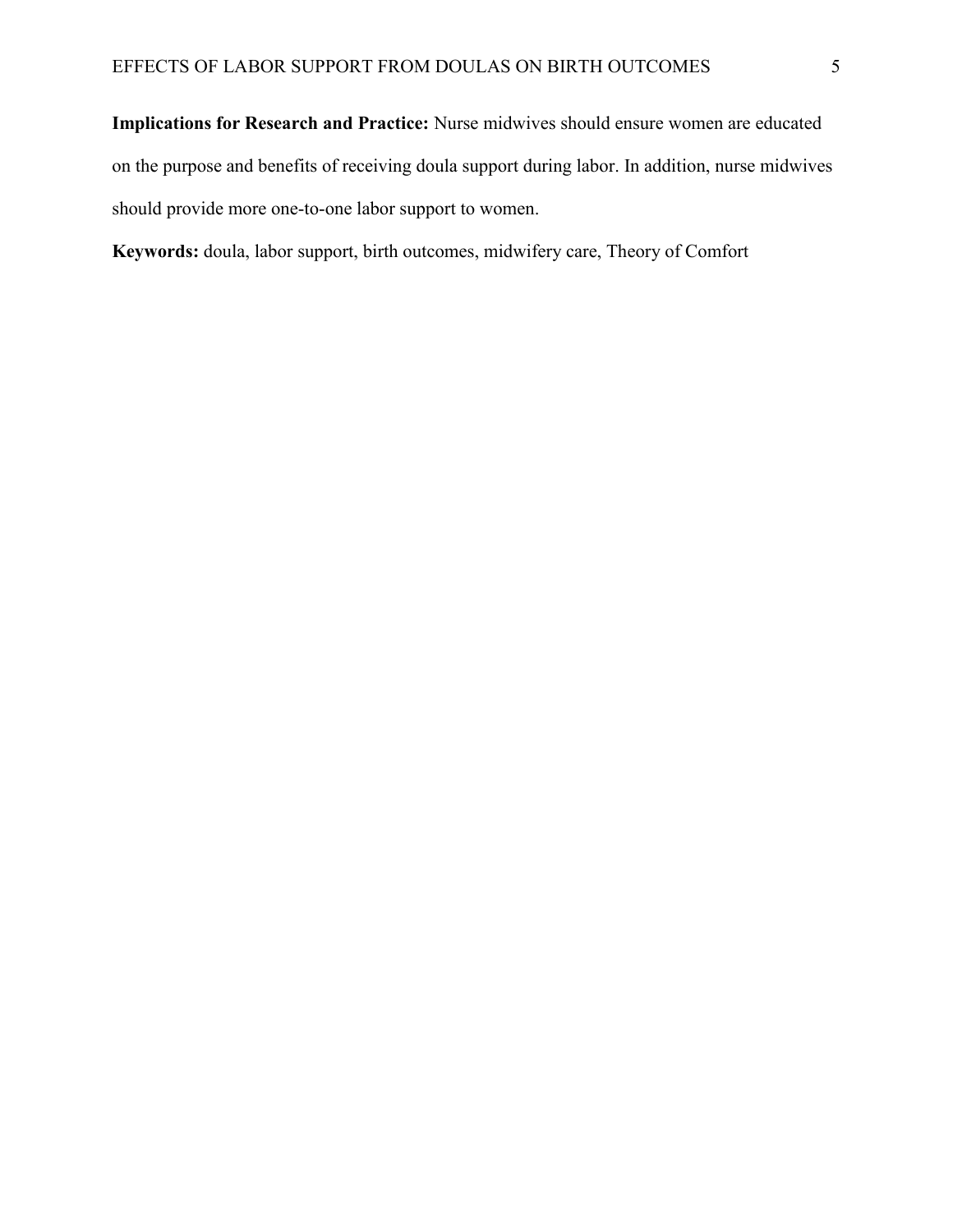# **Table of Contents**

|                                             | Acknowledgements                     | $\overline{4}$ |
|---------------------------------------------|--------------------------------------|----------------|
| Abstract                                    |                                      | 5              |
| Chapter I: Introduction                     |                                      | 8              |
|                                             | History                              | 9              |
|                                             | <b>Evidence Demonstrating Need</b>   | 9              |
|                                             | <b>Statement of Purpose</b>          | 12             |
|                                             | <b>Theoretical Framework</b>         | 12             |
| Chapter II: Methods                         |                                      | 16             |
|                                             | <b>Search Strategies</b>             | 16             |
|                                             | Criteria for Inclusion and Exclusion | 16             |
|                                             | <b>Summary of Selected Studies</b>   | 17             |
|                                             | <b>Evaluation Criteria</b>           | 17             |
|                                             | Summary                              | 18             |
| Chapter III: Literature Review and Analysis |                                      | 19             |
|                                             | Synthesis of the Matrix              | 19             |
|                                             | Synthesis of the Major Findings      | 19             |
|                                             | Mode of Delivery                     | 19             |
|                                             | Pain Management                      | 24             |
|                                             | Duration of Labor                    | 27             |
|                                             | <b>Patient Satisfaction</b>          | 30             |
|                                             | <b>Breastfeeding Initiation</b>      | 32             |
|                                             | Oxytocin Augmentation                | 35             |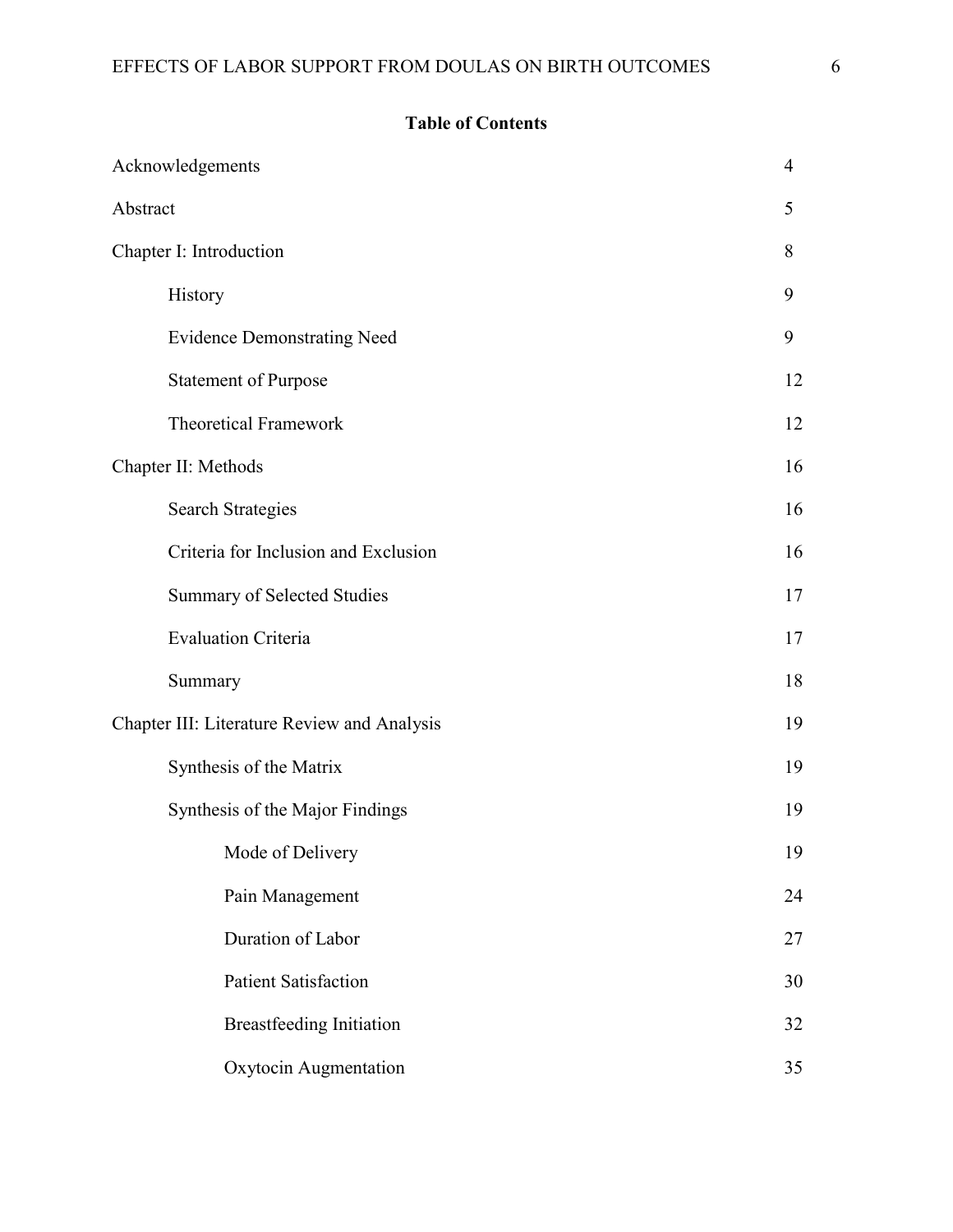| <b>Neonatal Outcomes</b>                              | 36 |
|-------------------------------------------------------|----|
| Labor Pain                                            | 38 |
| Perineal Integrity                                    | 39 |
| Amniotomy                                             | 40 |
| Induction                                             | 41 |
| Summary                                               | 42 |
| Chapter IV: Discussion, Implications, and Conclusions | 43 |
| Trends and Gaps in Literature                         | 43 |
| Recommendations for Future Research                   | 44 |
| Nurse Midwifery Implications                          | 44 |
| Theoretical Framework: Kolcaba's Theory of Comfort    | 45 |
| References                                            |    |
| Appendix: Literature Review of Matrix                 |    |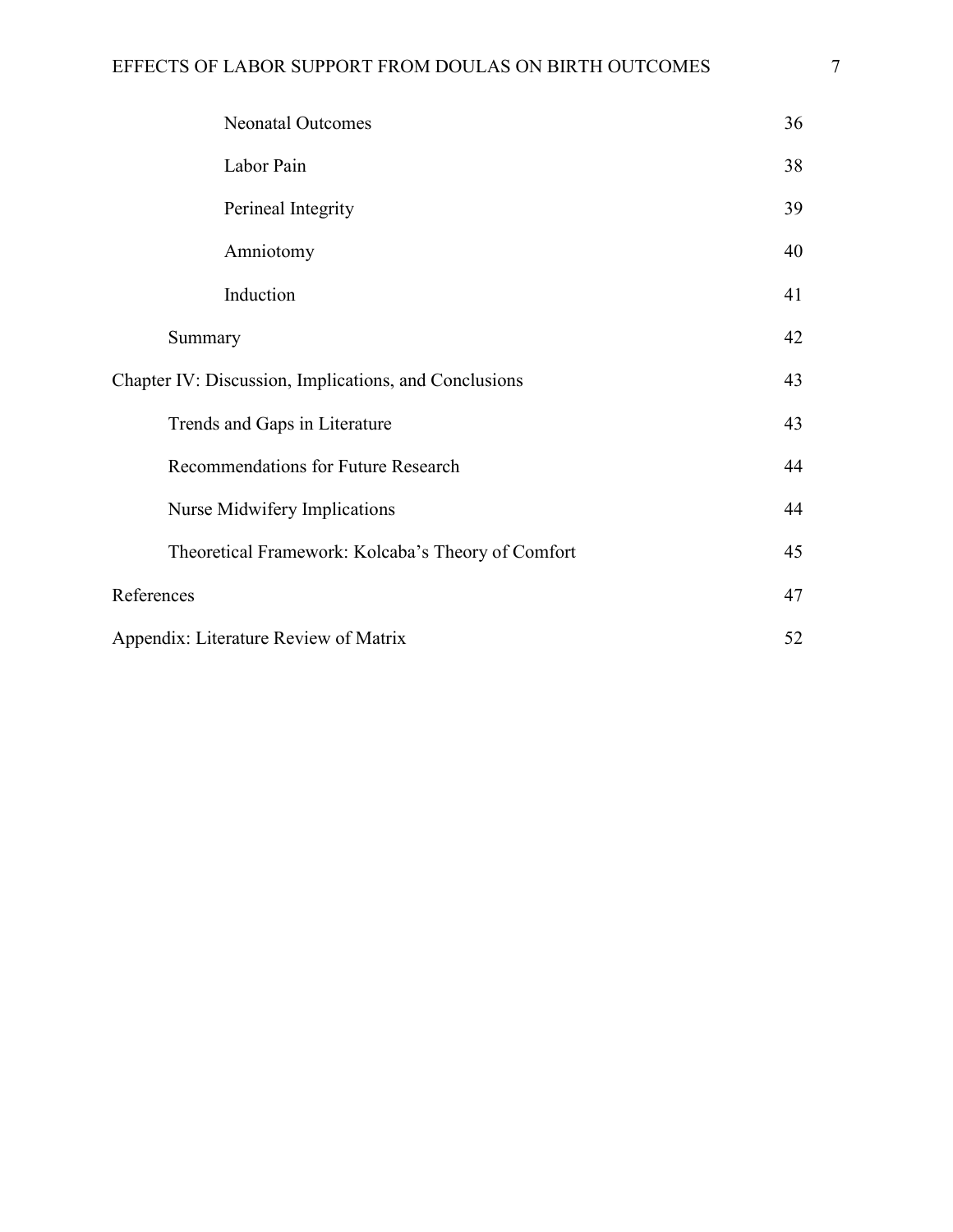# **Chapter I: Effects of Labor Support from Doulas on Birth Outcomes Introduction**

Childbirth is a unique experience, and the outcomes women experience during labor and birth can impact and change a woman's life, both positively and negatively. For thousands of years women have been giving birth surrounded and supported by other women. This role of offering support during pregnancy, labor and delivery, and postpartum was so unique and powerful that in the 1980s the word "doula" was chosen to describe a person who serves families in labor. The word comes from the Greek term for woman servant. A doula is defined as a trained professional who provides continuous physical, emotional, and information support to a mother before, during, and shortly after childbirth to help her achieve the healthiest, most satisfying experience possible (Doulas of North America [DONA], 2019).

Women have expectations and goals for how they expect their labor and birth to unfold, and women are using doulas to help them meet these goals and expectations. In 2006, only 3% of women in the United States used a doula during childbirth, but that percentage doubled to 6% in 2012 (Dekker, 2017). Of those women who did not use a doula but understood what a doula was, 27% stated they would have liked to have had a doula during labor/delivery. (Dekker, 2017). With the number of women utilizing doula services on the rise, the purpose of this literature review was to determine why. Are there benefits to having a doula during childbirth? Will doula support improve birth outcomes? What benefits do women receive from having doula support during labor? While the healthcare provider may be the most important member of the team, a doula is another professional during childbirth, whose sole purpose is to support the mother, especially if her goal is to achieve a normal, physiologic birth.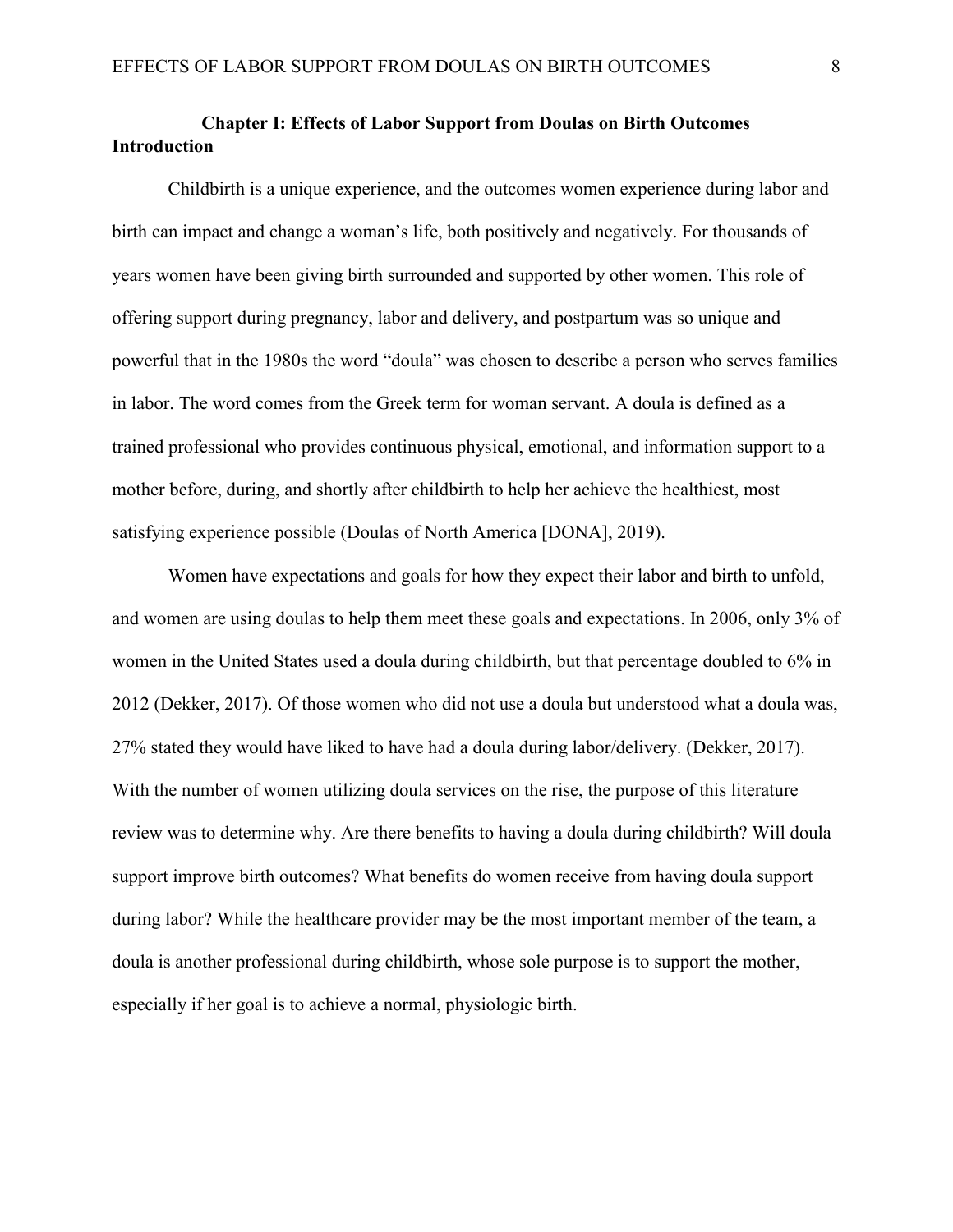## **History**

Doulas' emphasis on non-medical tasks is what sets them apart from midwives or other providers in the labor and birth setting. A doula's standard of practice forbids involvement in medical tasks, and instead focuses on non-pharmacological methods of pain relief, providing education and encouragement, and facilitating communication between the laboring woman and her providers. DONA International, the largest and longest-standing doula certifying organization has over 12,000 members in all states and over 50 countries and boasts of many contributions of birth doulas to modern maternity care. However, there are also many doulas who practice without being certified or recognized by organizations.

## **Evidence Demonstrating Need**

Midwives differ from doulas in that their responsibility is the health and well-being of mother and baby, and their medical priorities exist in harmony with the non-medical tasks of a doula. Midwives have been serving women for thousands of years, and even their title means 'with woman.' Certified nurse midwives [CNMs] make up over 90% of midwives in the United States and are able to care for women throughout the lifespan, including during pregnancy and childbirth, as well as provide primary and gynecological care, birth control options, and care for newborns through the first 28 days of life (American College of Nurse Midwives [ACNM], 2016). CNMs are licensed, independent health care providers with prescriptive authority throughout the entire United States and are defined as primary care providers under federal law. CNMs graduate from schools accredited through the Accreditation Commission for Midwifery Education [ACME] and receive their certification through the American Midwifery Certification Board [AMCB].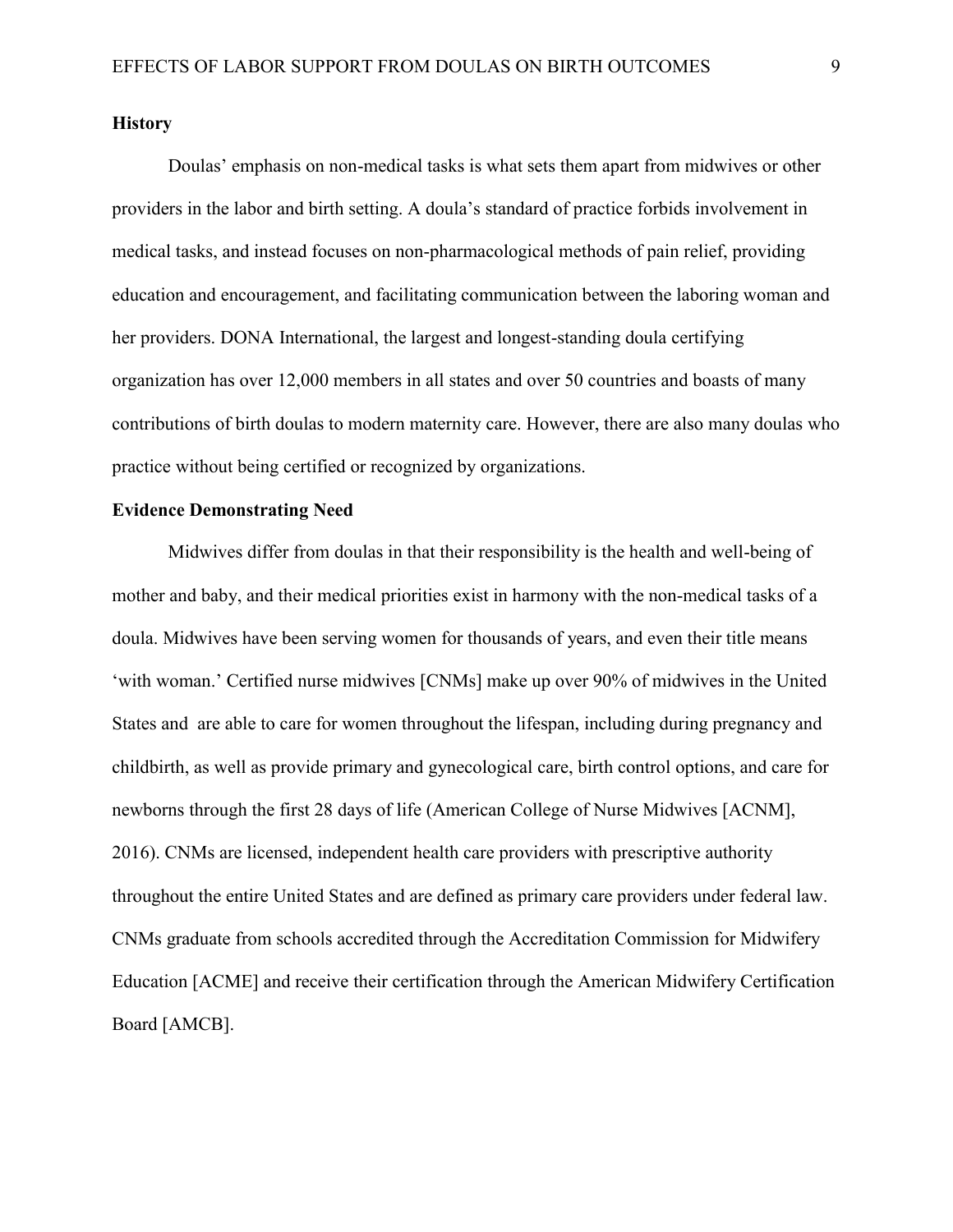As of 2017, there were approximately 6,530 midwives practicing throughout the United States (BLS, 2018). The vast majority of these midwives are employed by physician offices, with large numbers also being employed by general medical and surgical hospitals (BLS, 2018). In 2014, midwives attended 332,107 births, representing 12.1% of all vaginal births or 8.3% of the total births in the United States (ACNM, 2016). Since 1989, the percentage of midwife-attended births has risen nearly every year. Midwives practice wherever women give birth, with 94.3% of their attended births occurring in hospitals, 3% in freestanding birth centers, and 2.7% taking place in homes (ACNM, 2016).

Midwives have a professional responsibility to promote the hallmarks of midwifery, as described by ACNM. This includes the advocacy of non-intervention in normal processes in the absence of complications, promoting woman- and family-centered care, and incorporating evidence-based complementary and alternative therapies (ACNM, 2012). This allows midwives to have an important role in labor support, yet midwives will always have other responsibilities as well.

The ACNM, Midwives Alliance of North America [MANA], and the National Association of Certified Professional Midwives [NACPM] published a consensus statement defining normal physiologic birth, identifying measurable benchmarks to describe normal physiologic birth, identifying factors that facilitate or disrupt normal physiologic birth, creating a template for system changes, and ultimately improving the health of mothers and infants while avoiding unnecessary and costly interventions. While the consensus statement isn't specifically about utilizing doulas, it does reference multiple factors that influence the ability of a woman to give birth without intervention, including factors relating to the woman, the clinician, and the birth setting and environment. According to ACNM, MANA, and NACPM, factors that facilitate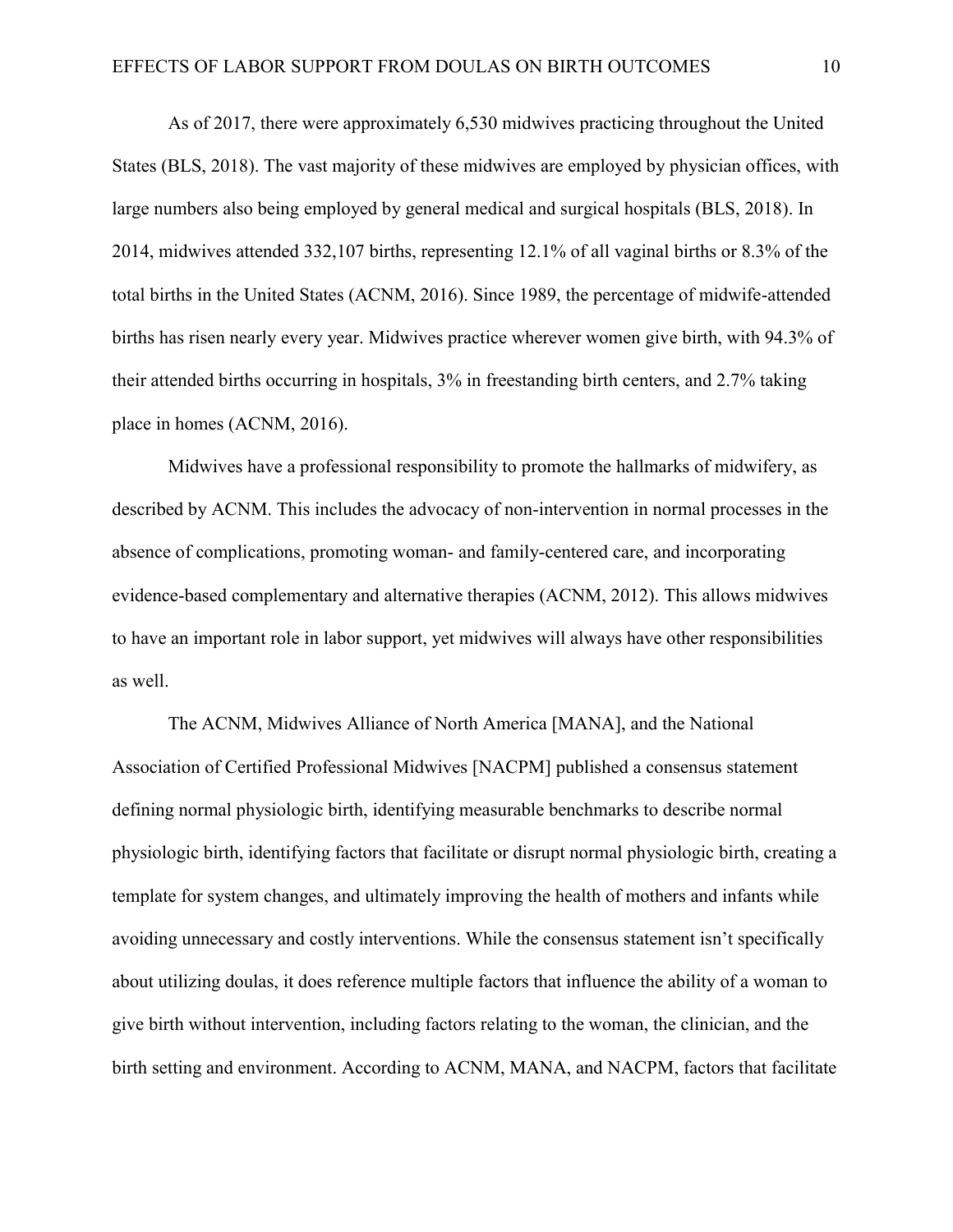normal physiologic birth include access to providers supportive of and skilled in normal physiologic birth and maternity care providers skilled in non-pharmacologic methods for coping with labor pain (ACNM, 2013). Factors that disrupt normal physiologic birth include an unsupportive environment, lack of supportive companions, and any situation in which the mother feels unsupported (ACNM, 2013). As the purpose of a doula is to provide physical, emotional, and information support to women, doulas are an additional resource to help women achieve normal physiologic birth, in addition to midwives.

A statement from ACOG agrees and states that "continuous one-to-one emotional support provided by support personnel, such as a doula, is associated with improved outcomes for women in labor" (Bryant & Borders, 2019, p.1). These benefits can include shortened labor, decreased need for analgesia, fewer operative deliveries, and fewer reports of dissatisfaction with the labor experience. In addition, ACOG discusses the potential benefits of teaching labor support techniques to friends or family members. This can still result in significantly shorter durations of labor, higher Apgar scores at 1 and 5 minutes, and decreased cesarean rates. ACOG indicates that continuous labor support is cost effective and discusses that paying for such personnel has the potential to result in substantial cost savings. Finally, ACOG states that because of the many benefits and absence of risks, programs and policies may need to be developed to integrate trained support personnel into the intrapartum care environment to provide continuous one-to-one emotional support to women in labor.

The Cochrane Database, which reviews hundreds of thousands of published research articles, agrees with ACNM and ACOG, showing positive outcomes from utilizing a doula. After combining the results of 26 trials that included more than 15,000 women, Cochrane states that women who received continuous support were more likely to have spontaneous vaginal births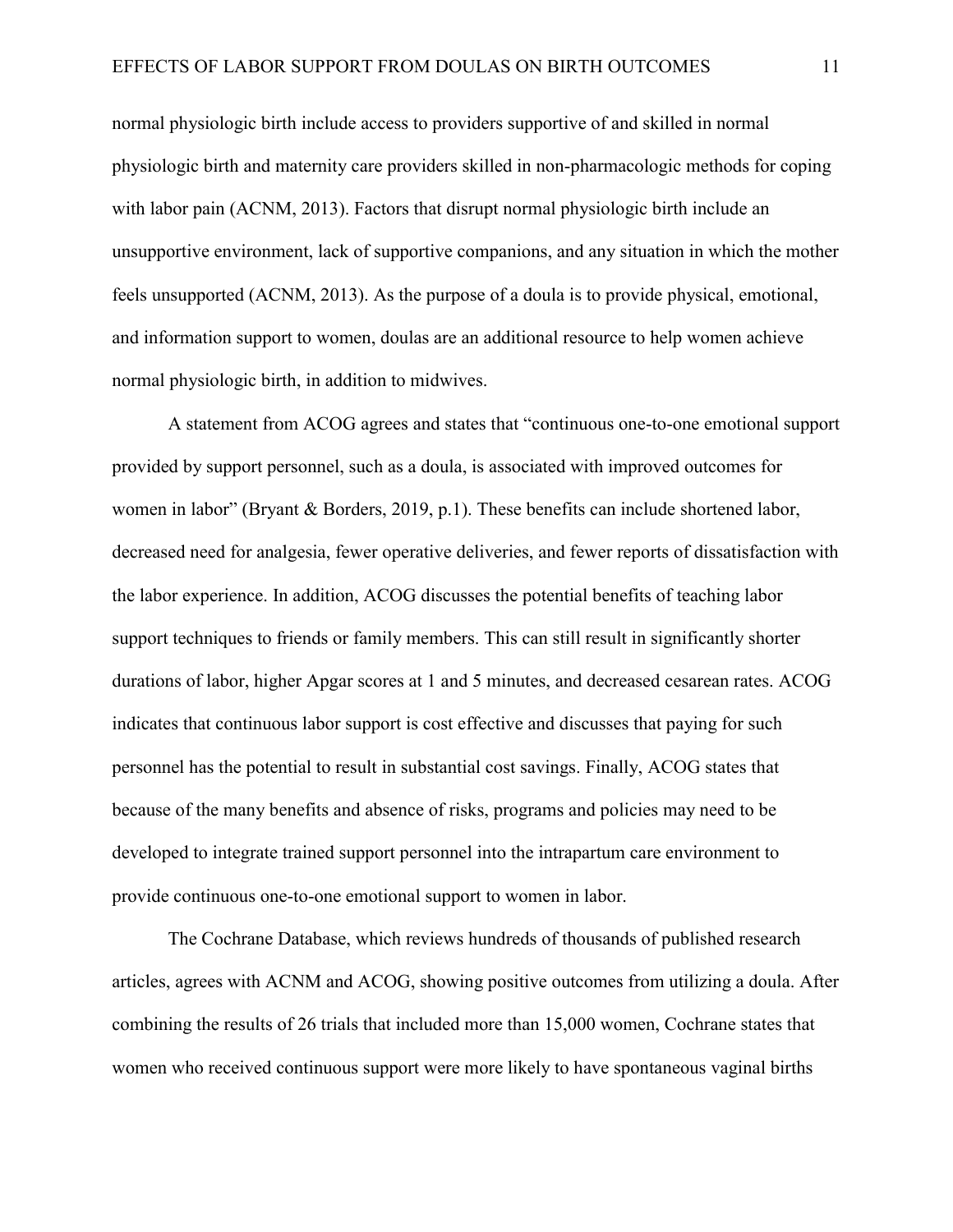and less likely to utilize pharmacological methods of pain relief or have negative feelings about childbirth (Bohren, Hofmeyr, Sakala, Fukuzawa, & Cuthbert, 2017). They were also less likely to experience vacuum or forceps-assisted births or undergo a cesarean section. (Bohren et al., 2017). Duration of labor was found to be approximately 40 minutes shorter for women who have continuous labor support and babies were less likely to have low 5-minute Apgar scores (Bohren et al., 2017). The overall results of the Cochrane review showed that utilization of continuous labor support leads to statistically better outcomes for both mother and baby, with no negative consequences.

#### **Statement of Purpose**

The purpose of this literature synthesis is to create a critical appraisal of scholarly research articles to determine the effect of continuous labor support from doulas on birth outcomes. This paper will examine the effects of doula support on multiple aspects of labor including induction of labor, oxytocin augmentation, amniotomy, perineal integrity, labor pain, pain management, duration of labor, and mode of delivery. It will also analyze other aspects of birth outcomes including neonatal outcomes, breastfeeding initiation rates, and patient satisfaction.

#### **Theoretical Framework**

"Increasing comfort can redefine the meaning of pain in childbirth. Increasing comfort may create a decreased need for medical interventions and lower costs" (Schuiling & Sampson, 1999, p. 77). Comfort during labor does not mean the absence of pain, and this idea allows us to theorize the purpose and benefits of comfort during childbirth. Comfort can be defined as "the state of having met basic human needs for ease, relief, and transcendence" (Kolcaba, 2001, p. 88). Kolcaba's Theory of Comfort offers us a framework through which we may better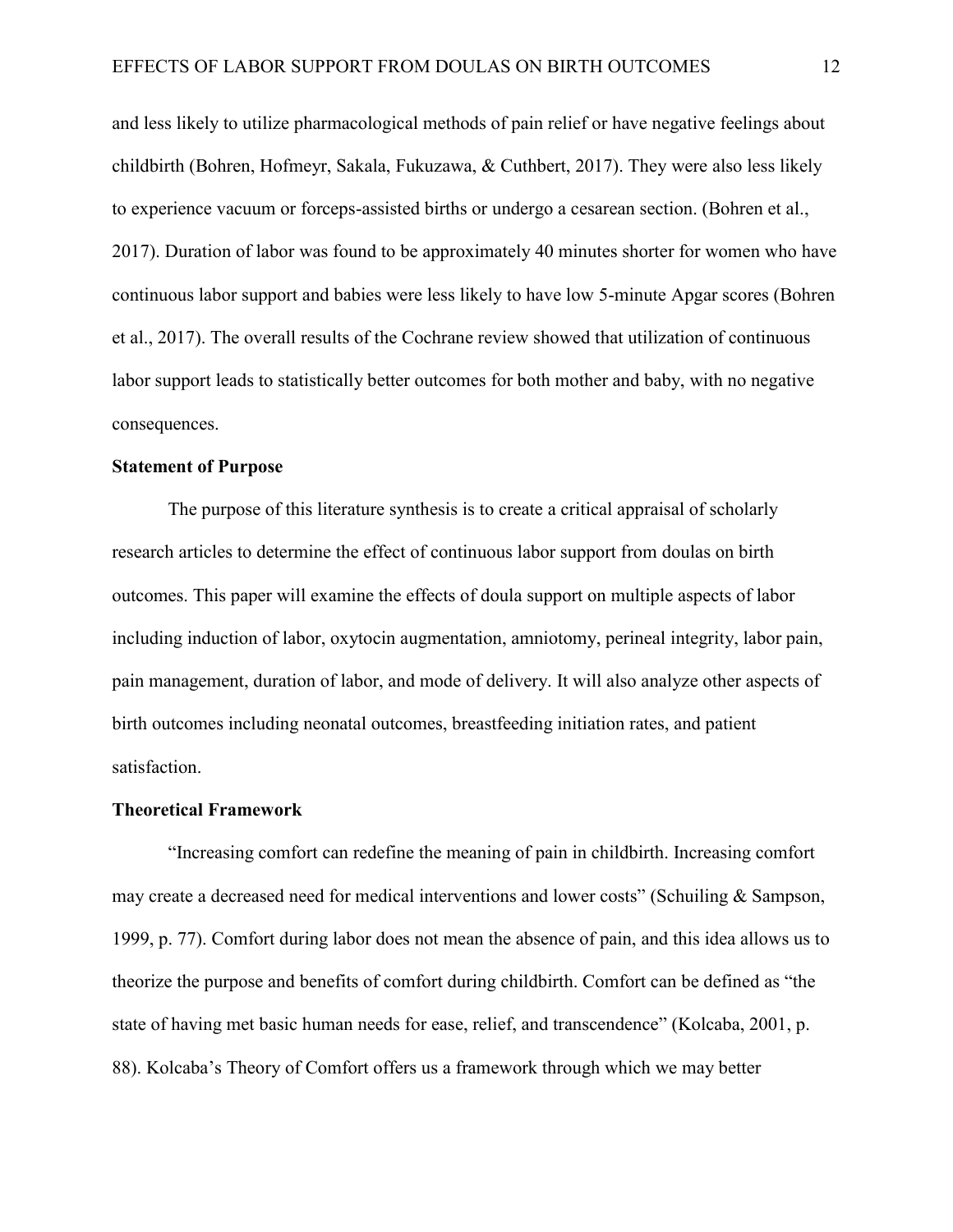understand how labor support may increase the laboring woman's comfort and improve outcomes.

Kolcaba's Theory of Comfort is based on the premise that patients have comfort needs, and when those needs are met, patients are both strengthened and motivated (Kolcaba, 2001). The theory focuses on three forms of holistic comfort: relief, ease, and transcendence. Relief comes from the idea that providers relieve comfort needs expressed by patients. Ease is the concept that once basic functions are met, a patient can reach homeostasis and feel calm and content. Finally, transcendence stems from the thought that patients can rise above the pain, challenges, and difficulties with assistance from their nurses or other providers). Kolcaba's Theory of Comfort places an importance on these concepts of relief, ease, and transcendence within physical, psychospiritual, environmental, and sociocultural contexts. This means that not only does comfort apply to physical comfort, such as decreasing pain, but also psychospiritual comfort, such as receiving emotional support, environmental comfort, being in an environment that is supportive and caring. Another aspect of this is sociocultural comfort, which is comprised of having wishes and beliefs being honored and respected. These comfort needs are driven by patient expectations; patients expect care that is both competent and holistic. When health care providers meet patients' comfort needs, better outcomes for both patients and institutions are achieved, including increasing patient satisfaction scores (Kolcaba, 2001).

Childbirth is a very unique situation when it comes to discussing comfort and pain management, as it is a physiologically normal event, and the pain doesn't signal a pathological process. During childbirth, the experience of comfort is distinctly different from the absence of pain, and the relief of pain does not ensure comfort. Comfort occurs when a woman experiences a sense of ease in her childbirth environment and when she is supported by human presence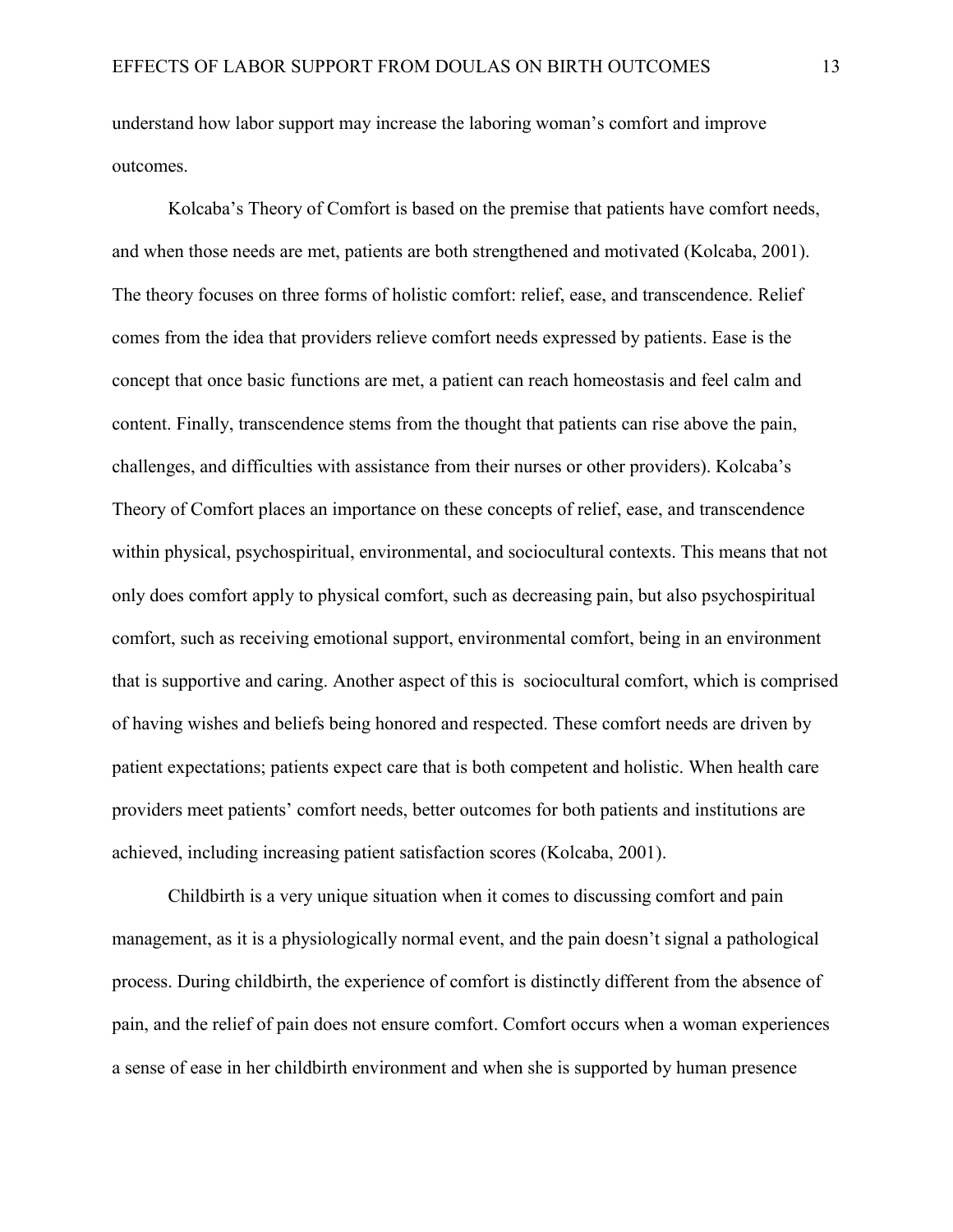(Schuiling, Sampselle, & Kolcaba, 2010). Comfort measures include many different nonpharmacologic interventions, including alternative and complementary methods of pain control used to promote comfort. Another distinct comfort measure is support, defined as one-to-one continuous support provided by a family member, significant other or care provider (Schuiling, Sampselle, & Kolcaba, 2010).

Doulas are the one care provider whose job it is to provide continuous physical, emotional, and information support to a mother before, during, and after childbirth (DONA, 2019). When it comes to studying the effect doulas and their continuous labor support have on women in childbirth, using Kolcaba's Theory of Comfort is ideal. Doulas who provide that oneto-one continuous support promote the comfort of laboring women as their focus, both strengthening and motivating their patients during the process by focusing on the physical, psychospiritual, environmental, and sociocultural contexts that surround a woman during childbirth (DONA, 2019).

Continuous labor support is one of the most important and basic needs for families experiencing the childbirth process and a way birth outcomes can be improved. Research states that doulas should be viewed by parents and providers as a valuable, evidence-based member of the birth care team (Dekker, 2017). Midwives are in a unique position when it comes to caring for laboring women, and are in the best role to encourage normal physiologic birth, while still maintaining the availability of medical interventions if necessary. Although continuous labor support can be offered by birth partners, midwives, nurses, or physicians, research has shown that doulas have a stronger positive effect than other types of support persons (Dekker, 2017). In addition, continuous labor support is risk-free and highly effective. As midwives have an obligation to evaluate, interpret, and apply research to their care (ACNM, 2012), midwives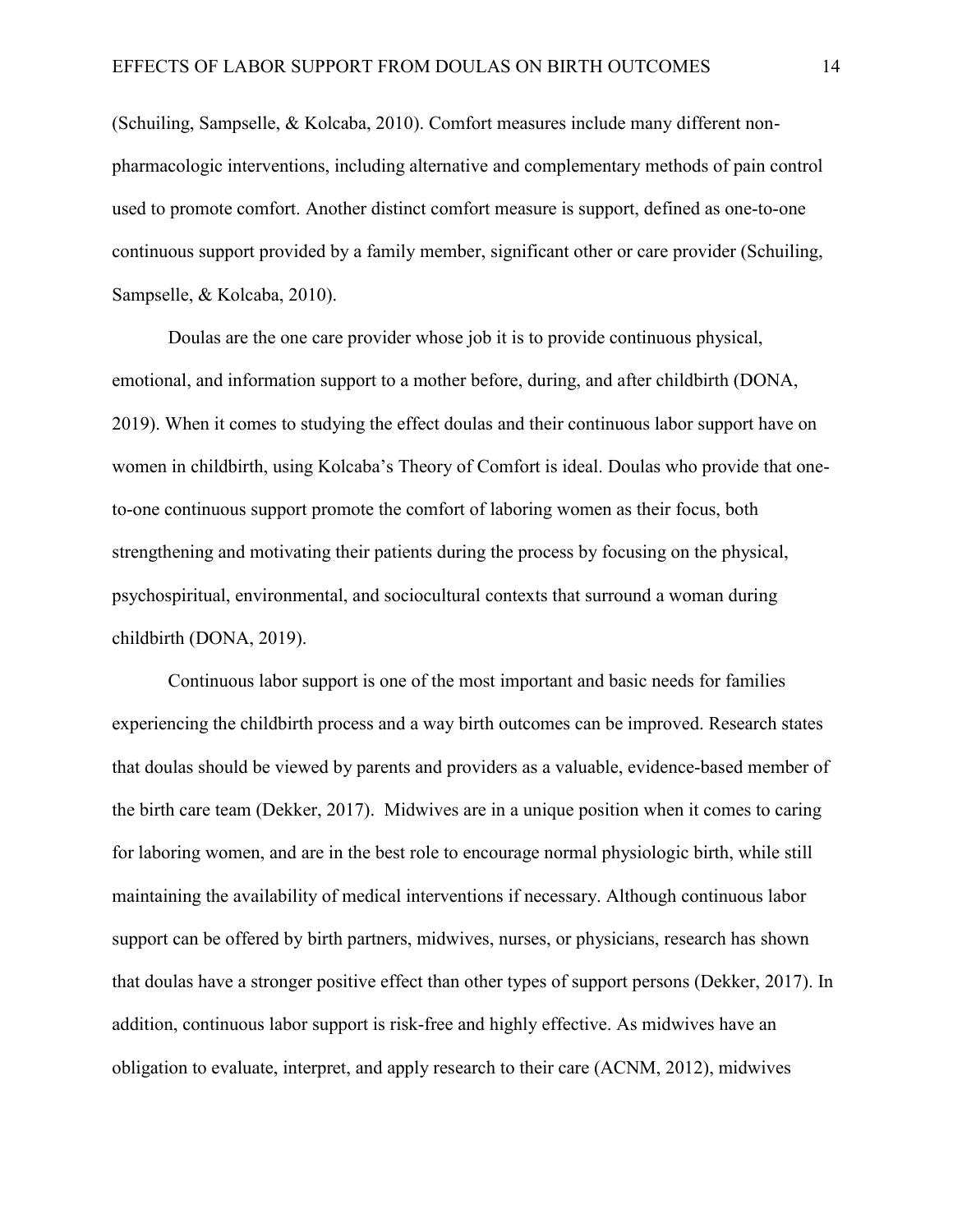should be knowledgeable on the use of doulas for continuous labor support, and should be advocating for their use amongst their patients.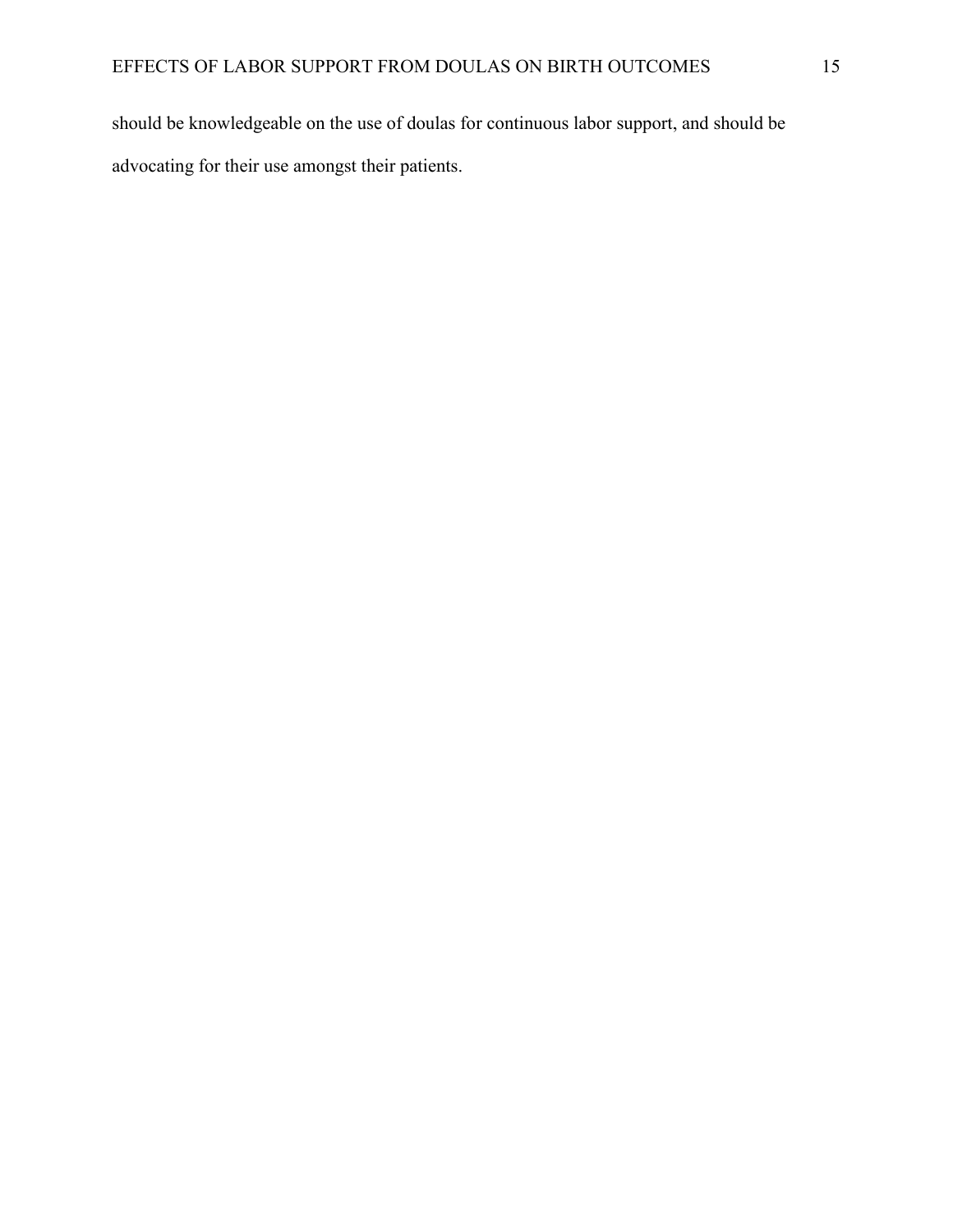#### **Chapter II: Methods**

Chapter II outlines the process used to find and identify literature related to birth outcomes in the presence versus absence of labor support. A list of search engines and search terms are included, as well as the process to determine relevant studies and inclusion and exclusion criteria. A summary of selected studies are provided along with the process for determining the level and quality of studies.

# **Search Strategies**

CINAHL, Ebsco – Academic Search Premier, PubMed, Google Scholar, and Cochrane Database of Systematic Reviews are all databases that were searched to find literature on the topic of labor support. Key search terms included: labor support and doula. Once articles were found, their references lists were reviewed and additional articles were found to review.

#### **Criteria for Inclusion and Exclusion**

The articles selected for this literature review include labor support provided by midwifery/nursing students, nurses, midwives, other healthcare professionals, friends, family members, partners, and professional doulas. All articles include labor support, but many also included antenatal and postpartum support as well. Data from these studies include interventions, birth outcomes for mother and baby, rates of breastfeeding initiation, and patient satisfaction. Exclusion criteria removed some articles that focus only on prenatal education or postpartum support, but did not include support during the labor process. Articles that focus only on specific populations were rejected as well, due to the difficulty of comparing those results to the general population. One such article that was rejected studied women in prison and the benefits doula support could offer those women. Also, articles that focused exclusively on the financial benefits of doula support were discarded, as the focus of this literature review is on birth outcomes.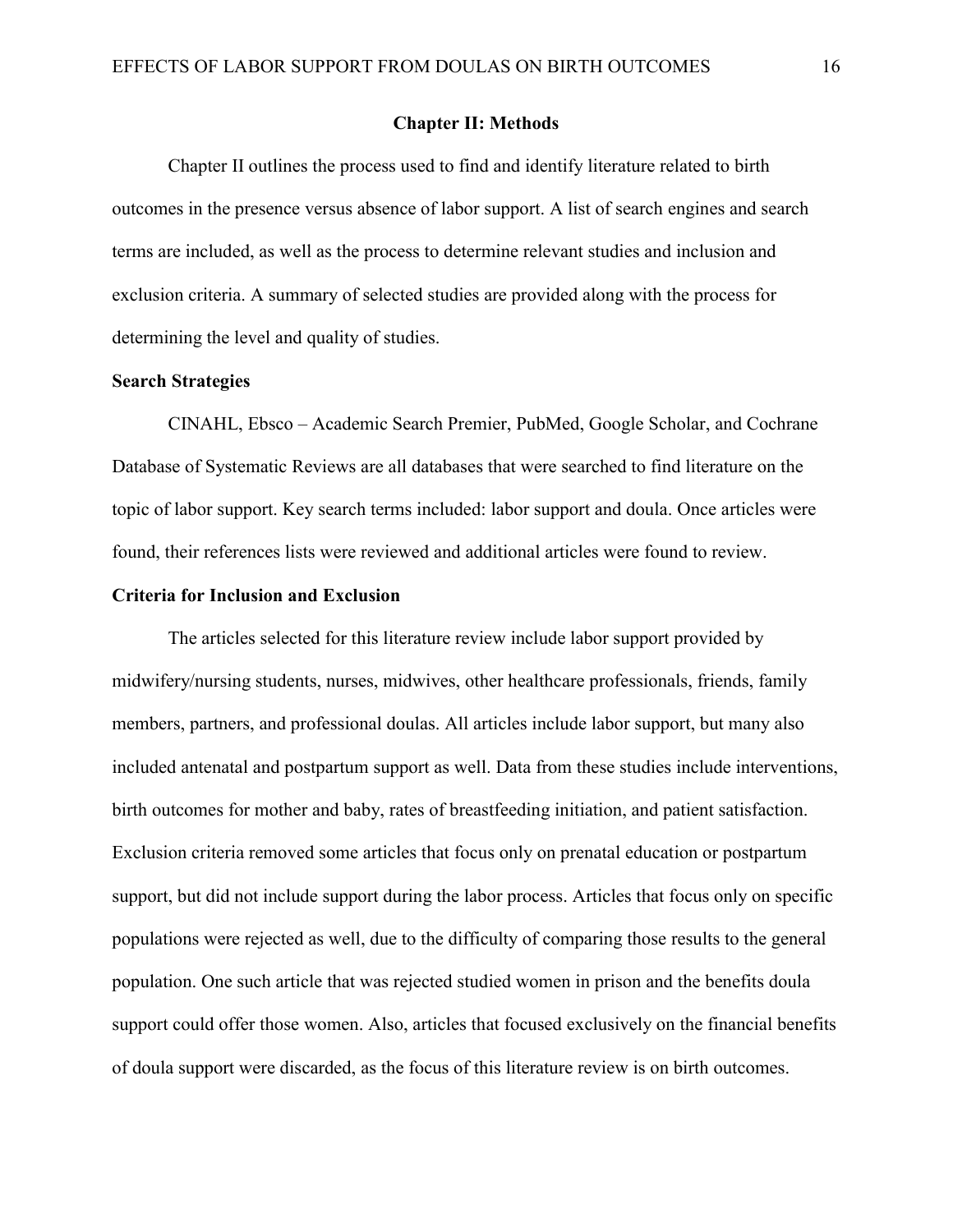# **Summary of Selected Studies**

The initial search yielded 68 studies that were evaluated. Articles were excluded if they did not fit the inclusion criteria, or if they were greater than 20 years old, unless the study was conducted in the United States. As the United States has different birth outcomes from other developed countries, studies from the United States are most relevant to this literature review. This narrowed the list down to 22 articles that met the inclusion criteria and were relevant to the topic of labor support. The articles included in the final review consist of 15 randomized controlled trials, five quasi-experimental trials, and two non-experimental trials, with one being a secondary analysis and the other being an observational retrospective analysis. There was one large systematic review done by the Cochrane Database of Systematic Reviews. It was not included as an article to be analyzed in this literature review, although it was used as a resource. The articles included contain research from Botswana, Brazil, Canada, Iran, Jordan, Mexico, Nigeria, and the United States, with 12 studies conducted in the United States.

#### **Evaluation Criteria**

Once the literature was selected, the articles were then evaluated for strength and quality using the Johns Hopkins Research Evidence Appraisal Tool (Dearholt & Dang, 2012). This system grades the strength and quality of evidence on a scale of I-V, with the highest level of scientific evidence receiving a Level I and being comprised of randomized controlled trials. Level II articles are comprised of quasi-experimental trials, and Level III articles are nonexperimental trials. Therefore, this final review contains 15 Level I articles, five Level II articles, and two Level III articles. Of the 22 articles that met inclusion criteria, none are graded Level IV or Level V.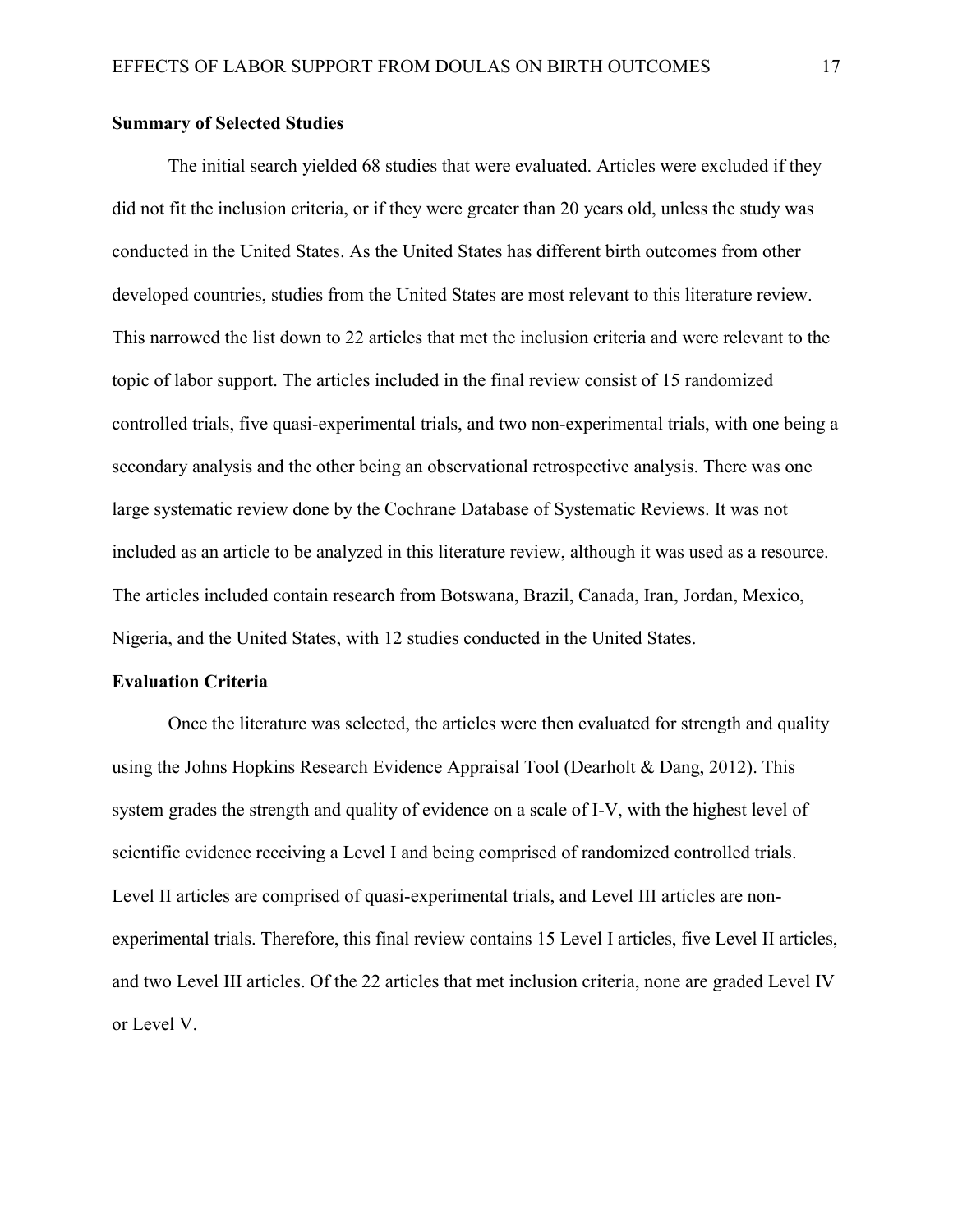The quality of research in these 22 articles was then analyzed. Research quality is divided into three sections labeled High, Good, or Low. This review only contains articles labeled as High or Good, as none of the included articles are of Low quality. High quality has consistently generalizable results, meaning there is a large enough sample size with adequate control and consistent recommendations based on literature review with references to scientific evidence (Dearholt & Dang, 2012). Good quality has less generalizable results, but still contains some control with fairly definitive conclusions and reasonably consistent recommendations based on literature review with some references to scientific evidence (Dearholt & Dang, 2012). The articles in this literature review contain 14 graded High quality and 8 of Good quality.

## **Summary**

Thorough database searches were performed on CINAHL, Ebsco – Academic Search Premier, PubMed, Google Scholar, and Cochrane Database of Systemic Reviews. After 40 articles were located, the additional 28 were found by reviewing their reference lists. This technique resulted in the initial 68 studies that were evaluated. Once the inclusion and exclusion criteria were applied, 22 scholarly articles were chosen for review using the John Hopkins Research Evidence Appraisal Tool.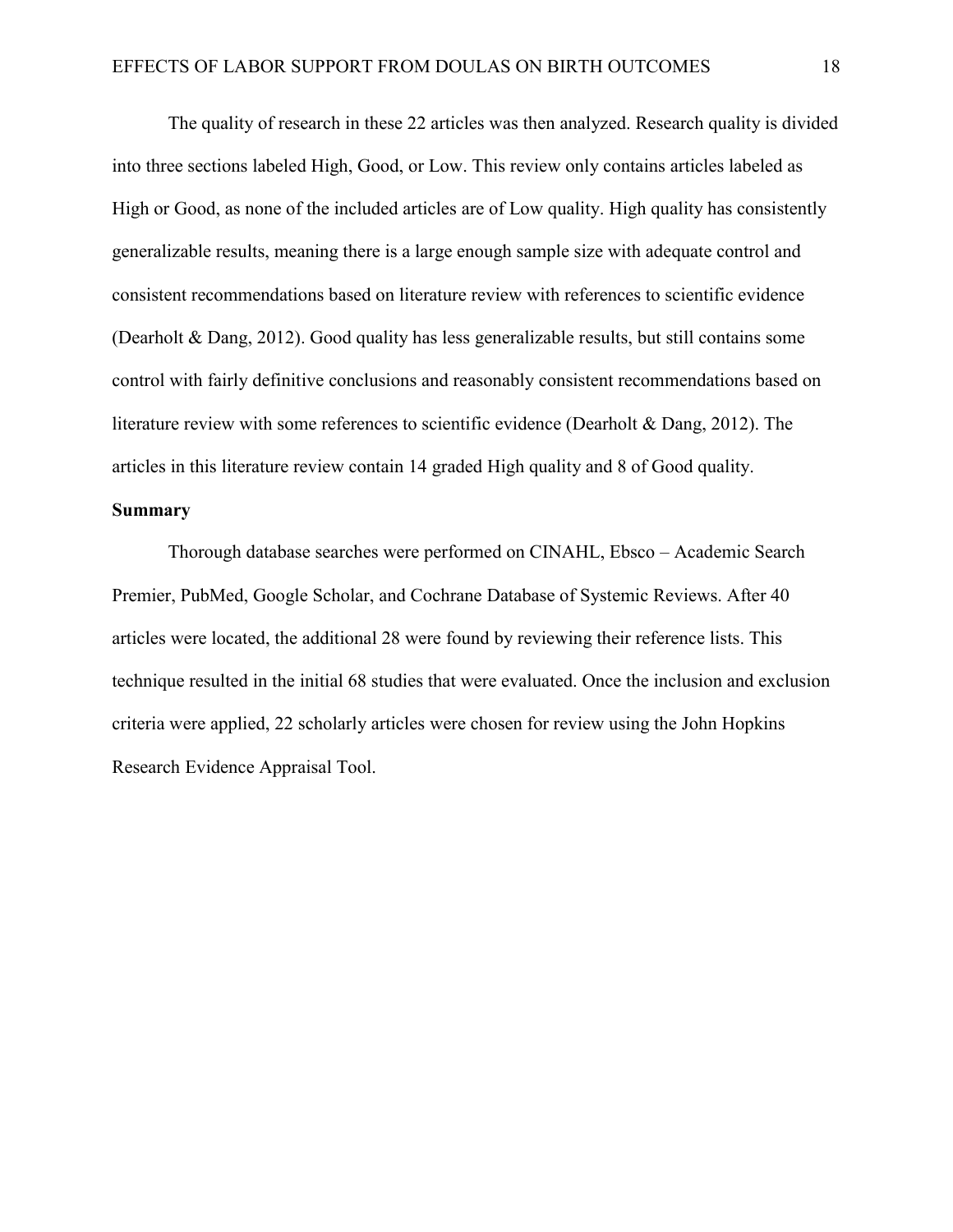# **Chapter III: Literature Review and Analysis**

#### **Synthesis of the Matrix**

The matrix is a method of organizing the articles regarding labor support, and also allowed for connecting common themes and outcomes of the studies. The headings in the matrix included: purpose, sample/setting, method/instruments, conclusion, strengths, limitations, author recommendations, and implications.

# **Synthesis of the Major Findings**

This matrix contains 22 articles chosen for their individual studies and findings related to labor support and its effects on birth outcomes. The main purpose of this review is to determine the effect on birth outcomes from doula support during labor, with multiple outcome measures being studied. These studies examine the correlation between labor support and the following birth outcomes: mode of delivery, pain management, duration of labor, patient satisfaction, breastfeeding, oxytocin augmentation, neonatal outcomes, labor pain, perineal integrity, amniotomy, and induction. Overall, findings illustrate an improvement in outcomes with the use of a doula for labor support. Use of pain medication and duration of labor are found to be statistically significant, as are mode of delivery, rates of breastfeeding initiation, and patient satisfaction with the use of a doula for labor support. Perineal integrity, pain perception, and neonatal outcomes are also affected by doula support, yet not significantly. Finally, doula support during labor is found to have no effect on rates of induction or oxytocin augmentation.

## **Mode of Delivery**

Mode of delivery was the most frequently studied outcome measure, evaluated in 17 of these studies.. As there is a considerable difference between a vaginal delivery and a cesarean delivery, both in immediate risks to the mother, risks to the infant, and future risks to the mother,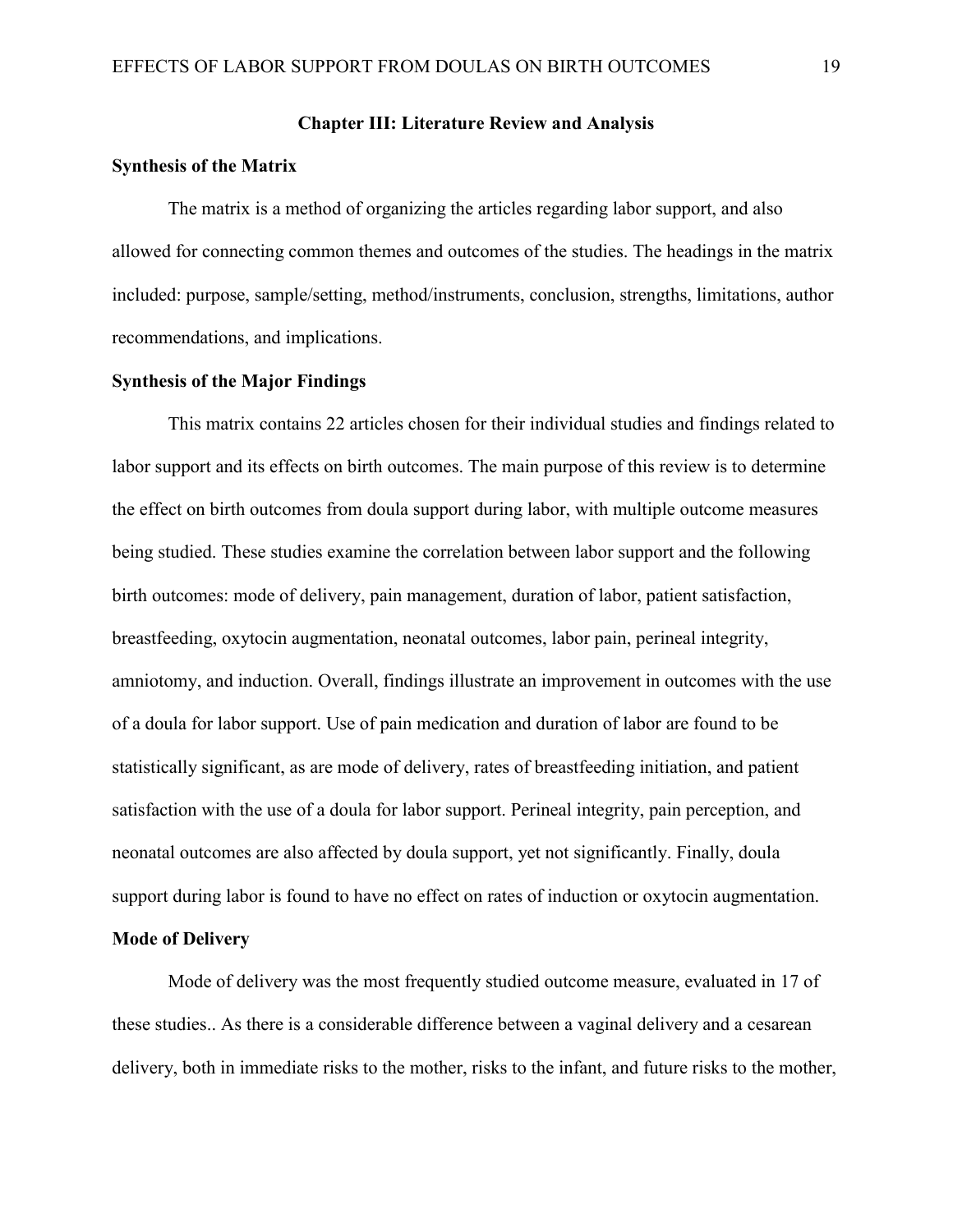increasing rates of spontaneous vaginal deliveries and decreasing rates of cesarean deliveries is a goal amongst both ACOG and the World Health Organization [WHO]. One study found no significant difference in rates of cesarean, forceps or vacuum assisted vaginal deliveries, or spontaneous vaginal deliveries between women with or without doula support (Gordon et al., 1999). Two studies found an increased rate in cesarean delivery amongst women with doulas as labor support, although that increase was not significant (Campbell, Lake, Falk, & Backstrand, 2006 & Safarzadeh et al., 2012). Eight studies, including the largest study with 6,915 women, found a decrease in rates of cesarean deliveries among women with doulas for labor support, yet the results were not statistically significant (Bolbol-Haghighi, Masoumi, & Kazemi, 2016; Gruber, Cupito, & Dobson, 2013; Hodnett et al., 2002; Kashanian, Javadi, & Haghighi, 2010; Khresheh, 2010; Langer, Campero, Garcia, & Reynoso, 1998; Morhason-Bello et al., 2009; Paterno, Van Zandt, Murphy, & Jordan, 2012). The remaining six studies found statistically significant decreases in cesarean delivery rates among women with doulas (Kennell, Klaus, McGrath, Robertson, & Hinkley, 1991; Kozhimannil, Hardeman, Attanasio, Blauer-Peterson, & O-Brien, 2013; Madi, Sandall, Bennett, & MacLeod, 1999; McGrath & Kenneth, 2008; Mottl-Santiago et al., 2008; Trueba, Contreras, Velazco, Lara & Martinez, 2000). As cesarean delivery rates vary greatly from country to country throughout the world, certain statistics vary immensely as well between studies, depending on the location of each study.

Eight studies, including a mix of five randomized controlled trials, two quasiexperimental studies, and one non-experimental study found an increase in the rates of spontaneous vaginal deliveries and a decrease in rate of assisted vaginal deliveries and/or cesarean deliveries, yet no results were found to be statistically significant. The one nonexperimental study took place in the United States and examined interventions utilized by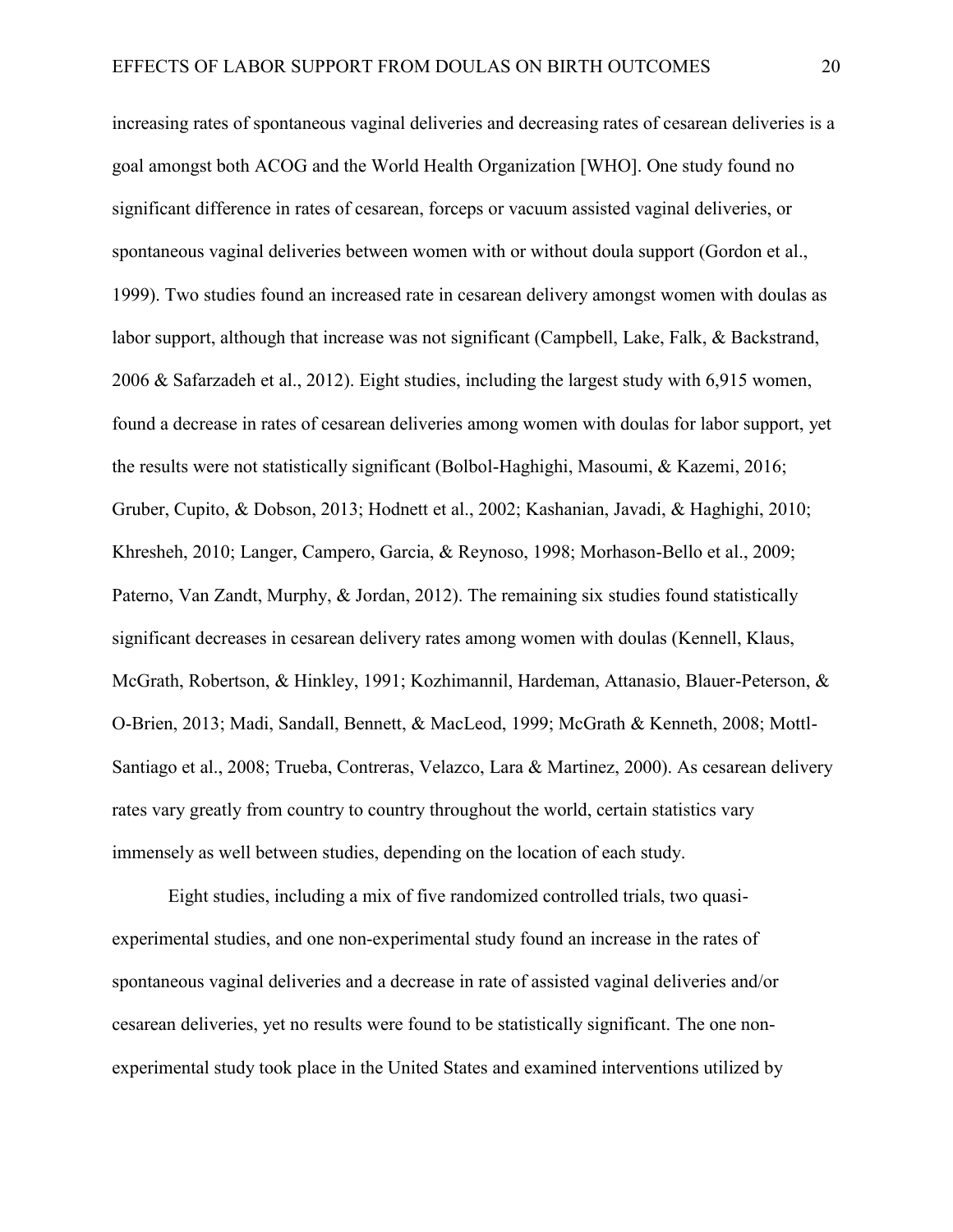doulas. This study found an increase in the total number of interventions provided by doulas was associated with decreased odds of cesarean birth, specifically if the interventions were physical interventions rather than emotional or informational interventions (Paterno et al., 2012). A quasiexperimental study of 225 women in the United States found that 19.6% of mothers with doula support had a cesarean birth as compared to 24.2% of mothers without doula support (Gruber et al., 2013). A quasi-experimental study of 226 women in Jordan found 75% of women had spontaneous vaginal deliveries and 17.8% had cesarean deliveries when using a doula for support, and 71% of women had spontaneous vaginal deliveries and 24% had cesareans when they did not have the support of a doula (Khresheh, 2010). A randomized controlled trial of 100 women in Iran found that women who received doula support had a 98% chance of normal spontaneous vaginal delivery and 2% chance of a cesarean or vacuum-assisted delivery, as compared to 94% and 6% in the control group (Bolbol-Haghighi et al., 2016). Another randomized controlled trial of 100 women in Iran found continuous labor support decreased the cesarean rate from 24% to only 8% (Kashanian et al., 2010). As both those studies were small, the decreases observed were not statistically significant. A randomized controlled trial of 585 women in Nigeria found that women with labor support were five times less likely to deliver via cesarean (Morhason-Bello, et al., 2009). Another randomized controlled trial of 724 nulliparous women in Mexico found a decrease in cesarean deliveries and forceps deliveries for women using doula support. These numbers decreased from 27.2% and 3.4% in women without support, to 23.8% and 2.8% for those upported by doulas (Langer et al., 1998). A large randomized controlled trial took place in North America, both in the United States and Canada, and studied the mode of delivery for 6,915 women. This study found similar rates of cesarean delivery, operative vaginal delivery, and spontaneous vaginal delivery between women with doulas and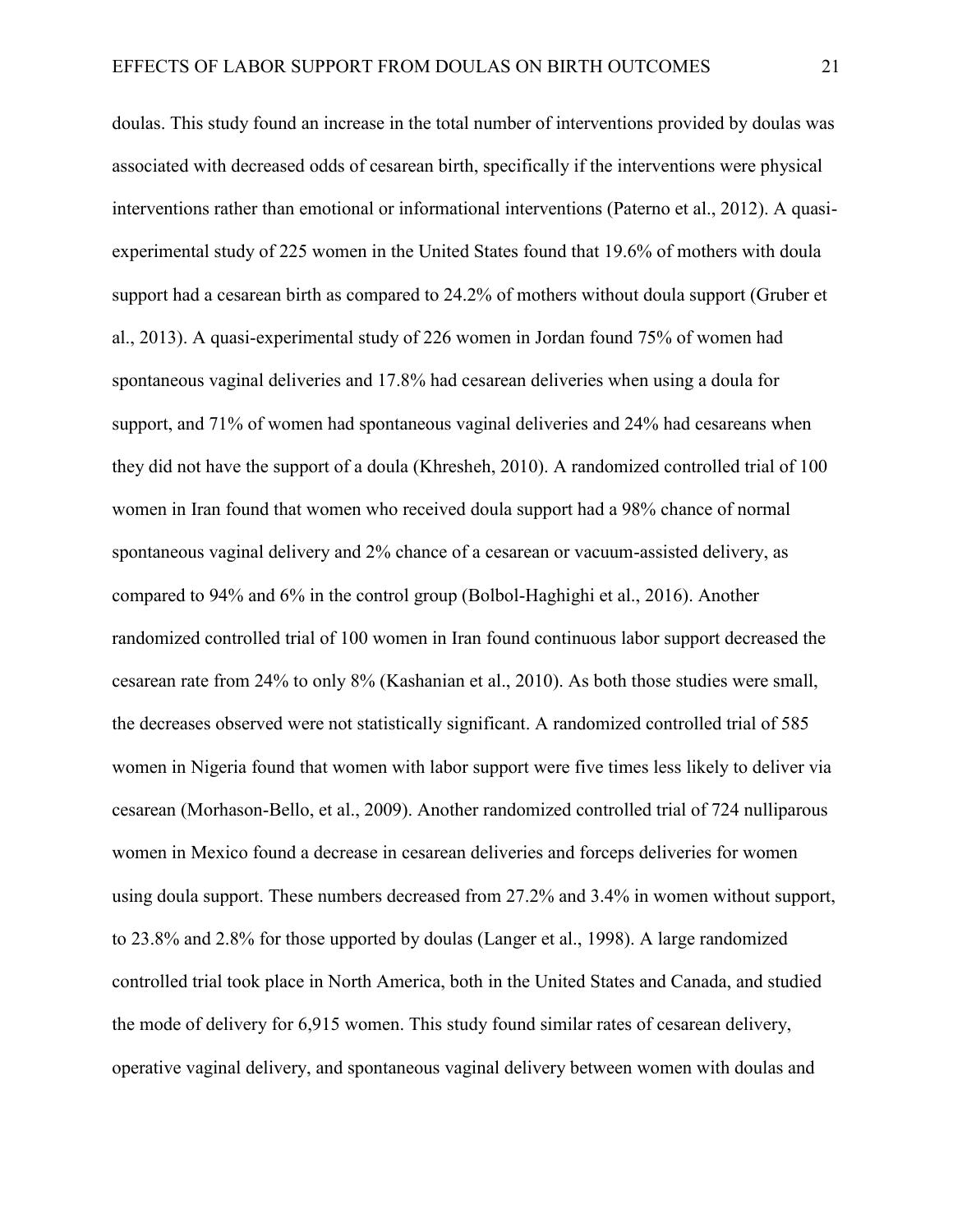those without. However, outcomes were slightly better in the women with doula support, finding that 71.8% of women with doulas had a spontaneous vaginal delivery, 15.7% had an operative vaginal delivery, and 12.5% had a cesarean delivery as compared to 71.2%, 16.2%, and 12.6% in women who did not have labor support (Hodnett et al., 2002).

Six studies did show a statistically significant decrease in the rate of cesarean or operative vaginal deliveries, and a significant increase of spontaneous vaginal deliveries amongst women using doula support during labor. These studies included four randomized controlled trials and two quasi-experimental studies, with one of those being the largest study included, looking at results of 11,471 women. A randomized controlled trial of 100 nulliparous women in Mexico found a reduction in the rate of cesarean deliveries when women were supported by doulas during labor, with a decrease from 24% in women receiving standard care to 2% in those with doulas (Trueba et al., 2000). Another small randomized controlled trial of 109 women took place in Botswana and reported an increase in spontaneous vaginal deliveries, 71% to 91%, a decrease in vacuum-assisted vaginal deliveries, 16% to 4%, and a decrease in cesarean deliveries, 13% to 6%, when women received labor support (Madi et al., 1999). A randomized controlled trial of 412 nulliparous women in the United States found continuous labor support significantly reduced the rate of cesarean delivery and forceps delivery. Cesarean delivery was reduced from 18% to  $8\%$ , p = 0.009, and forceps delivery was greatly reduced from 26.3% to 8.2%, p < 0.0001 (Kennell et al., 1991). Another randomized controlled trial in the United States looked at 420 nulliparous women and found doula support significantly lowered the cesarean delivery rate from 35% to 13.4%,  $p = 0.002$ , and decreased that rate even more amongst induced labors, reducing cesarean deliveries from 58.8% to only 12.5%,  $p = 0.007$  (McGrath & Kennel, 2008). One quasi-experimental study of 1,079 women in the United States saw the cesarean delivery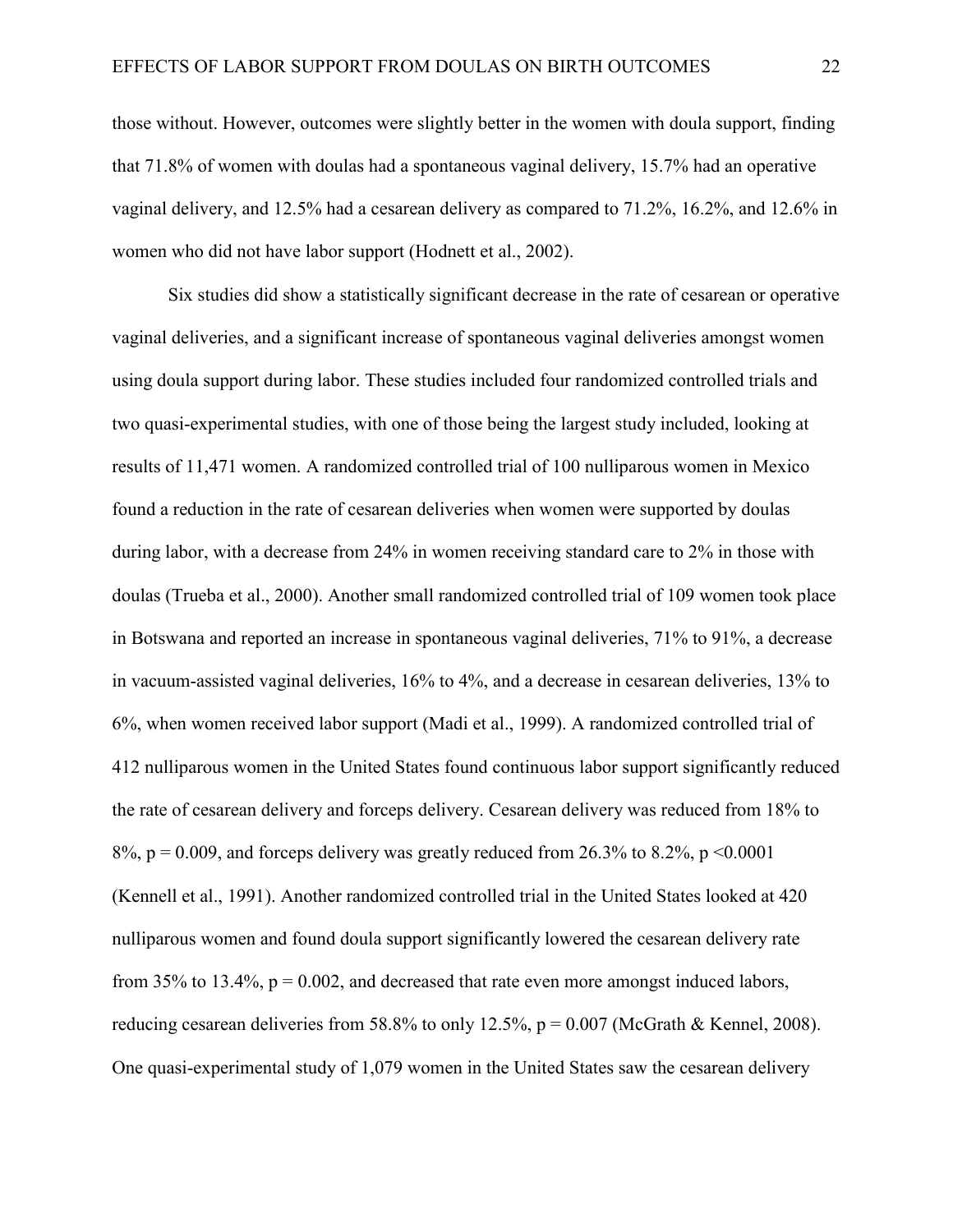rate decrease from 31.5% to 22.3% with the use of doula support during labor (Kozhimannil et al., 2013b). The largest study also took place in the United States and was a quasi-experimental study of 11,471 women. This study found a decrease in cesarean deliveries from 19% to 16% when a woman received labor support as well as a decrease in operative vaginal deliveries, 6% to 5% (Mottl-Santiago et al., 2008). While those decreases were not significant for the total number of women in the study, in nulliparous women with a midwife provider, the decrease was statistically significant, from 18% to 15% (Mottl-Santiago et al., 2008).

Three randomized controlled trials found different results, yet none were statistically significant. A randomized controlled trial of 314 women in the United States found no significant differences in rates of cesarean, forceps or vacuum assisted vaginal, or spontaneous vaginal deliveries between women who were provided doulas during labor and those who were not (Gordon et al., 1999). Another randomized controlled trial of 150 primiparous women in Iran found no significant difference in cesarean section rates between women supported by a doula and those without. Iran is already a country with very low cesarean delivery rates, and a slightly lower proportion of women supported by doulas had normal vaginal deliveries, 97.3%, compared to women in the control group, 98.7%, yet this decrease was not statistically significant (Safarzadeh et al., 2012). A final randomized controlled trial of 600 women in the United States found a small increase in cesarean delivery rates for women receiving support from a doula. The cesarean delivery rate increased from 17.9% of women without doula support to 18.9% in the presence of a doula, but the increase was not statistically significant (Campbell et al., 2006).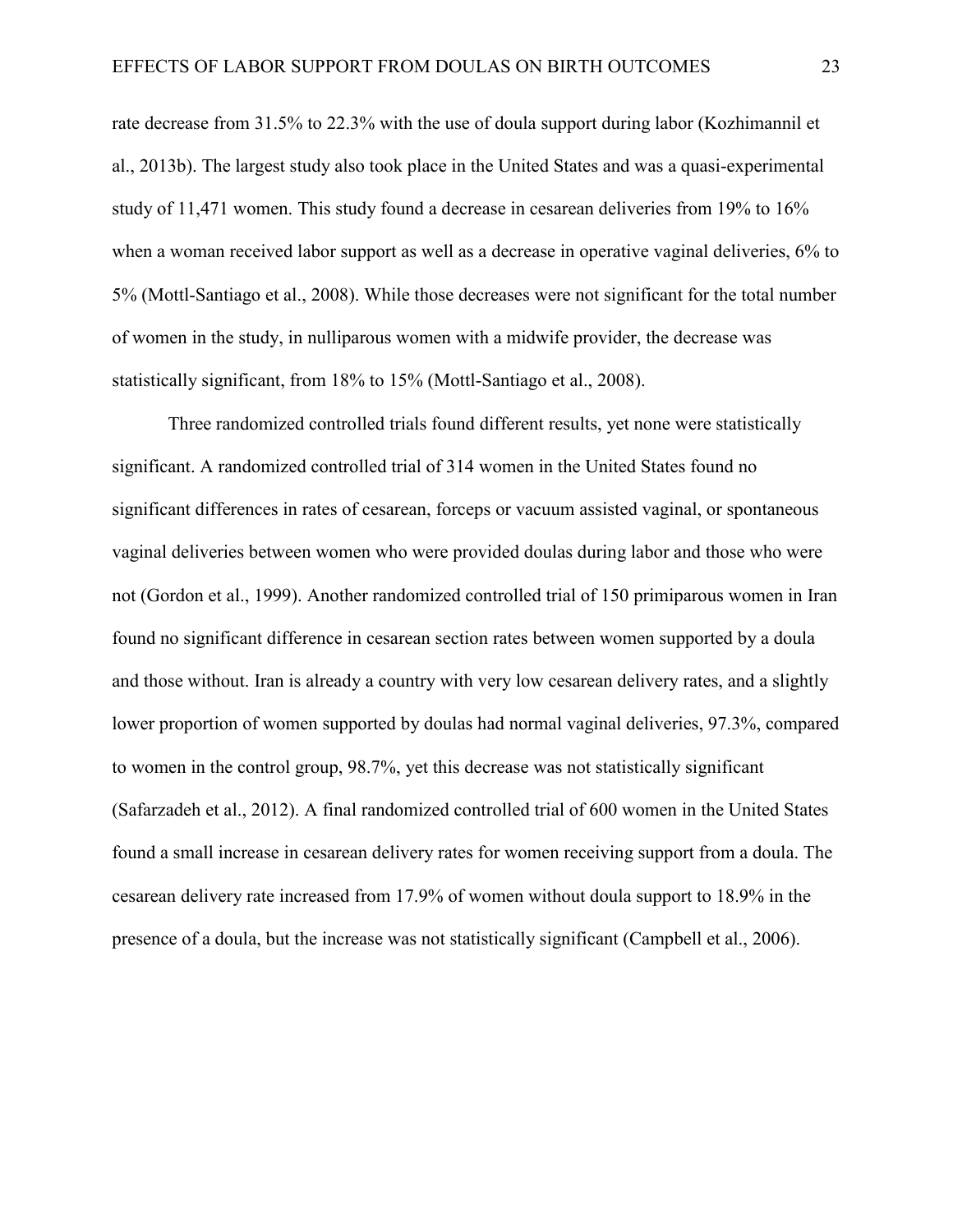## **Pain Management**

Pain control during labor is an aspect every mother preparing for birth thinks about. There are many different options available for women, ranging from nonpharmacologic comfort measures to intravenous pain medications and epidurals. Thirteen studies examined the differences in pain management and how labor support may affect the type and timing of pain management requested and utilized by laboring women. Different aspects of pain management were looked at, including epidural rates and type and timing of analgesia/anesthesia. Results were found to be quite mixed, but of the 13 studies which examined differences in pain management and how labor support may affect the type and timing of pain management, five found a significant decrease in the use of pharmacological pain management when women received labor support, and four studies found a decrease that was not statistically significant (Campbell, Lake, Falk, & Backstrand, 2006; Gordon et al., 1999; Hodnett et al., 2002; Kennel, Klaus, McGrath, Robertson, & Hinkley, 1991; Khresheh, 2010; Madi, Sandall, Bennett, & MacLeod, 1999; McGrath & Kennel, 2008; Mottl-Santiago et al., 2007; Trueba, Contreras, Velazco, Lara, & Martinez, 2000). Two randomized controlled trials found opposite results, with increased rates of epidural use in women with doulas, yet neither increase was statistically significant (Langer, Campero, Garcia, & Reynoso, 2005; Safarzadeh et al., 2012). The remaining two articles were non-experimental studies focused on specific doula interventions and found the more interventions provided by doulas, the lower the rates of epidural anesthesia (Paterno, Van Zandt, Murphy, & Jordan, 2012; Van Zandt, Edwards, & Jordan, 2005). One study found those results to be significant, with women 38% less likely to receive an epidural if they received more types of complementary doula interventions (Van Zandt et al., 2005).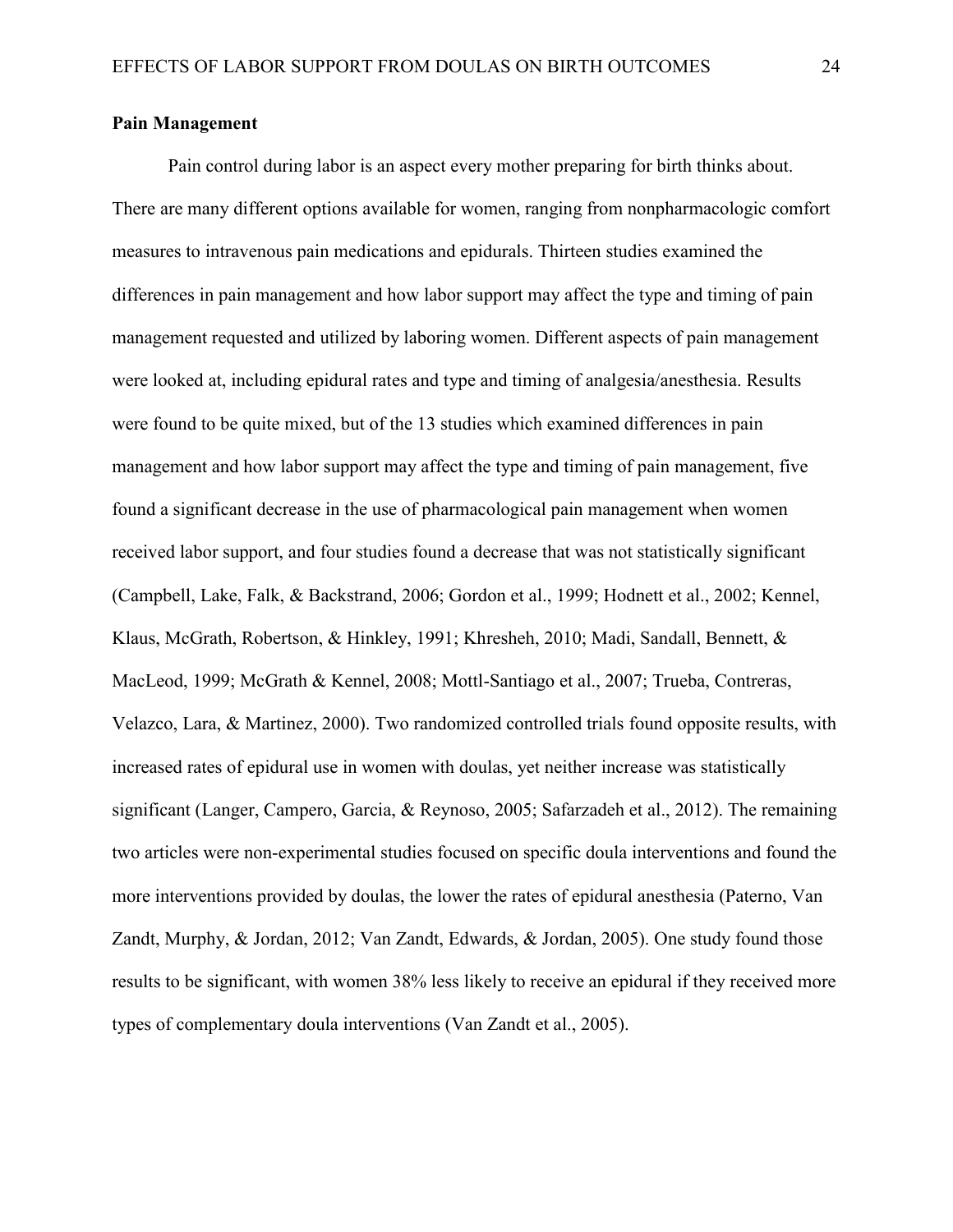The five studies which showed a statistically significant decrease in the use of pharmacologic pain management with the use of a doula for labor support consisted of four randomized controlled trials and one quasi-experimental study. A randomized controlled trial of 314 nulliparous women found that doulasupport resulted in significantly less epidural use, 54.4% versus  $66.1\%$ ,  $p < 0.05$  (Gordon et al., 1999). This study also found the use of a doula resulted in a decrease in the use of analgesia during the first stage of labor, 61.1% versus 68.5%, but that difference was not statistically significant (Gordon et al., 1999). Another randomized controlled trial of 412 nulliparous women found a statistically significant decrease in epidural rates among women with labor support, with only 7.8% of women with labor support from a doula receiving epidural anesthesia, while 55.3% of the control group received epidurals, p <0.0001 (Kennell et al., 1991). However, this study found no difference between the groups in the use of pudendal or intravenous anesthesia (Kennell et al., 1991). A randomized controlled trial of 109 nulliparous women also found a statistically significant decrease in analgesia for women with labor support, with only 53% of women who had support during labor using analgesia for pain relief compared to 73% who did not receive labor support (Madi et al., 1999). The final randomized controlled trial of 420 women found significantly lower rates of epidural analgesia among women supported by doulas during induced labors. The number of women using epidurals was 76% in the control group and only 64.7% in the support group,  $p = 0.008$  (McGrath & Kennel, 2008). A quasi-experimental study of 226 nulliparous women also found that women who had support during labor were significantly less likely than those in the control group to have pharmacological pain relief. As epidurals were not available at this location, the only option for pain relief was intravenous pharmacologic pain relief, which was used by 45% of women in the support group and 98% of women in the control group,  $p = 0.000$  (Khresheh, 2010).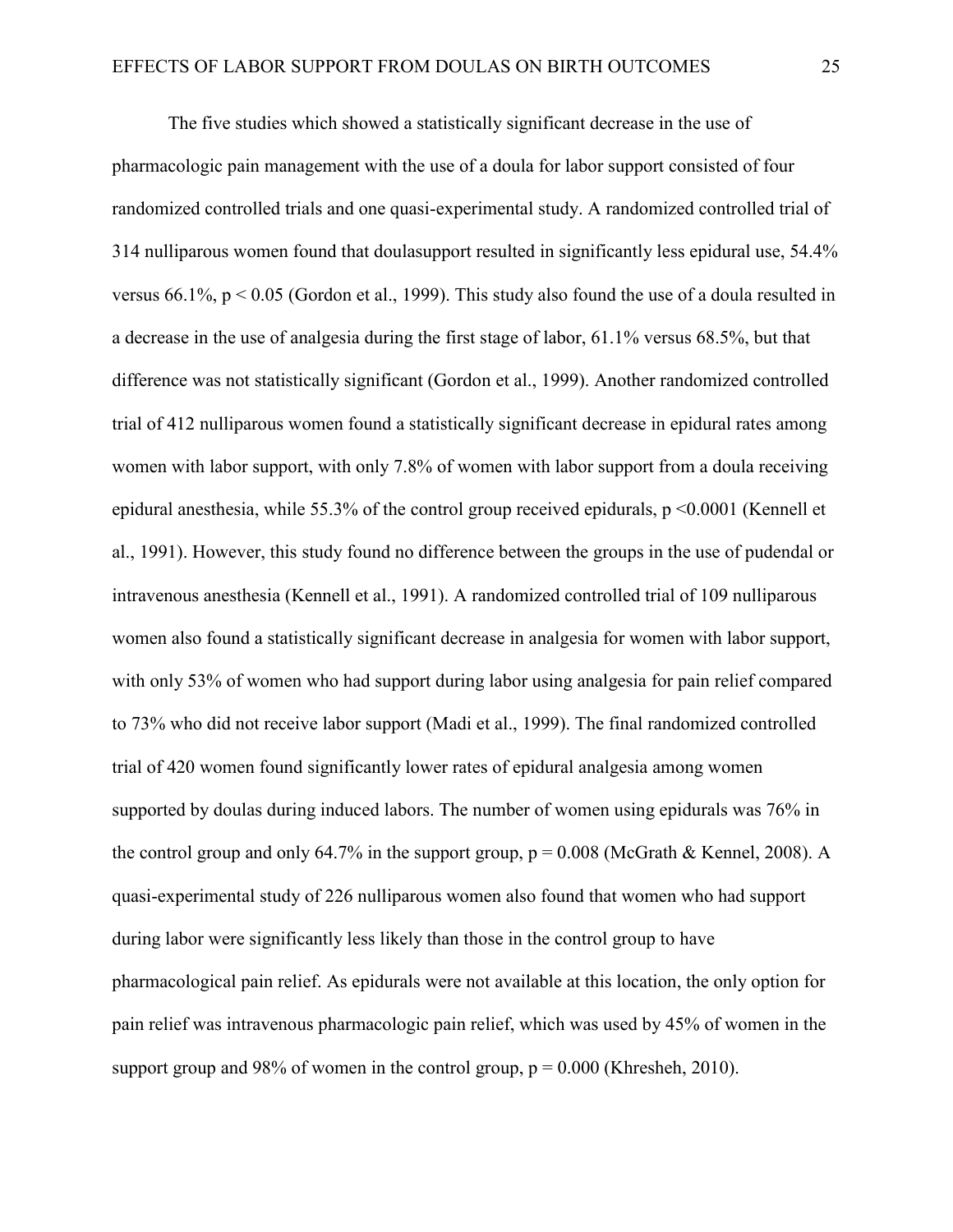The four studies which showed a decrease in pharmacologic pain management, albeit not statistically significant, consisted of three randomized controlled trials and a large quasiexperimental study with over 11,000 women. A randomized controlled trial of 600 nulliparous women found the group receiving doula support had statistically more advanced cervical dilation at the time of epidural anesthesia than those without continuous labor support; women were 4.3cm +/- 1.3 at the time of epidural anesthesia in the doula group as compared to 3.9cm +/- 1.2 in the control group (Campbell et al., 2006). However, the study also found that there was no significant difference between the two groups in epidural rates, with 85% of women in the doula group receiving epidural anesthesia versus 88% in the control group (Campbell et al., 2006). Another randomized controlled trial of 100 nulliparous women found a decrease in the use of epidurals associated with women receiving labor support from a doula, but that decrease was not statistically significant. This study found a 300% reduction rate in the use of epidurals, from 32% in the control to only 8% in the support group, but the study was small and therefore results were not statistically significant (Trueba et al., 2000). The largest study, a quasi-experimental study of 11,471 women, found similar results that women who received labor support from a doula had lower rates of epidural use, but results were not statistically significant. Rates of epidural use decreased from 46% in women without labor support to 36% in women who had doulas providing labor support. (Mottl-Santiago et al., 2007). Another large study was a randomized controlled trial of 6,915 women which found women receiving continuous labor support were less likely to use medication for pain relief, yet found no statistically significant differences between those women and others receiving usual care. Rates of epidural use were 66.1% in the support group versus 68% in the control group, intramuscular/intravenous opioid use was 27.4% versus 27%, and nitrous oxide use was 13.3% versus 14.8% (Hodnett et al., 2002).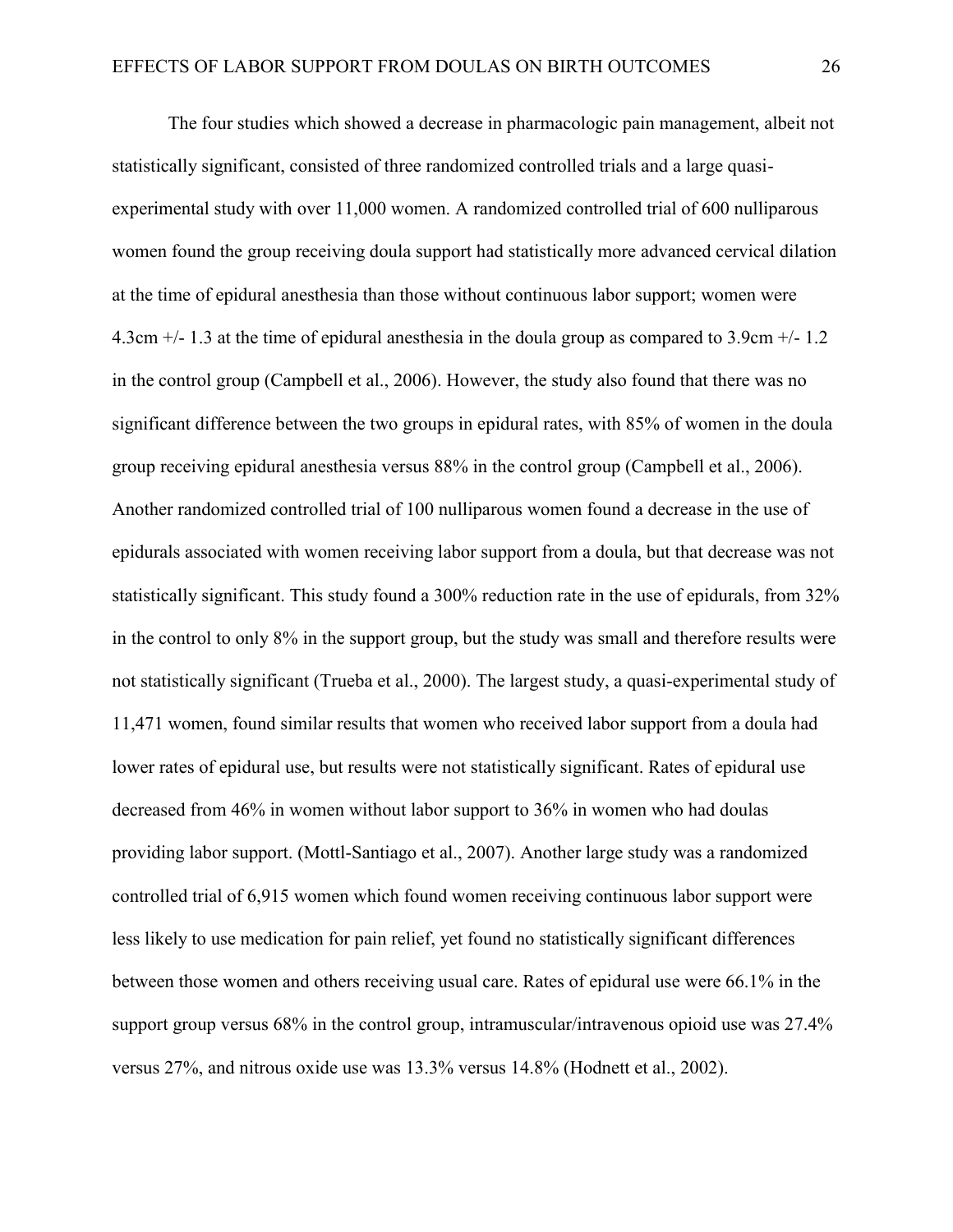A non-experimental study of 678 birth records looked at specific doula interventions and found that an increase in the number of interventions provided by labor doulas was associated with a decrease in the rate of epidural anesthesia, specifically if the interventions were physical interventions rather than emotional/informational interventions (Paterno et al., 2012). Another non-experimental study looked at birth records from 89 vaginal births and examined the number of interventions provided by doulas during labor. This study found the more complementary doula interventions used, the lower the epidural use for both nulliparas and multiparas (Van Zandt, et al., 2005). These results were statistically significant. Women were 38% less likely to have an epidural if they received more types of complementary doula interventions during labor, p = 0.003 (Van Zandt, et al., 2005).

Two randomized controlled trials found very different results for rates of pharmacological pain management. One randomized controlled trial of 724 nulliparous women actually found that more women who received support during labor received epidural anesthesia as compared to women in a control group, although the difference was very small and not significant, 88.1% in the support group compared to 87.3% in the control group (Langer et al., 1998). Another randomized controlled trial of only 150 women found similar results. This study found no significant difference in use of medication between women receiving labor support and women receiving standard care, and found that only 50.7% of women with labor support went through labor without pain medications as compared to 52% of women in the control group (Safarzadeh et al., 2012).

#### **Duration of Labor**

Eleven studies examined the relationship between doula support and the duration of labor. Only one study, but the largest containing 6,915 women, found no difference in the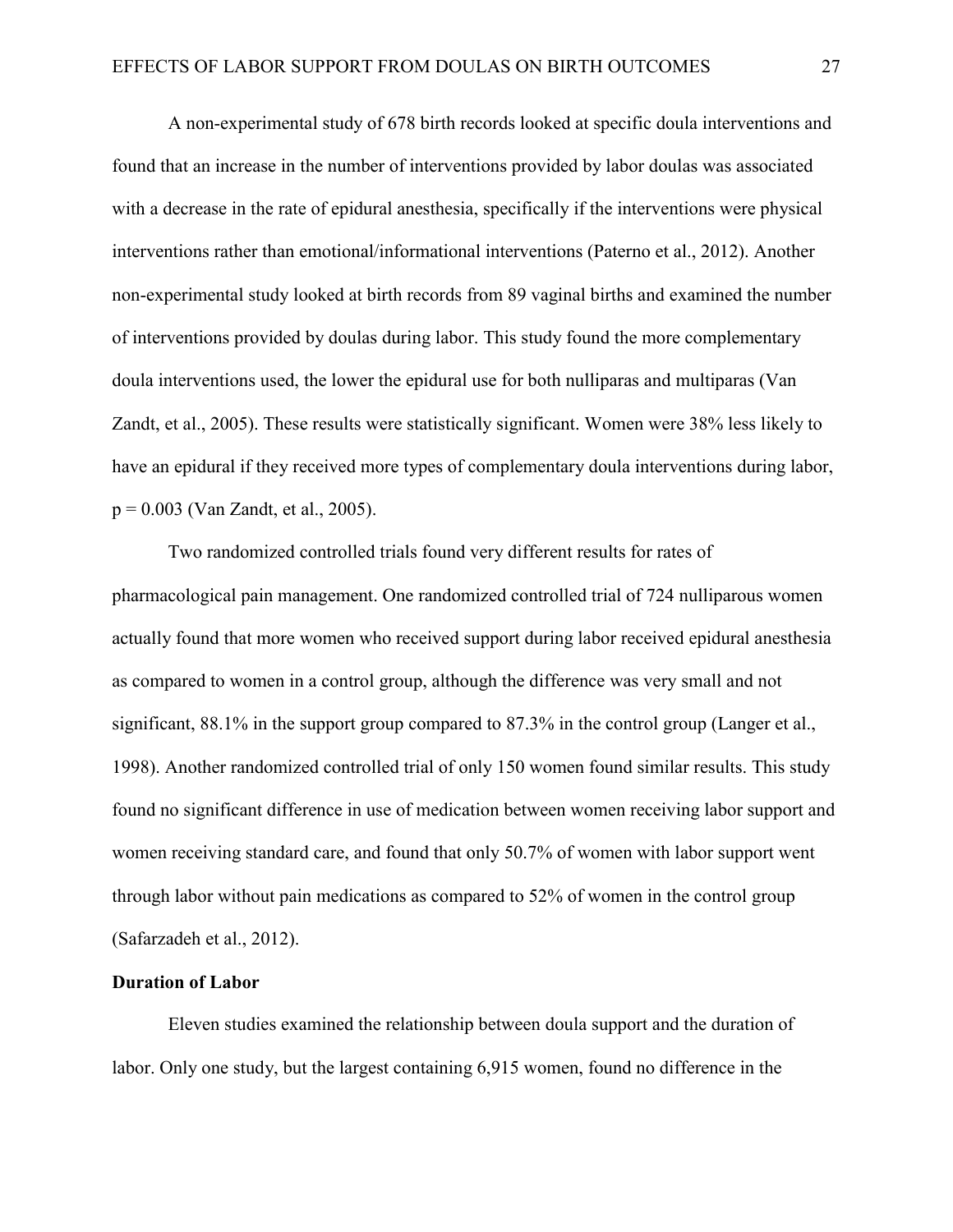duration of labor between women with and without labor support (Hodnett et al., 2002). Three studies found a decrease in the duration of labor for women with labor support, although the results were not statistically significant (Kennell, Klaus, McGrath, Robertson, & Hinkley, 1991; Khresheh, 2008; Trueba, Contreras, Velazco, Lara, & Martinez, 2000). The remaining seven studies found that labor support significantly decreased the duration of labor for women (Bolbol-Haghighi, Masoumi, & Kazemi, 2016; Campbell, Lake, Falk, & Backstrand, 2006; Kashanian, Javadi, & Haghidhi, 2010; Langer, Campero, Garcia, & Reynoso, 2005; Morhason-Bello et al., 2009; Safarzadeh et al., 2012; Shahshahan, Mehrabian, & Mashoori, 2014). Although the seven studies were small, all were randomized controlled trials of High quality.

A randomized controlled clinical trial of 100 women found that continuous support by midwifery students during labor significantly decreased the average duration of first stage of labor from 7.90 +/- 3.55 hours to 11.46 +/- 3.71 hours, p < 0.001 (Bolbol-Haghighi et al., 2016). The average duration of second stage was also found to be shorter, 52.47 +/- 28.97 minutes compared to 64.14 +/- 34.67 minutes, but not significantly shorter,  $p = 0.002$  (Bolbol-Haghighi et al., 2016). Another small randomized controlled trial of 100 women found similar results, where continuous midwife support during labor was found to result in statistically significant shorter active first and second stages of labor, but showed no difference for the third stage (Kashanian et al., 2010). A third randomized controlled trial of 100 women found a significant decrease in both the length of first and second stages of labor with the presence of a continuous support person. The duration of the first stage of labor decreased from  $5 +/-1.1$  hours and  $6.6 +/-$ 1.1 hours in the two groups without labor support to  $4.6 +/- 0.8$  hours and  $4.9 +/- 0.8$  hours in the two groups with labor support, p <0.0001 (Shahshahan et al., 2014). The length of the second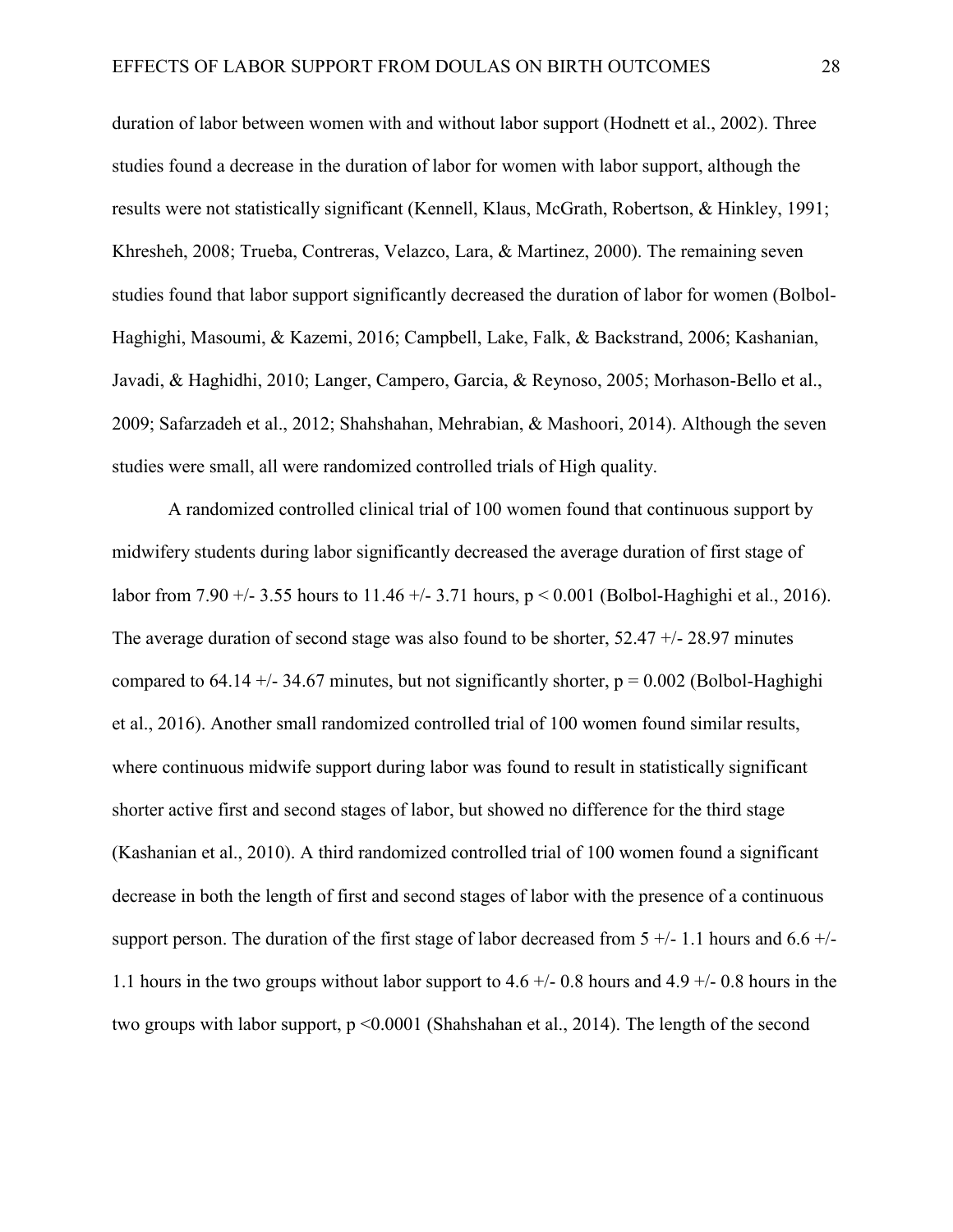stage of labor decreased from 1.01 +/- 0.35 hours and 0.78 +/- 0.22 hours to 0.68 +/- 0.22 hours to  $0.88 +/- 0.33$  hours,  $p = 0.001$  (Shahshahan et al., 2014).

A slightly larger randomized controlled trial of 150 women found a significant decrease in the length of the active phase of labor when using a doula for labor support and also saw a decrease in the length of second stage, but that decrease was not significant. Duration of the active phase of labor decreased from 251.13 +/- 75.05 minutes to 189.32 +/- 90.85 minutes,  $p =$ 0.000, and the duration of second stage decreased from  $44.39 +/-144.02$  minutes to  $42.50 +/-$ 146 minutes, p = 0.556 (Safarzadeh et al., 2012). A randomized controlled trial of 585 women also found that psychosocial support significantly decreased the duration of the active phase of labor (Morhason-Bello et al., 2009). Another randomized controlled trial of 586 women found similar results. Women accompanied by an additional support person were found to have statistically shorter total lengths of labor,  $10.4 +/- 4.3$  hours compared to  $11.7 +/- 4.8$  hours. This same study found shorter, but not statistically significant, lengths of second stage,  $58 +/- 51$ minutes compared to 64 +/- 57 minutes (Campbell et al., 2006). A randomized controlled trial of 724 women also found a significant decrease in the duration of labor for women who had psychosocial support from a doula. The duration of labor decreased from 5.58 hours in the control group to 4.56 hours in those women with labor support from a doula (Langer et al., 2005).

Several studies found similar results, with labor support from a doula being associated with shorter durations of labor, yet not showing statistically significant results. A randomized controlled trial of 100 women found that women who had the support of a childbirth educator trained as a doula tended to have shorter labors  $14.51 +/- 5.36$  hours as compared to  $19.38 +/- 7.5$ hours, but the difference was not significant as the study contained only a small number of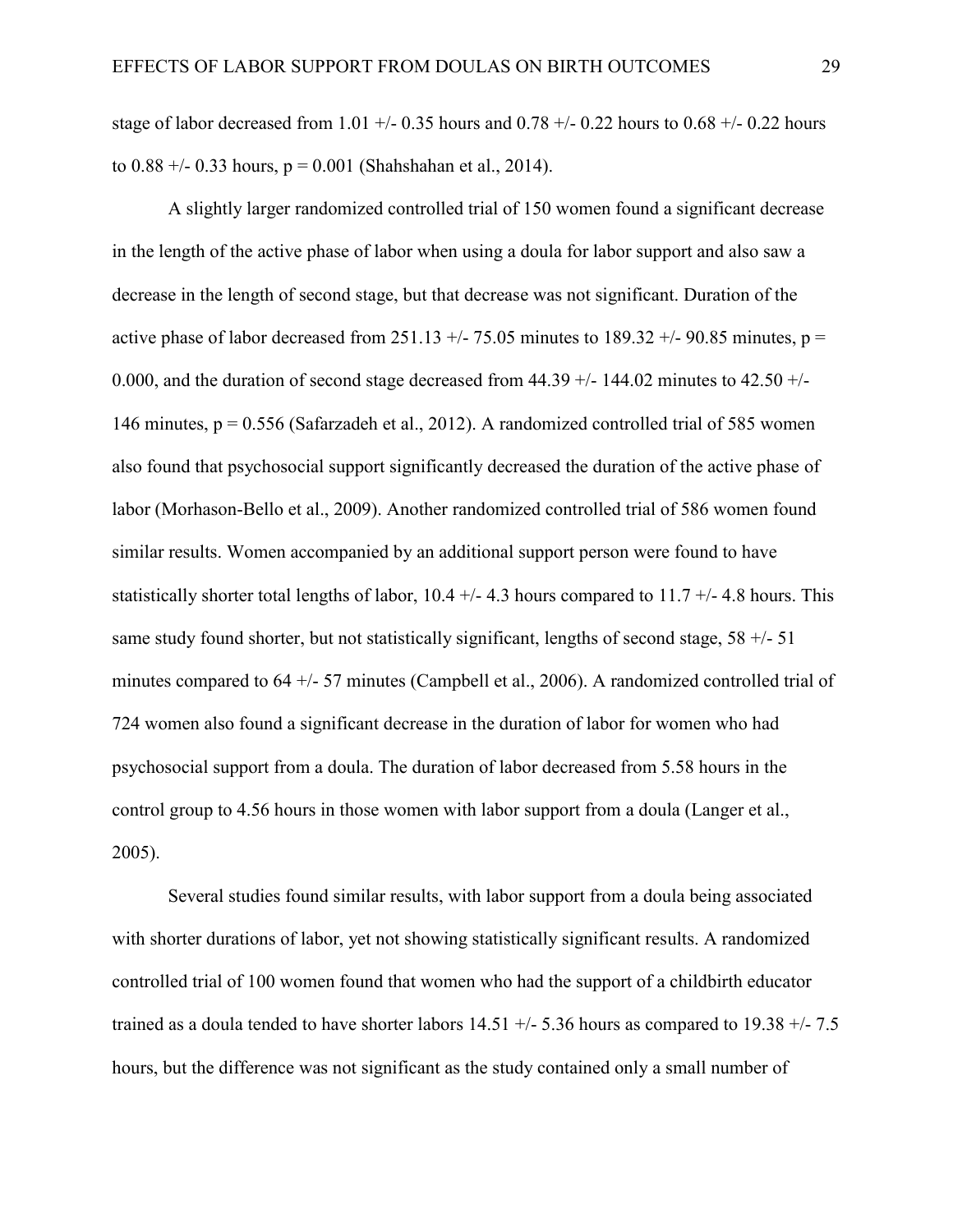participants (Trueba et al., 2000). A non-randomized comparison study of 226 nulliparous women found that although supportive companionship during labor decreased the total duration of labor,  $8 +/- 4.2$  hours from 10  $+/- 4.8$  hours, the decrease was also not significant,  $p = 0.18$ (Khresheh, 2008). A randomized controlled trial of 412 nulliparous women found women who received continuous support of a doula during labor had the shortest duration of labor, 7.4 +/- 3.8 hours, compared to 8.4 +/- 4.2 hours in the observed group, and 9.4 +/- 4.2 hours in the control group,  $p = 0.001$ , however this decrease was not statistically significant (Kennell et al., 1991).

The largest randomized controlled trial of 6,915 women utilized nurses as labor support and found no difference in length of time between women receiving labor support and those in the control group in admission to delivery, active labor to delivery, or time of epidural analgesia to delivery (Hodnett et al., 2002). However, the nurses providing labor support in the experimental group were the same nurses caring for the women, preventing the women from receiving support from a person whose sole purpose was labor support, as women in other studies received.

# **Patient Satisfaction**

For all women, the childbirth process is one of the most significant experiences in their lives. The way a woman perceives and remembers her labor and birth experience can affect her relationship with her baby, her risk of postpartum depression, and many other aspects of her life. Eight studies reviewed the effect of labor support on women's satisfaction during labor with the majority finding a positive correlation between labor support and women's satisfaction. Six of these studies found women receiving doula care rated their perception of labor and delivery as a significantly more positive experience than women without support from a doula (Campbell, Lake, Falk, & Backstrand, 2007; Gordon et al, 1999; Khresheh, 2008; McGrath & Kennel, 2008;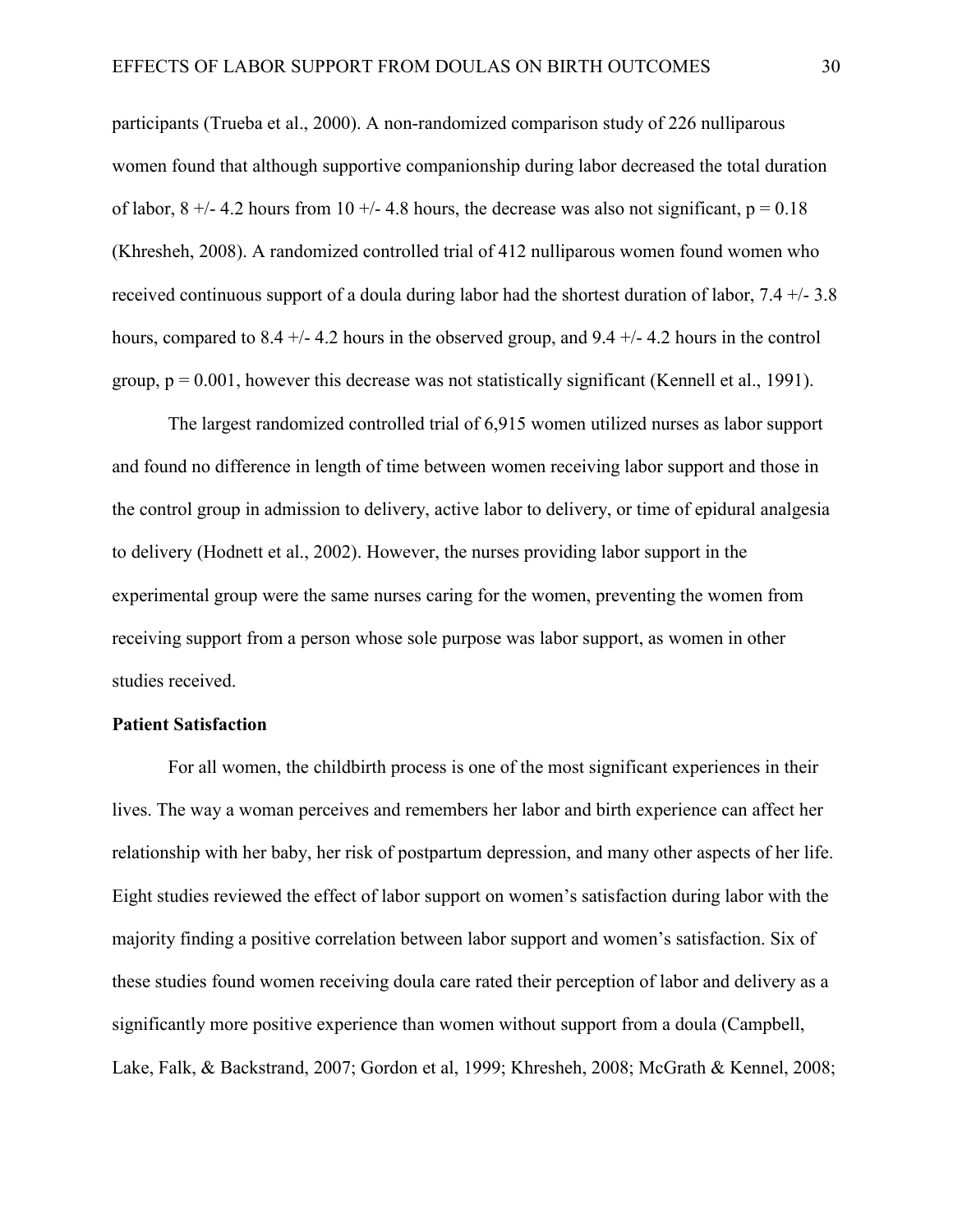Morhason et al., 2009; Shahshahan, Mehrabian, & Mashoori, 2014). One study also found women receiving doula support reported more satisfaction with their experiences, yet results were not statistically significant (Bruggeman et al., 2007). The one remaining study found women with labor support perceived a higher degree of control over the delivery experience, but did not experience increased satisfaction (Langer, Campero, Garcia, & Reynoso, 2005).

A randomized controlled trial of 212 women found that those who received support during labor and delivery were more satisfied with labor,  $88\%$  versus  $76\%$ , p <0.0001, and were also more satisfied with delivery, 91.4% versus 77.1%,  $p \le 0.0001$ , although these differences were not statistically significant (Bruggeman et al., 2007). Another randomized controlled trial of 600 women found that doula-supported mothers were statistically more likely to report positive perceptions from their labor and delivery experience, specifically regarding their support and self-worth (Campbell et al., 2007). One randomized controlled trial of 314 nulliparous women focused on how the use of doulas during hospital-based labor and delivery affected selfesteem, depression, and postpartum perceptions of the birth in nulliparous women. Women who received support from a doula were significantly more likely to rate their birth experience as good, 82.5% versus 67.4%, to feel they coped very well with their labor, 46.8% versus 28.3%, to feel labor had a very positive effect on their feelings as a woman, 58% versus 43.7%, and to perceive their bodies as strong, 58% versus 41%, p <0.05 (Gordon et al., 1999). A quasiexperimental study of 226 nulliparous women found similar results. After comparing labor experiences between women who received supportive companionship from a female relative and those who did not receive support, 84% of women with labor support rated their birth experience as good, compared to only 32% of women without labor support,  $p = 0.020$  (Khresheh, 2008). A randomized controlled trial of 420 nulliparous women determined those with doula support had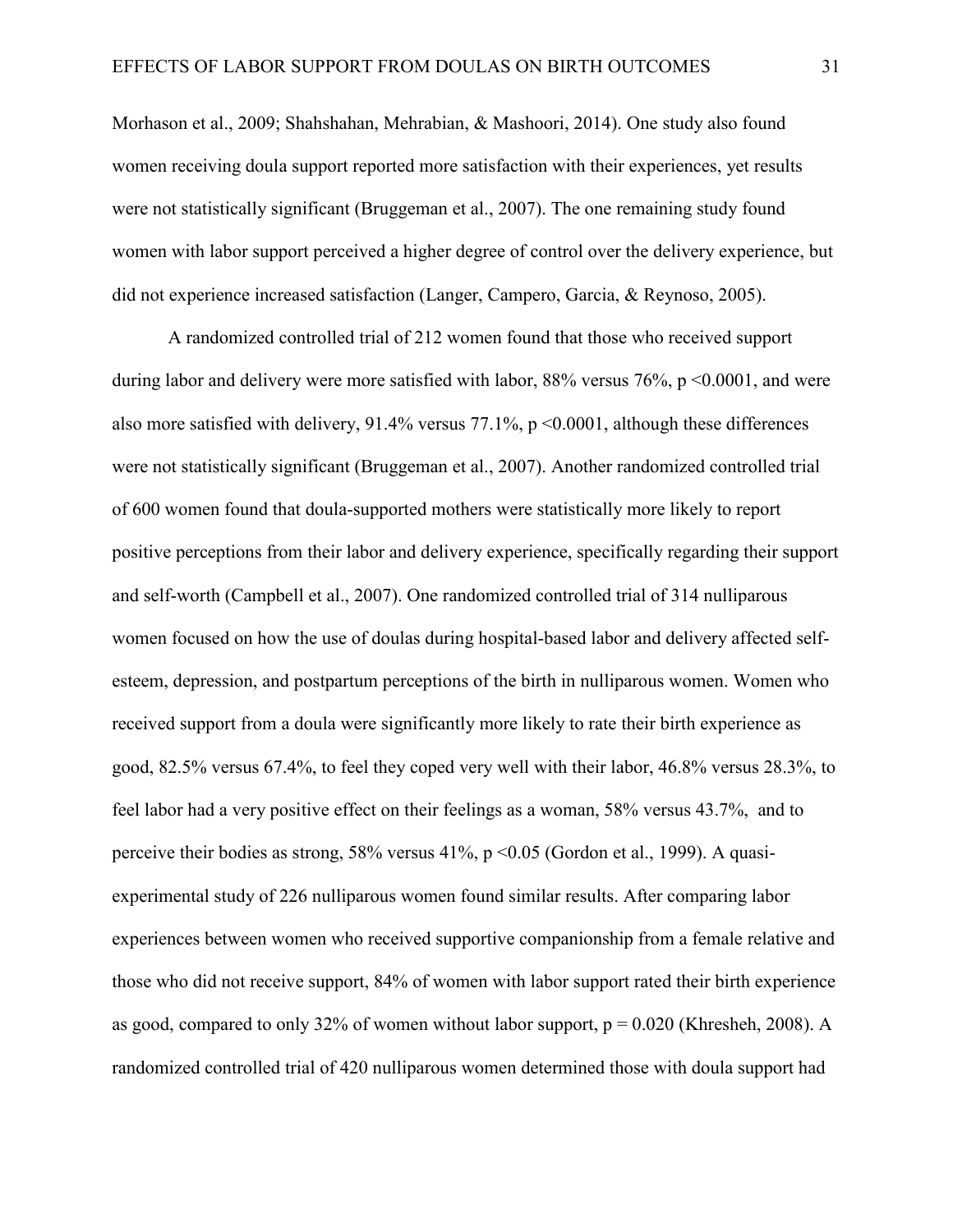overwhelmingly positive experiences during labor. Twenty-four hours after delivery, 100% of women who received doula support rated the presence of a doula as either positive, 7%, or very positive, 93% (McGrath & Kennel, 2008). A similar randomized controlled trial of 525 women conducted by Morhason-Bello et al. also found that women who were allowed companionship during labor were more likely to have a satisfying birth experience (2009). Another randomized controlled trial of 100 pregnant women in spontaneous labor also showed similar results. These women were divided into four groups; two groups received labor support, while the remaining two did not, and one group of each also received routine interventions, such as artificial rupture of membranes and oxytocin augmentation, with the remaining group allowing natural physiological birth. The study found that women who were allowed a support person were more satisfied with their labor experience, and that women who were allowed a support person and did not receive routine interventions were the most satisfied (Shahshahan et al., 2014). One final study found slightly different results regarding patient satisfaction with the use of doulas. A randomized controlled trial of 724 nulliparous women found that women who received social support by a doula perceived a higher degree of control over the delivery experience than the women without doulas, but found no differences in anxiety, self-esteem, pain, and satisfaction with their childbirth experience (Langer et al., 2005). Although 82.3% of women with a doula rated their satisfaction as high, 81.9% of women without doula support did as well, showing no statistical significance between the two groups (Langer et al., 2005).

## **Breastfeeding Initiation**

Exclusive breastfeeding is recommended by both the WHO and the American Academy of Pediatrics [AAP] as the optimal form of infant nutrition. Breastfeeding is well known to have many positive impacts on both maternal and infant health, yet creating and maintaining a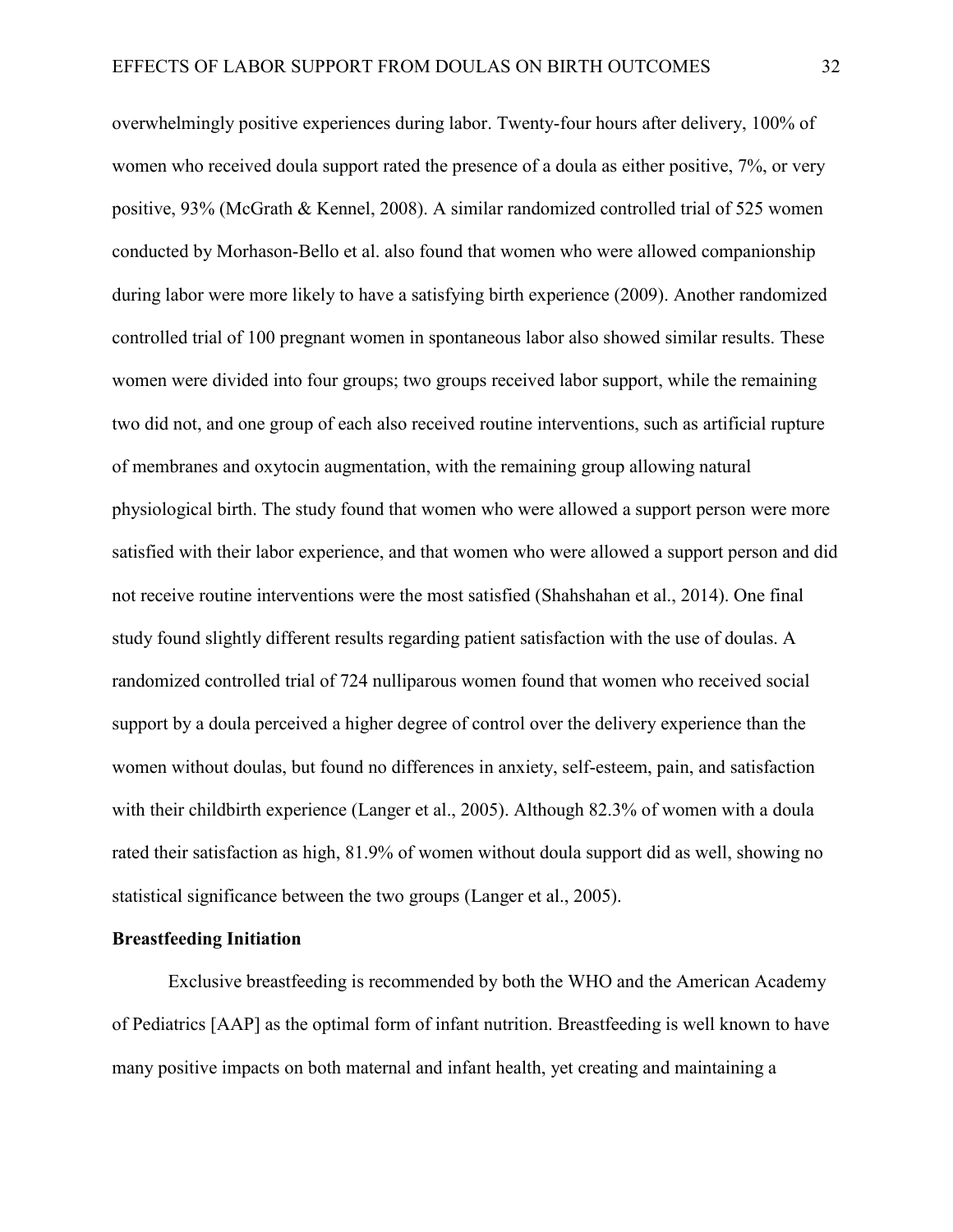successful breastfeeding relationship can be difficult and challenging for many mothers. Eight studies looked at the effect of labor support on rates of breastfeeding initiation and successful breastfeeding (continuation?). Three quasi-experimental studies and one randomized controlled trial found that receiving doula support increased breastfeeding initiation rates (Campbell, Lake, Falk, & Backstrand, 2007; Gruber, Cupito, & Dobson, 2013; Kozhimannil, Attanasio Hardeman, & O-Brien, 2013; Mottl-Santiago et al., 2007). Two randomized controlled trials found doula support increased rates of exclusive breastfeeding, despite not increasing rates of breastfeeding initiation (Gordon et al., 1999; Langer, Campero, Garcia, & Reynoso, 1998). The remaining two randomized controlled trials found doula support decreased the length of time between birth and breastfeeding initiation, which has shown to improve breastfeeding success; yet, for these studies, no overall increase in breastfeeding initiation or exclusive breastfeeding rates occurred (Bruggemann, Parpinelli, Osis, Cecatti, & Carvalhino Neto, 2007; Morhason-Bello et al., 2009).

One quasi-experimental study focused specifically on doula care and breastfeeding initiation rates among low-income, racially diverse women. Kozhimannil et al. studied 1,069 women and found that receiving doula support increased the breastfeeding initiation rate from 80.8% to 97.9%, and in African American women, increased rates from only 70.3% to 92.7% (2013a). Another quasi-experimental study of 225 women found that women with certified doulas during labor were significantly more likely to initiate breastfeeding, 79.4% versus only 67.2% without doula support (Gruber et al., 2013). When women were divided by age, adolescents had no significant difference in breastfeeding initiation rates, 67.4% versus 64.4%, but in adult women the difference was quite pronounced, with 90.2% initiating breastfeeding after receiving doula support as compared to only 73.2% of women without doula support (Gruber et al., 2013). The largest quasi-experimental study, which included 11,471 women,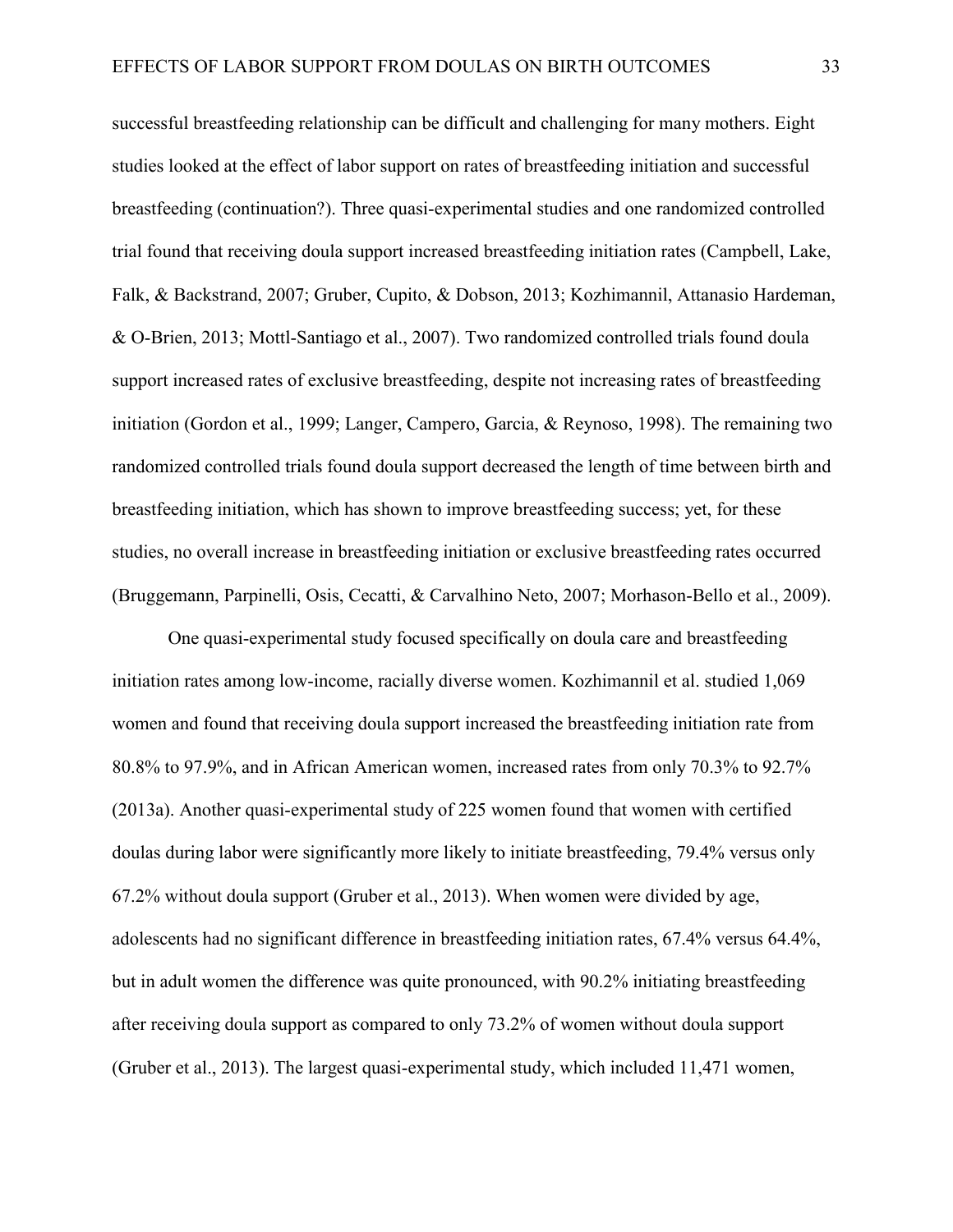found that receiving doula support not only increased rates of breastfeeding initiation, from 68% to 85%, but also found women with doula support initiated breastfeeding sooner after delivery than those without doulas (Mottl-Santiago et al., 2007). Of breastfeeding women with doula support, 46% put their infants to breast within the first hour after delivery, while only 23% of women without doula support initiated breastfeeding in that first hour (Mottl-Santiago et al., 2007). A randomized controlled trial of 600 women found similar results. Campbell et al. found that doula-supported mothers were statistically more likely to have initiated breastfeeding than women who did not receive support during labor (2007).

A randomized controlled trial of 724 nulliparous women found that receiving psychosocial support during labor by a doula increased the rates of exclusive breastfeeding from 7.5% to 12.3% at one month following delivery (Langer et al., 1998). Having doula support resulted in increased frequency of behaviors which promote breastfeeding, including caring for the mother's nipples, creating a calm environment during breastfeeding sessions, and decreasing women's rates of supplementing with formula after a doctor's suggestion (Langer et al., 1998). Another randomized controlled trial of 314 nulliparous women found no difference in breastfeeding initiation rates between women with continuous labor support and women without. The same study did find, however, that a higher percentage of women were still breastfeeding at four weeks postpartum if they used a doula during labor, versus those who had not, yet the difference between the two groups was not statistically significant (Gordon et al., 1999).

A randomized controlled trial with 585 women found that psychosocial support during labor decreased the interval between delivery and initiation of breastfeeding (Morhason-Bello et al., 2009). Initiation of breastfeeding within one hour after delivery has been correlated with higher rates of long-term breastfeeding success and is considered an essential step in promoting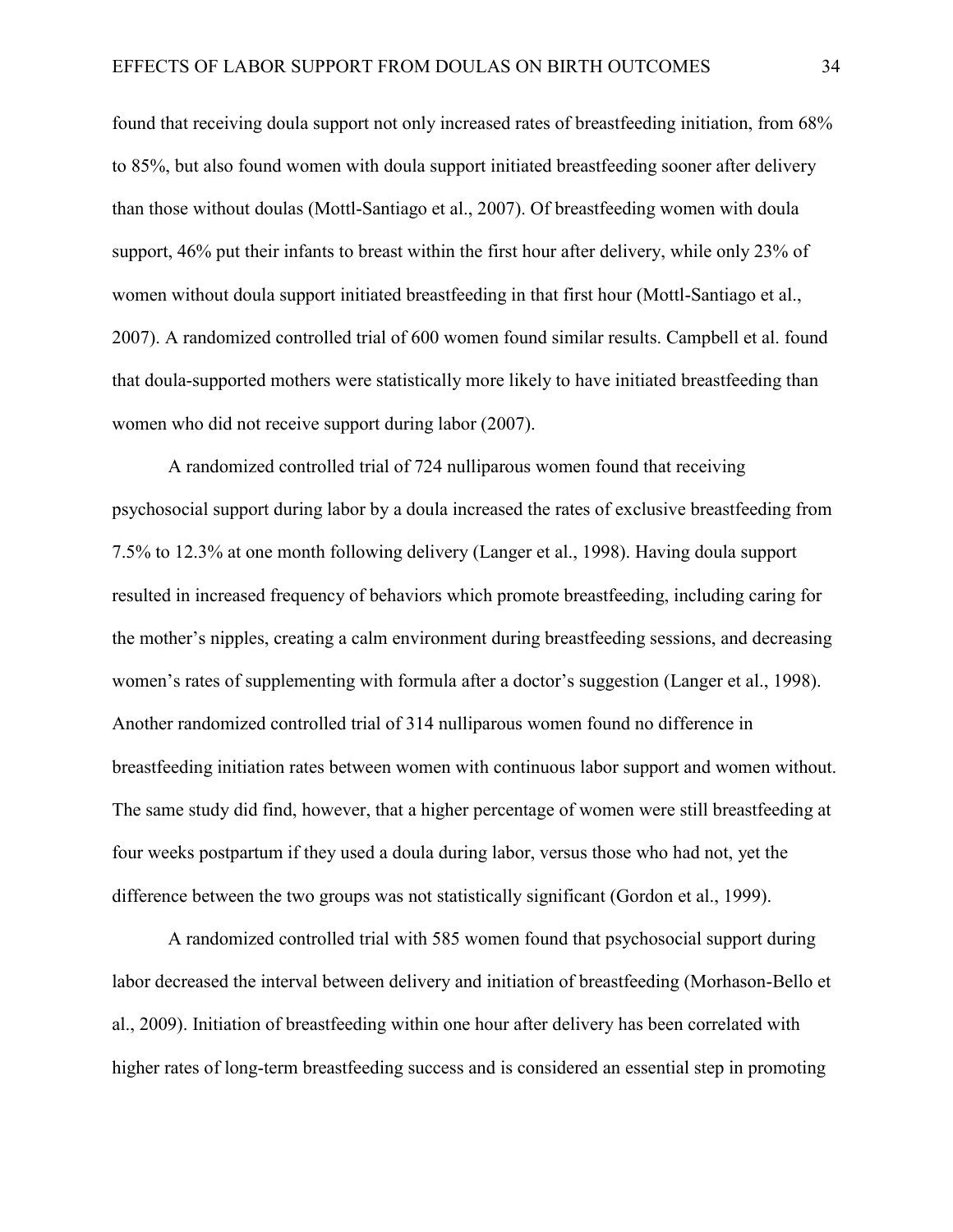successful breastfeeding. The final randomized controlled trial contained 212 nulliparous women and found that a higher number of infants were put to the breast in the delivery room if the mother had received labor support, 11% versus 6.5% of infants (Bruggeman et al., 2007). However, overall results regarding breastfeeding, including initiating breastfeeding in the first 12 hours and number of breastfeeding attempts in the first 12 hours, found no significant difference in breastfeeding success rates of women who received labor support as compared to women who did not (Bruggeman et al., 2007).

## **Oxytocin Augmentation**

If labor is not progressing well, oxytocin augmentation may be recommended to advance the labor process with the end goal of a vaginal delivery. Infrequent or ineffective contractions can slow down the rate of cervical dilation, effectively slowing down the labor process. This can happen because of increased anxiety, which increases a woman's pain perception, increasing the secretion of catecholamines, reducing blood flow to the uterus, and consequently reducing the effectiveness of contractions. Of the five articles looking at oxytocin augmentation, two studies found no difference in the administration of oxytocin for labor augmentation (Kashanian, Javadi, & Haghighi, 2010; Gordon, Walton, McAdam, Derman, Gallitero, & Garret, 1999). The remaining three studies did show a difference in the administration of oxytocin, finding the number of women needing oxytocin augmentation was significantly lower in the groups receiving labor support (Bolbol-Haghighi, Masoumi, & Kazemi, 2016; Kennel, Klaus, McGrath, Robertson, & Hinkley, 1991; Trueba, Contreras, Velazco, Lara, & Martinez, 2000).

A randomized controlled trial by Bolbol-Haghighi et al. (2016) found that the number of women needing oxytocin augmentation was significantly lower in the group receiving labor support rather than the non-supportive group,  $p = 0.002$ , only 1 woman versus 3 women.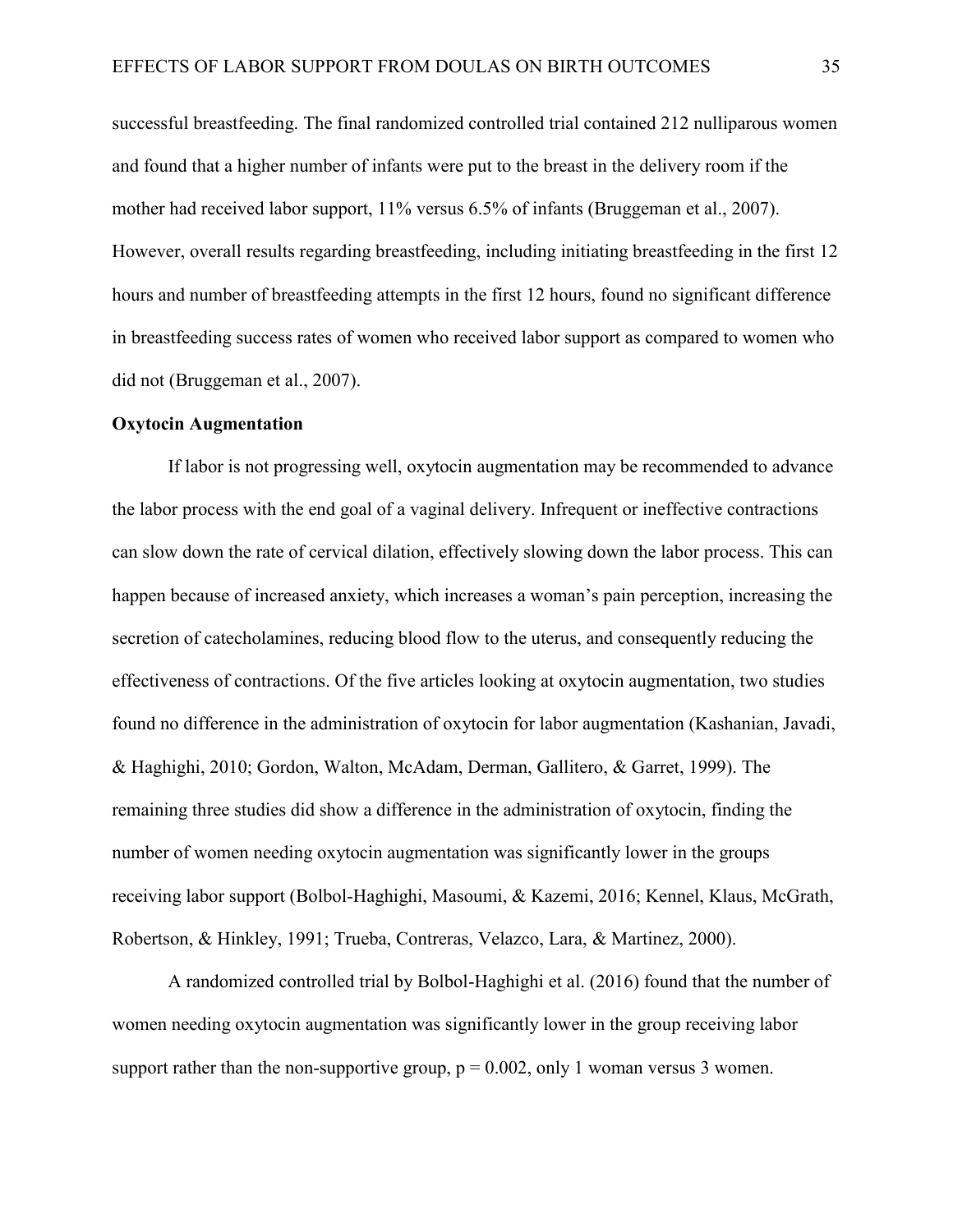Although their results were significant, the study was small, containing only 100 women, with 50 in the control group who did not receive labor support, and 50 in the group receiving doula support. Trueba et al. completed another randomized controlled trial containing 100 women and also found the use of labor support to make a significant difference on the use of oxytocin during labor. Only 21 mothers, 42%, from the doula supported group received oxytocin augmentation, compared to 48 mothers, or 96%, from the control group, p >0.001 (Trueba et al., 2000). Kennell et al. conducted the largest randomized controlled trial with 412 women and found similar results, with only 14% of women receiving labor support needing oxytocin augmentation versus 37.4% in the control group, p < 0.0001 (1991).

Two studies, however, found no difference in the frequency of administration of oxytocin between women with continuous labor support and women without. A randomized controlled trial of 100 nulliparous women by Kashanian et al. found that women who received continuous midwife support during labor had no significant difference in oxytocin augmentation than women in the control group who did not receive labor support (2010). Gordon et al. conducted a randomized controlled trial with 314 women and found that 61.7% of women with doula support received oxytocin augmentation as compared to 62.4% of women without doula support (1999). Although this study found having doula support decreased the likelihood of oxytocin augmentation, the results were not statistically significant.

#### **Neonatal Outcomes**

Seeing how labor support affects neonatal outcomes as well as maternal outcomes is also a consideration. A total of five studies compared Apgar scores of infants whose mothers had or had not received labor support. The Apgar score is a method used at both one and five minutes of age to quickly assess an infant's response to extrauterine life, with the best score being a 10 and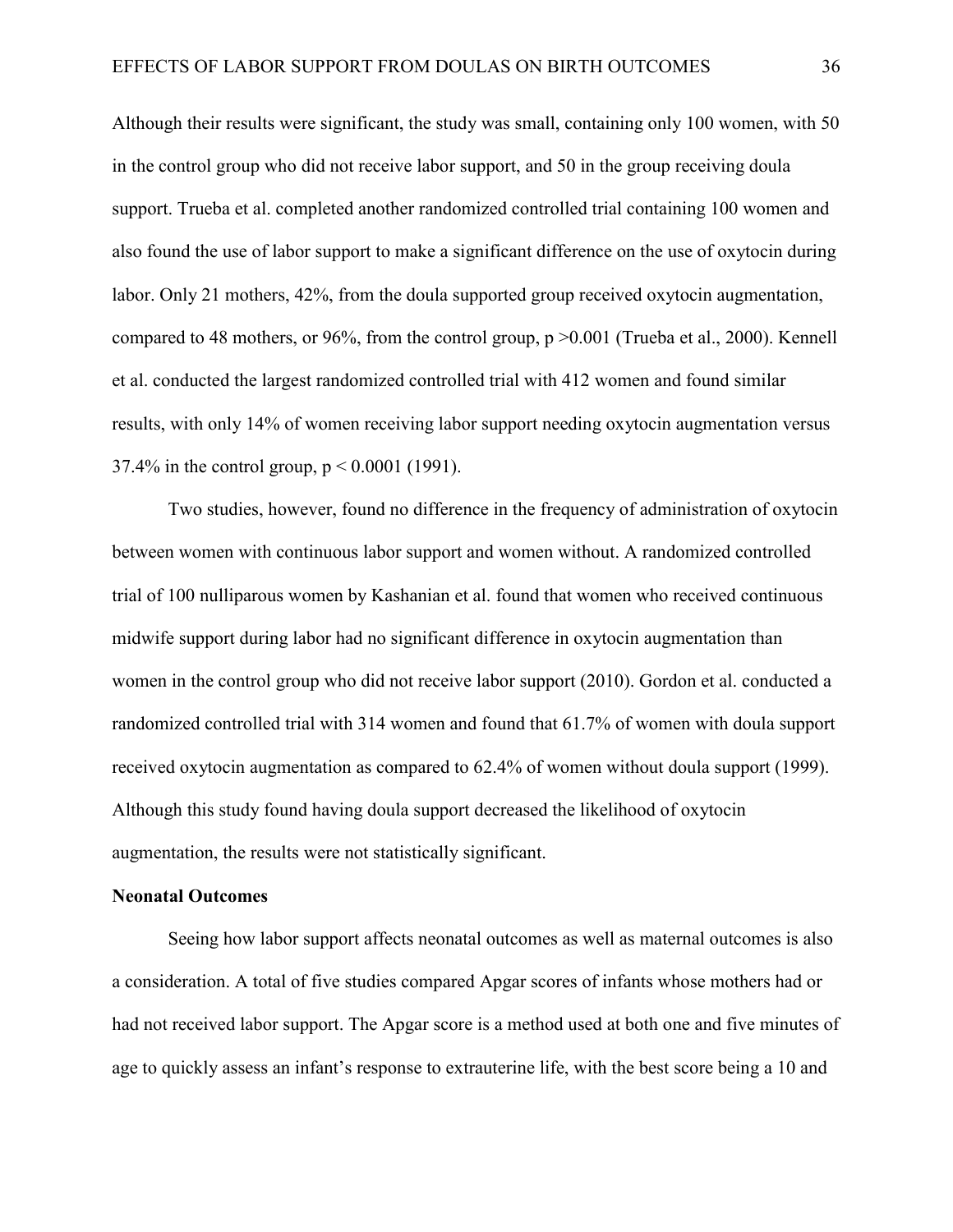the lowest score being zero. These five studies had mixed results, with two stating Apgar scores were significantly improved in infants whose mothers received labor support (Bolbol-Haghighi, Masoumi, & Kazemi, 2016; Campbell, Lake, Falk, & Backstrand, 2006). The remaining three studies found no difference in Apgar scores between mothers who received labor support from a doula and those who did not (Bruggemann, Parpinelli, Osis, Cecatti, & Carvalhino Neto, 2007; Langer, Campero, Garcia, & Reynoso, 2005; Mottl-Santiago et al., 2007). No studies found labor support to have a negative effect on neonatal outcomes.

A randomized controlled trial of 100 women and their infants found that infants in the group of 50 women receiving supportive care from trained midwifery students had better one and five minute Apgar scores compared to those 50 infants whose mothers did not receive labor support (Bolbol-Haghighi et al., 2016). Infants in the supportive group had average Apgar scores of 8.49  $+/-$  0.81 at one minute and 9.23  $+/-$  0.7 at five minutes, as compared to 7.82  $+/-$  0.93 and 8.92  $+/-$  0.9, with p <0.001 and p = 0.04, which made the differences statistically significant (Bolbol-Haghighi et al., 2016). A larger randomized control trial of 600 nulliparous women also found Apgar scores to be significantly improved when laboring women received doula support. Of 291 women receiving labor support from a doula, 95% of infants had one minute Apgar scores >6 and 99.7% had five minute Apgar scores >6 (Campbell et al., 2006). Of infants whose mothers who did not receive labor support, only 90% of infants had one minute Apgar scores  $\geq 6$ and 97% had five minute Apgar scores >6 (Campbell et al., 2006).

Three studies found different results, including a randomized controlled trial of 212 primiparous women showing no statistical significant difference in one and five minute Apgar scores, whether or not mothers received labor support from a companion of their choice (Bruggemann et al., 2007). Of the 105 women who received labor support, 20 infants had one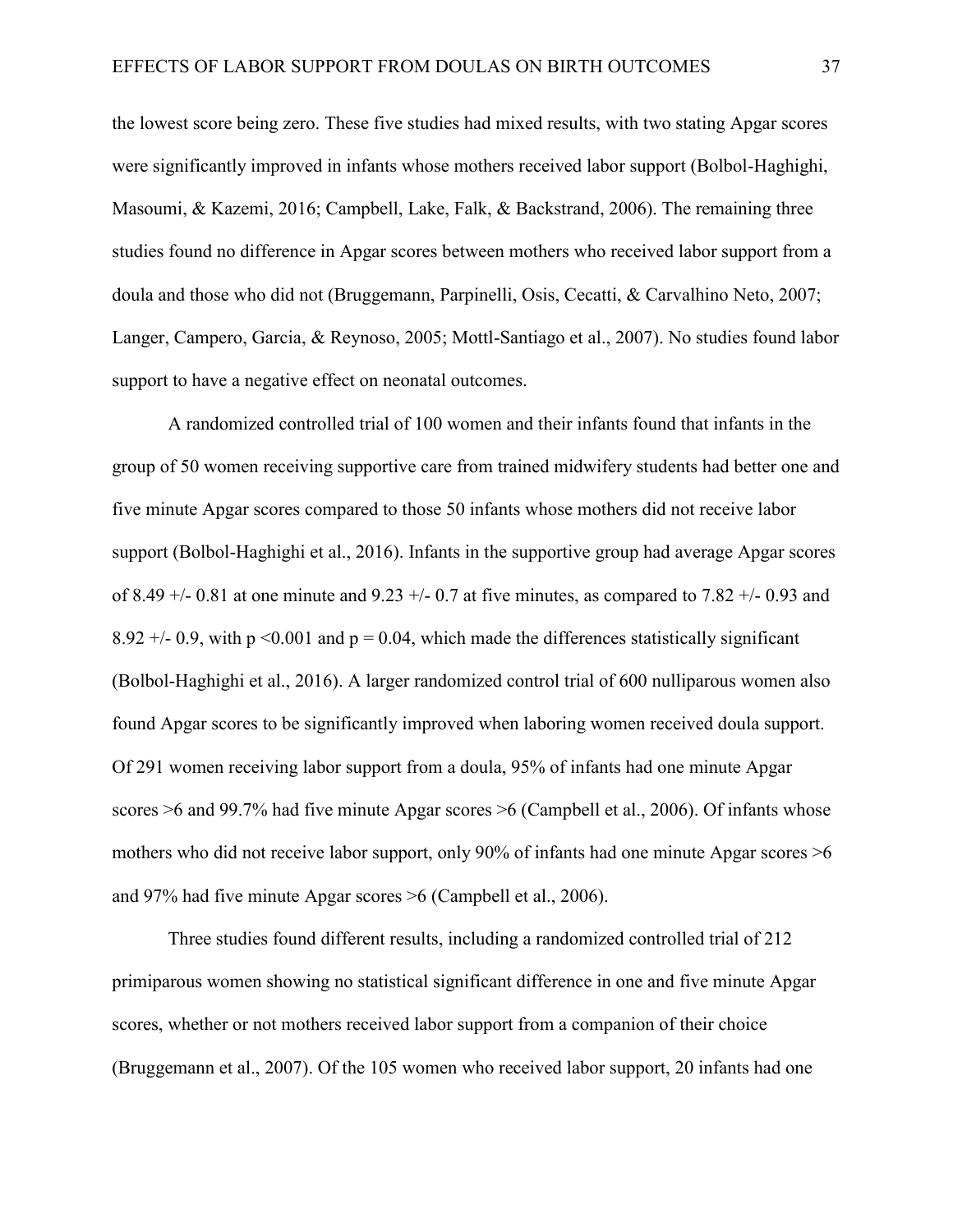minute Apgar scores of <7 and three infants had five minute Apgar scores of <7, as compared to 21 infants and two infants of the 107 women who did not receive labor support (Bruggemann et al., 2007). A randomized controlled trial of 724 women found that an Apgar score of <7 at either one or five minutes was very rare in both the women receiving psychosocial support from a doula during labor and those women without, showing no statistical difference between them in regards to neonatal outcomes (Langer et al., 2005). The largest study comprised of 11,471 women and infants was a quasi-experimental design and also found no significant difference in Apgar scores between infants whose mothers received doula support during labor and those who did not (Mottl-Santiago et al., 2007). 1.5% of infants whose mothers received doula support had five minute Apgar scores <7, while 1.2% of infants whose mothers did not receive doula support had 5 minute Apgar scores <7 (Mottl-Santiago et al., 2007).

#### **Labor Pain**

Although labor is a natural process, it can be quite uncomfortable and painful for women. While pain medication is available in many forms, it can come with many undesirable side effects. Studies have been completed to determine the effect of labor support on labor pain as experienced by laboring women. Three studies looked at how doula support affected women's perception of pain during labor. All three studies found that women with labor support reported lower pain scores throughout labor (Safarzadeh et al., 2012; Shahshahan, Mehrabian, & Mashoori et al., 2014; Morhason-Bello et al, 2009).) One study showed statistically significant results, with average pain ratings ranging from 7-9 on a scale of 1-10 decreasing to a range of 5- 7 on a scale of 1-10 in women with labor support (Shahshahan et al., 2014).

Safarzadeh et al. conducted a randomized controlled trial on 150 primiparous women in active labor and found that at the end of the active phase of labor, women who had labor support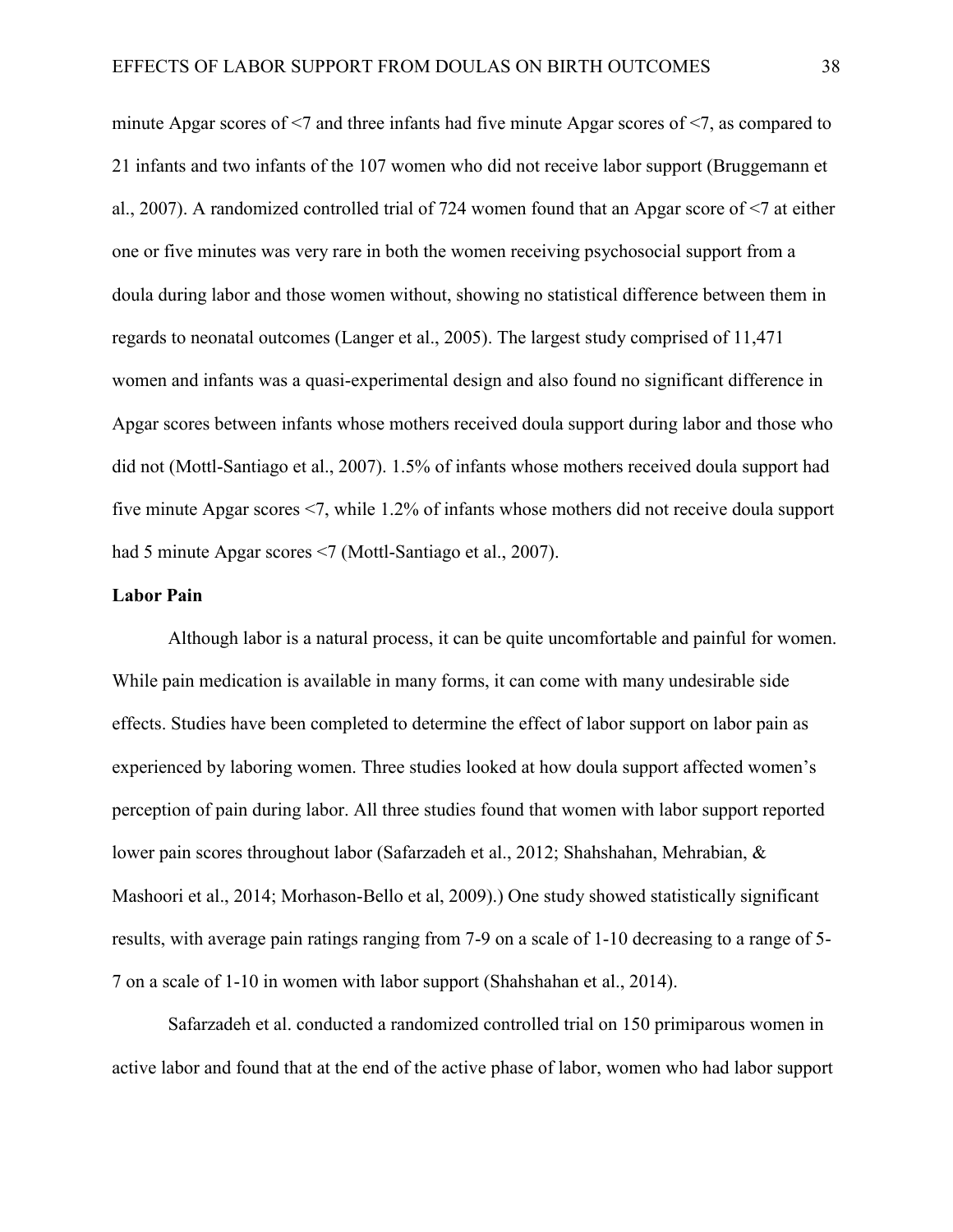were more likely to experience mild to moderate pain instead of severe pain as compared to women without labor support (2012). Both the control group and experimental group consisted of 75 women, and 39 women with labor support rated their pain as mild to moderate and only 36 women rated it as severe, while 14 women without labor support rated their pain as mild to moderate, leaving 61 to rate it as severe,  $p = 0.001$  (Safarzadeh et al., 2012). A randomized controlled trial of an additional 100 women by Shahshahan et al. found similar results, showing statistically significant differences in pain occurring both upon admittance to the hospital and at delivery in women with labor support, as compared to women without,  $p \le 0.0001$  (2014). The average pain rating at hospital admittance was a 5 out of 10 and the average pain rating at delivery was a 7 out of 10 with labor support, whereas in patients without labor support, those pain ratings were a 7 out of 10 and 9 out of 10 (Shahshahan et al., 2014). A third randomized controlled trial by Morhason-Bello et al. studied 585 women and supported previous findings, showing that women with psychosocial labor support by a person of their choice had lower pain scores than women who did not have the support of a doula during labor (2009).

#### **Perineal Integrity**

Following a vaginal delivery, perineal integrity is an important aspect of the delivery to consider. While no laceration would be the optimal outcome, a first degree laceration is the most minor, with each degree increasing in severity, up to a fourth degree laceration. With a laceration, blood loss can increase and interventions such as suturing can cause risk of infection, and delay skin-to-skin or breastfeeding initiation. Two studies were completed that examined perineal integrity and its correlation with labor support. While both studies found a decrease in perineal lacerations among women with doula support compared to those without, only one study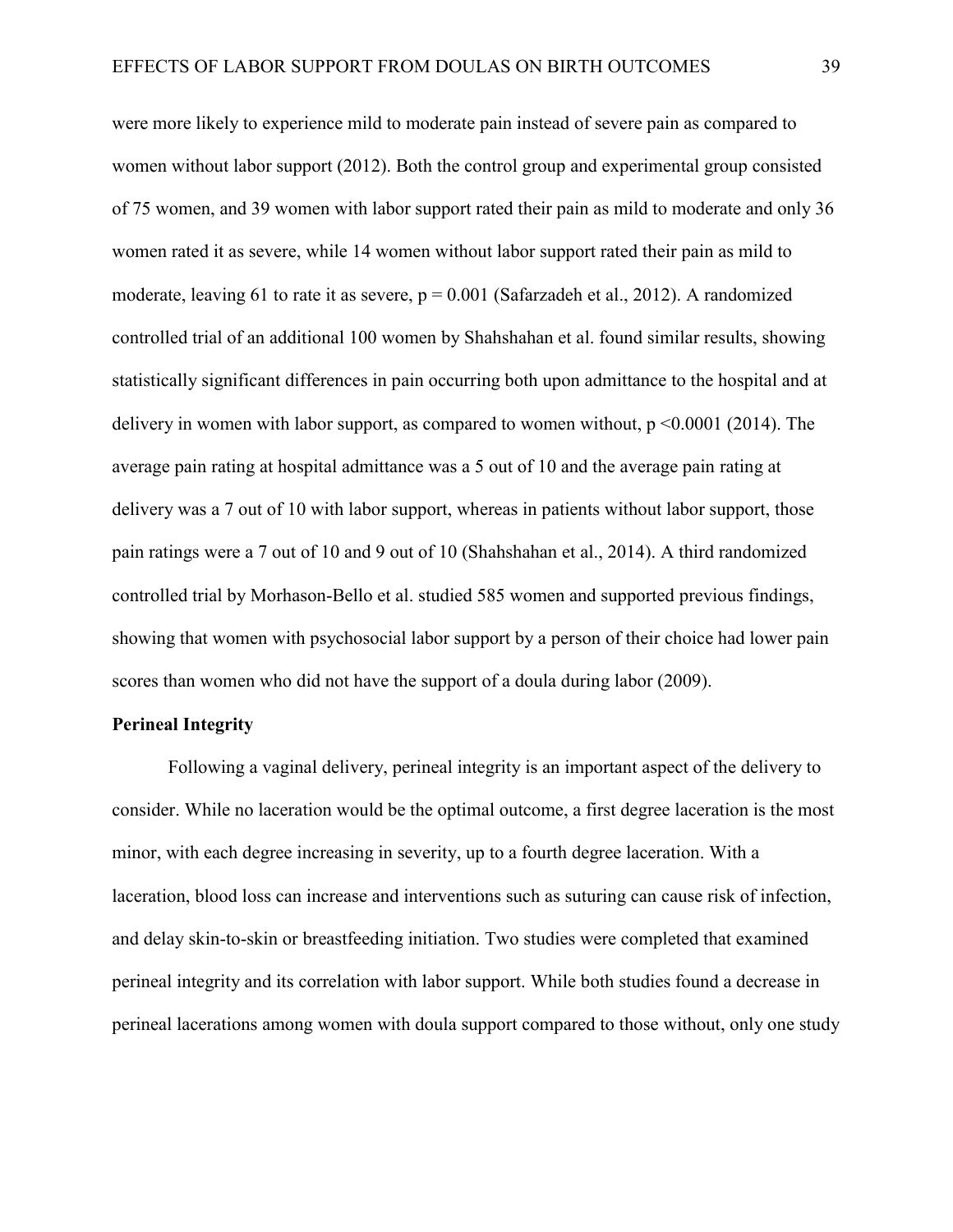found those results to be statistically significant (Hodnett et al., 2002; Shahshahan, Mehrabian, & Mashoori, 2014).

Shahshahan et al. conducted a small randomized controlled trial of 100 nulliparous women in spontaneous labor and found a statistically significant difference in perineal lacerations between women with labor support and those without,  $p \le 0.0001$  (2014). Of women with labor support who did not receive routine care, 60% had a first degree laceration, 36% had a second degree laceration, and 4% had a third degree laceration (Shahshahan et al., 2014). These numbers are less than women who also did not receive routine care and did not receive labor support, which were 52% suffering from a first degree laceration, 28% with a second degree laceration, and 20% with a third degree laceration (Shahshahan et al., 2014). Women receiving doula support were significantly more likely to only have a first degree laceration as well as significantly less likely to have a third degree laceration.

Hodnett et al. conducted a large randomized controlled trial of 6,915 women in established labor and also found rates of perineal trauma to be less in women with labor support, though not enough to be statistically significant (2002). 1,828 women, 52.9%, with labor support had some type of perineal trauma, as compared to 1,860 women, 53.7%, without labor support (Hodnett et al., 2002). Rates of episiotomy, second degree tears, and third or fourth degree tears were similar between the two groups as well, showing no statistically significanct reduction in perineal integrity from doula-provided labor support. (Hodnett et al., 2002).

#### **Amniotomy**

In addition to oxytocin augmentation, amniotomy is another way for providers to augment labor. Amniotomy means rupturing the amniotic sac surrounding infant/fetus. Although it has historically been used to augment labor, the safety and efficacy of amniotomy continues to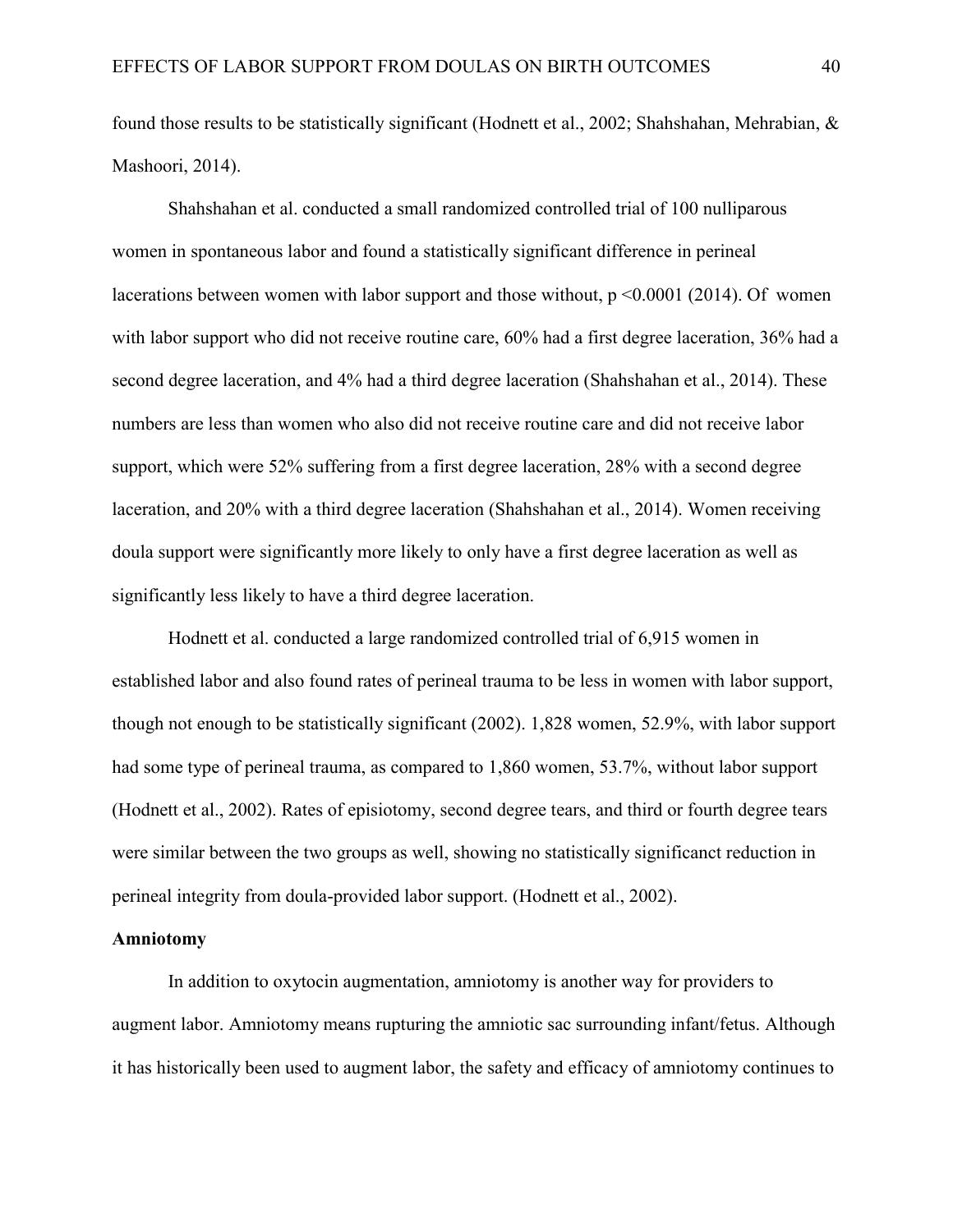be debated by experts. Routine amniotomy is not recommended by any organization as a standard part of labor management and care, yet it is still frequently utilized. Amniotomy can put the mother and baby at risk for additional complications, including a prolapsed umbilical cord, intraamniotic infection, or umbilical cord compression. One study looked at amniotomies and found a statistically significant decrease in the use of amniotomies for women with labor support (Madi, Sandall, Bennett, and MacLeod, 1999). Madi et al. conducted a randomized controlled trial which examined 109 nulliparous women in spontaneous labor and found only 30% of women with labor support required an amniotomy to augment labor, versus 54% of women without labor support,  $p = 0.03$  (1999).

#### **Induction**

Many women worldwide, particularly in the United States, experience an induction of labor, whether it is medically indicated or purely elective. In regards to induction, not only are women with doula support less likely to be induced, but of those who are induced, women with a doula have a much lower risk of having a cesarean delivery (McGrath & Kennel, 2008). One randomized controlled trial looked at how the use of doula support during labor affects rates and outcomes of induction using oxytocin. McGrath and Kennel found that women who utilized doula support were less likely to require a medical induction of labor using oxytocin (2008). In this study, 33 women were given oxytocin to induce labor, and of those women, 17 were in the control group, and 16 in the doula group. Among those women who were induced, 58.8% of women in the control group delivered via cesarean, whereas only 12.5% of women in the doula group required a cesarean delivery,  $p = 0.007$  (McGrath & Kennel, 2008). These results showed that having labor support from a doula significantly reduces a woman's chance of having a cesarean delivery if she does require an induction of labor using oxytocin.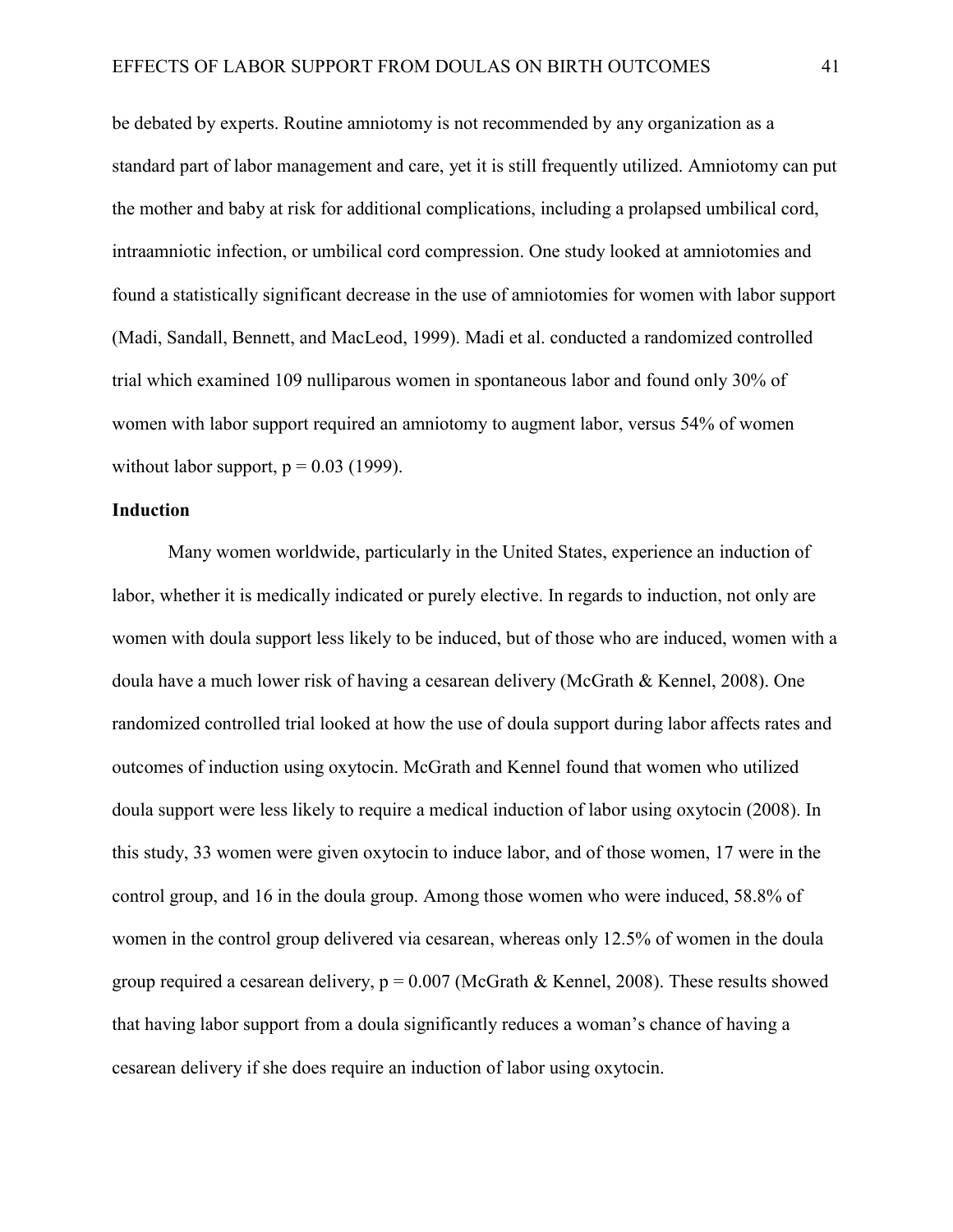#### **Summary**

Twenty-two scholarly articles were analyzed for the effect of continuous labor support on birth outcomes. The majority of these articles were randomized controlled trials of high or good quality, with several quasi-experimental or non-experimental studies. Upon analyzing these studies, the use of doula support during labor was found to have the largest positive impact on pain management, duration of labor, mode of delivery, breastfeeding initiation, and patient satisfaction with those impacts being statistically significant. Other outcomes were improved perineal integrity, decreased pain, and improved neonatal outcomes, but results were not as strong and therefore were not significant. Doula support during labor was found to have no real effect on induction or oxytocin augmentation, but neither found a negative impact from doula support.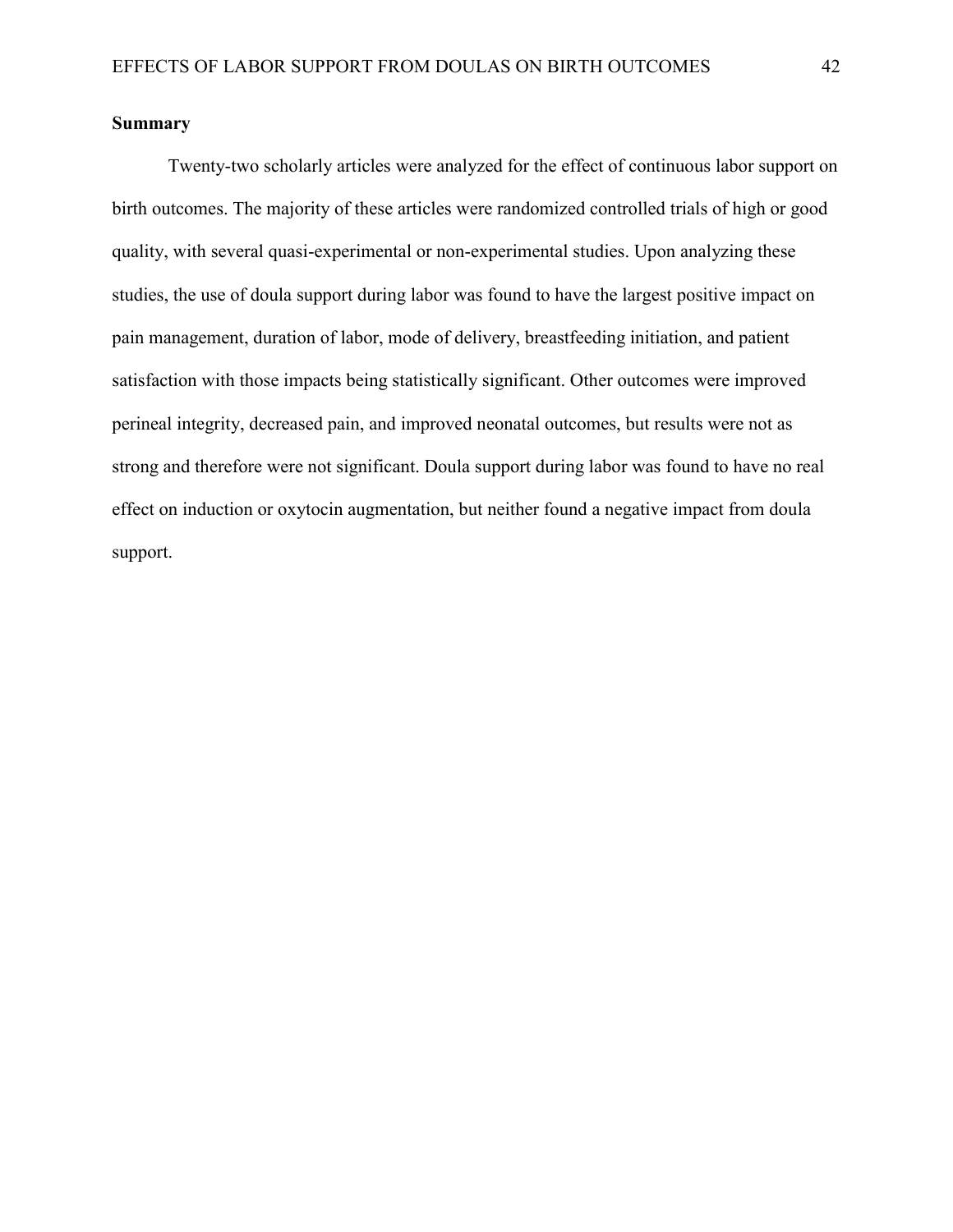#### **Chapter IV: Discussion, Implications, and Conclusions**

The purpose of this literature synthesis was to determine what effects labor support by a doula has on birth outcomes. Twenty-two primary research articles were reviewed to find current trends in research related to doula support as well as gaps in the research. Chapter IV will identify recommendations for future research and implications this research has on nursemidwives and their practice. Kolcaba's Theory of Comfort will be integrated and used to review the benefits of labor support by a doula.

#### **Trends and Gaps in Literature**

Labor support has been a topic of research in women's health journals since the 1980s, with much of the early research focusing on use of pain medication and mode of delivery. While these topics continue to be researched, newer studies are focusing on how labor support is affecting the mother, rather than just her outcomes. This means more research is being done focusing on laboring women's perception of pain and patient satisfaction. Studies on labor support have also shifted throughout the years from focusing on support given by family and friends, to support given by hospital staff such as nurses or midwives, to support given by trained and certified doulas.

Although a large body of knowledge has been gained regarding the benefits of labor support throughout the years, there is still much to study and learn. Additional studies could also be used to fill in the gaps regarding how the birth environment and other members of the healthcare team, including providers, play a part in the care doulas are able to provide during labor and delivery.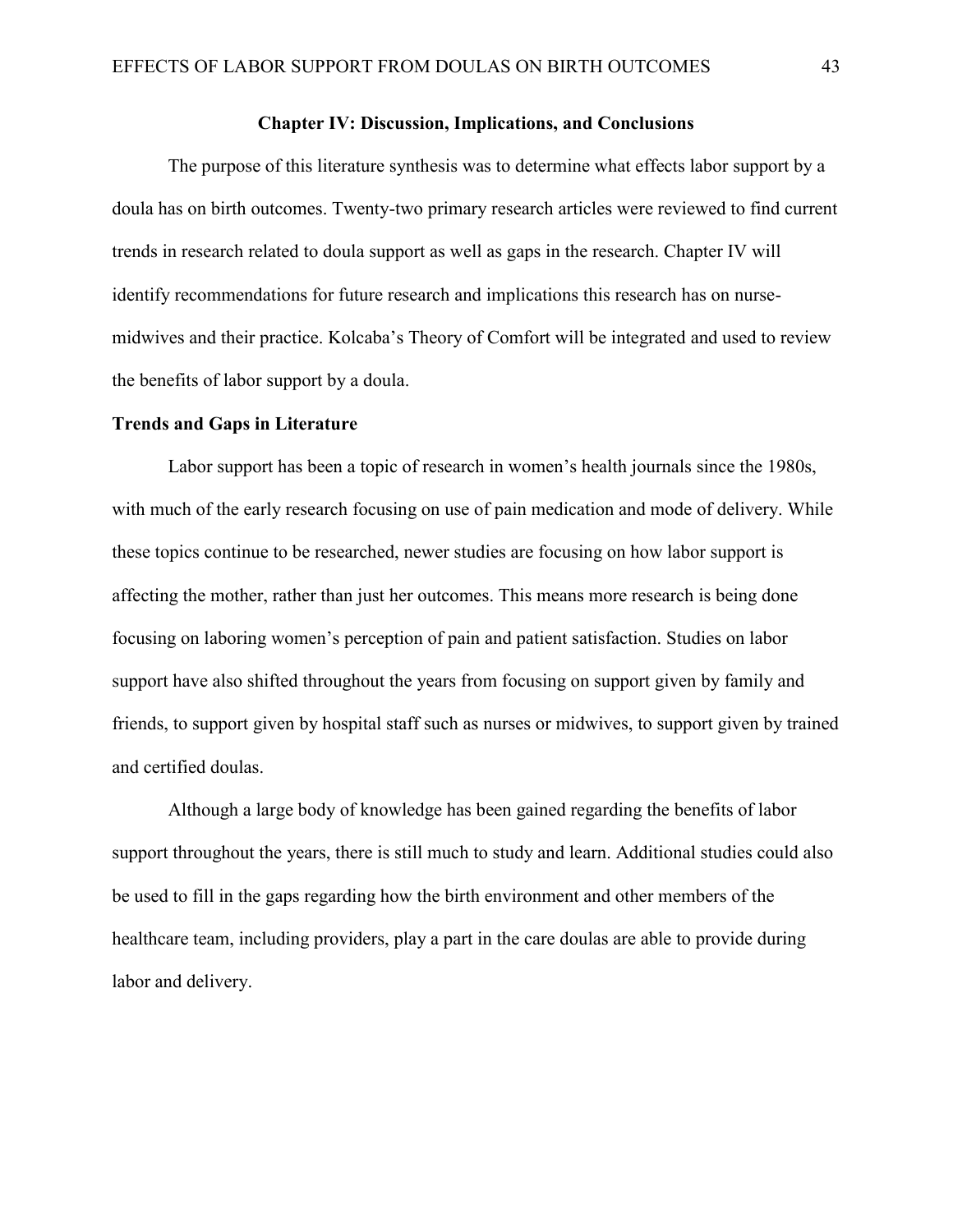#### **Recommendations for Future Research**

Although studies throughout the last almost 40 years have demonstrated the benefits of doula support during labor, recommendations for future research include expanding on the growing body of knowledge we have regarding the benefit of labor support by trained doulas. As stated above, future research should also focus on the role birth environments, providers, and nurses play in affecting birth outcomes. Additional research which wasn't included in this literature synthesis could also include the corresponding financial implications doulas can have on healthcare costs. As research shows, doulas are able to improve outcomes and decrease interventions; a decrease in cost associated with the childbirth process could be achieved if all patients were utilizing doula services.

#### **Nurse Midwifery Implications**

The intent of this literature synthesis was to evaluate studies regarding the effects of doula support during labor on birth outcomes. As the studies showed multiple benefits of doula support during labor, such as improved physical and emotional outcomes for mother and infant, , midwives need to recognize these findings and incorporate them into daily practice. ACOG's newest recommendation states, "continuous one-to-one emotional support provided by support personnel, such as a doula, is associated with improved outcomes for women in labor (ACOG, 2019, p. 164). Although ACNM does not have a position statement of its own with any direct reference to doulas or labor support, it did partner with MANA and NACPM to create a consensus statement regarding physiologic childbirth. This statement asserts that a supportive environment, knowledge and confidence, autonomy and self-determination, and care that supports each woman individually, are all important aspects of support a health and normal physiologic birth experience (ACNM, 2012). It also states that practitioners need the "education,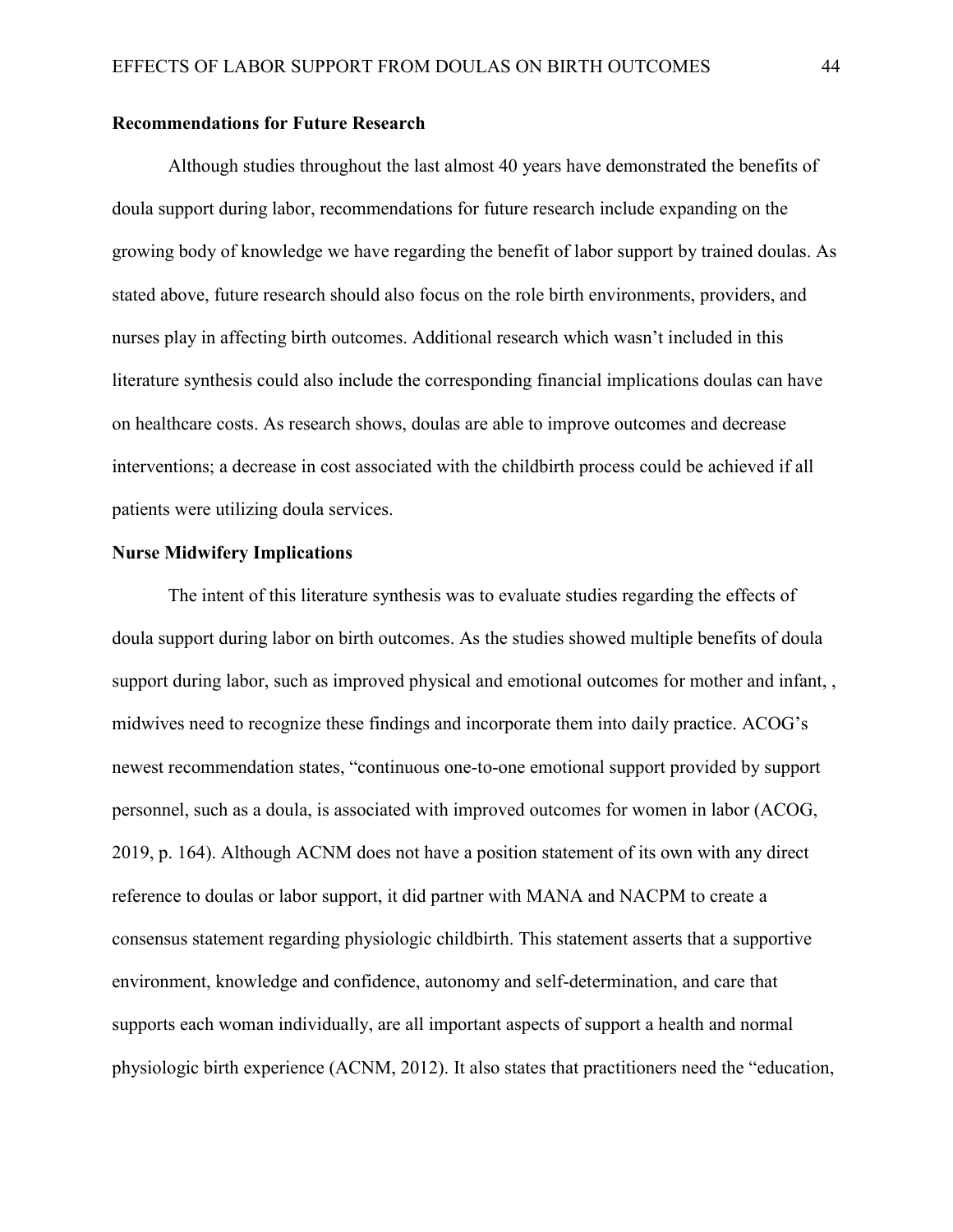knowledge, competence, skill, and confidence in supporting physiologic labor and birth" (ACNM, 2012, p.530). This means midwives need to understand the findings regarding doulas for labor support and should educate their patients on what doulas are and why they may want to have doula support during childbirth. Educating patients on how to find reputable doulas is important as well. DONA International allows families to search for recognized doulas via location, doula type, and certification, making it a reputable and easy to use resource for midwives to provide to their patients.

#### **Theoretical Framework: Kolcaba's Theory of Comfort**

Kolcaba's Theory of Comfort offers an explanation of the value of continuous labor support. This theory guides our understanding of how meeting a laboring woman's comfort needs can strengthen and motivate a patient, improving birth outcomes. The theory focuses on three forms of holistic comfort: relief, ease, and transcendence, which doulas are able to provide for laboring women.

Relief is a feeling of reassurance and relaxation following release from anxiety or distress. It can even mean the alleviation of pain, discomfort, or distress. Doulas are able to provide relief for laboring women by meeting the needs expressed by them. If a laboring woman is anxious or distressed, a doula is able to provide emotional and information support to her. If a laboring woman is experiencing pain and discomfort, a doula can provide continuous physical support to her. By providing these things, a doula is able to provide reassurance and relaxation for women, even in the midst of childbirth.

Ease is defined as the absence of difficulty, effort, or discomfort, freedom from worries or problems. Although childbirth isn't likely to be free from effort or discomfort, finding ways to decrease those feelings and instead increase comfort, can be a task of the doula. Doulas can also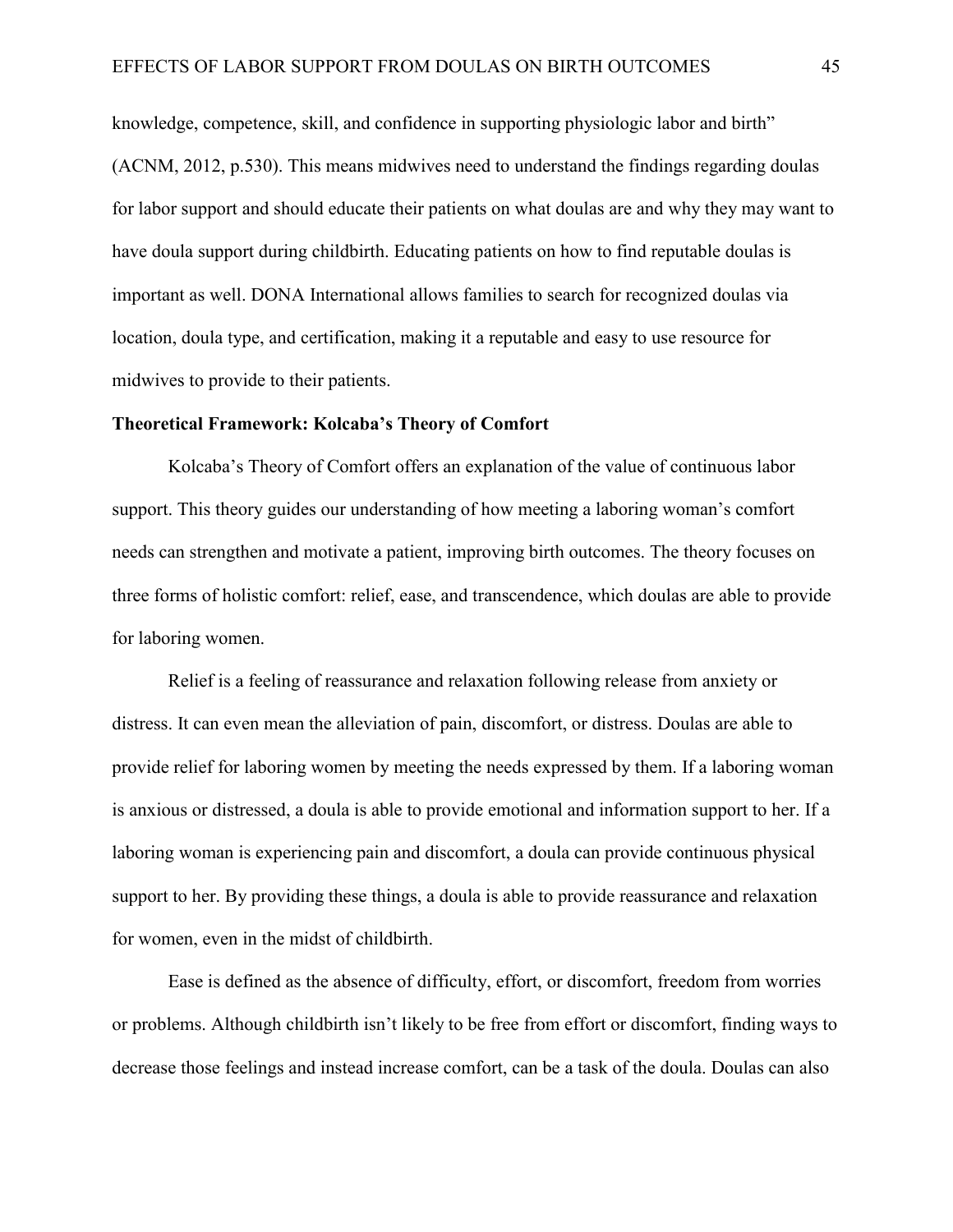help to decrease worries and problems, as doulas have been found to help women achieve the healthiest experience possible, and also have a positive impact on the well-being of the entire family (DONA, 2019).

Finally, transcendence is the existence or experience beyond the normal or physical level. Doulas have been likened to travel guides in foreign countries, supporting families through the life changing experience of having a baby. By providing this support, women have the opportunity to achieve the most satisfying experience possible (DONA, 2019). Doulas have the resources to help women rise above the pain, discomfort, and distress, allowing them to reach transcendence in their childbirth experience.

The pain experienced by women during childbirth differs from other pain because it is not pathologic but rather a normal part of physiologic birth, and not all pain needs to be eliminated for women in labor to experience comfort. Labor pain is also not purely physical, but also psychological in nature. Doulas can provide support in the presence of pain and the pure act of providing continuous labor support diminishes pain. Doulas are there to provide labor support and in the process of supporting women during this time, provide comfort. Complementary comfort measures provided by doulas can vary from interventions as simple as listening, easing fears, encouragement, or breathing techniques, to more hands-on interventions such as positioning, massage, counter pressure, or hip squeezes. By providing these complementary measures, a doula achieves her goal of providing the laboring woman with comfort and helping her achieve the healthiest, most satisfying experience possible.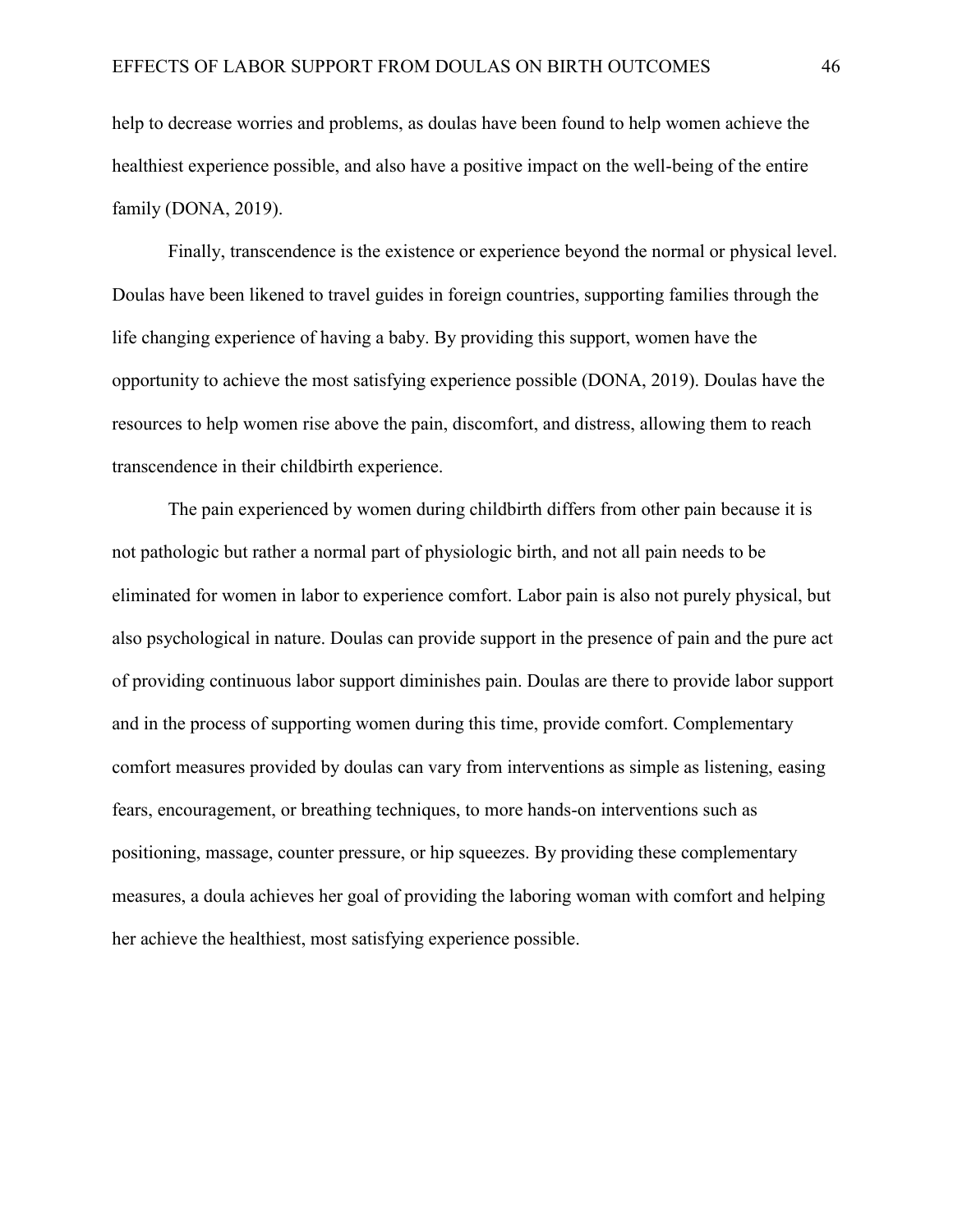#### References

American College of Nurse Midwives [ACNM]. (2012). Core competencies for basic midwifery practice. Retrieved from https://midwife.org/ACNM/files/ACNMLibraryData/

UPLOADEFILENAME/000000000050/Core%20Competencies%20Dec%202012.pdf

- American College of Nurse Midwives [ACNM]. (2013). Support healthy and normal physiologic childbirth. Retrieved from http://midwife.org/acnm/files/ACNMLibraryData/ UPLOADFILENAME/000000000272/Physiological%20Birth%20Consensus%20 Statement-%20FINAL%20May% 2018%202012%20FINAL.pdf
- American College of Nurse Midwives, Midwife Alliance of North America, & National Association of Certified Professional Midwives. (2012). Supporting healthy and normal physiologic childbirth: A consensus statement by ACNM, MANA, and NACPM. *Journal of Midwifery and Women's Health, 57(5),* 529-532. doi:

10.1111/j.1542.2011.2012.00218.x

American College of Obstetrics & Gynecology [ACOG]. (2019). ACOG Committee Opinion No. 766. *Obstetrics & Gynecology, 133(2),* 164-173. doi:

10.1097/AOG.0000000000003074

- American College of Nurse Midwives [ACNM]. (2016). CNM/CM-attended Birth Statistics. Retrieved from http://www.midwife.org/CNM/CM-attended-Birth-Statistics
- Bolbol-Haghighi, N., Masoumi, S.Z., & Kazemi, F. (2016). Effect of continued support of midwifery students in labor on the childbirth and labor consequences: A randomized controlled clinical trial. *Journal of Clinical and Diagnostic Research, 10(9),* 14-17. doi: 10.7860/JCDR/2016/19947.8495

Bohren, M.A., Hofmeyr, G.J. Sakala, C., Fukuzawa R.K., & Cuthbert, A. (2017). Continuous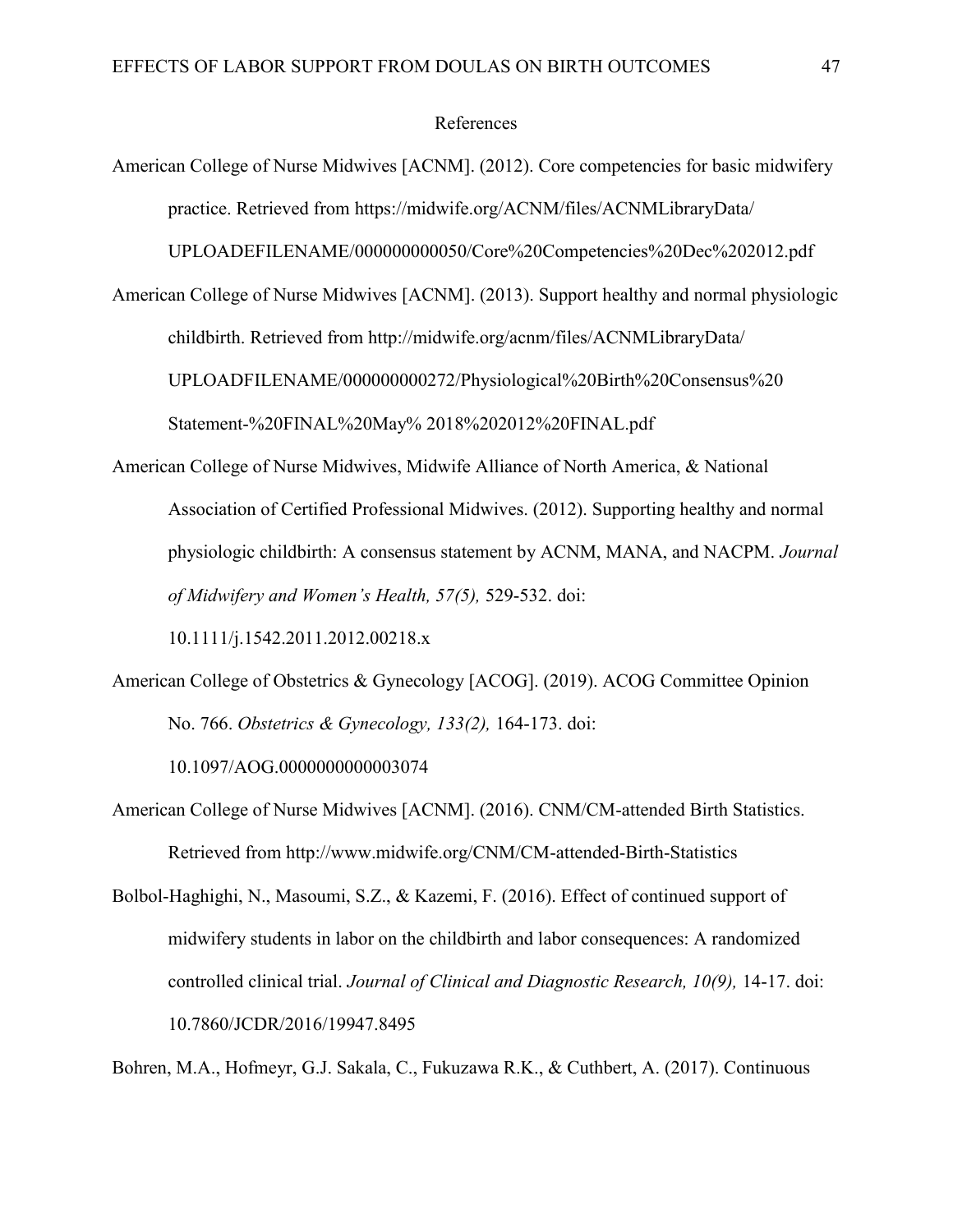support for women during childbirth. *Cochrane Database of Systemic Reviews, 7(CD003766*). doi: 10.1002/14651858.CD003766

- Bruggeman, O.M., Parpinelli, M.A., Osis, M.J., Cecatti, J.G., & Carvalhinho Neto, A.S. (2007). Support to woman by a companion of her choice during childbirth: a randomized controlled trial. *Reproductive Health, 4(5).* doi: 10.1186/1742-4755-4-5
- Bryant, A.S. & Borders, A.E. (2019). ACOG Committee Opinion 766: Approaches to limit intervention during labor and birth. *Obstetrics & Gynecology, 133(2),* e1-e10. doi: 10.1097/AOG.0000000000003074
- Bureau of Labor Statistics [BLS]. (2018). Occupational Employment and Wages, May 2017 Nurse Midwives. Retrieved from https://www.bls.gov/oes/current/oes291161.htm
- Campbell, D.A., Lake, M.F., Falk, M., & Backstrand, J.R. (2006). A randomized control trial of continuous support in labor by a lay doula. *Journal of Obstetric, Gynecologic, & Neonatal Nursing, 35(4),* 456-464. doi: 10.1111/J.1552-6909.2006.00067.x
- Campbell, D., Scott, K.D., Klaus, M.H., & Falk, M. (2007). Female relatives or friends trained as labor doulas: Outcomes at 6 to 8 weeks postpartum. *Birth: Issues in Perinatal Care, 34(3),* 220-227. doi: 10.1111/j.1523-536X.2007.00174
- Dearholt, S. & Dang, D. (2012). Johns Hopkins nursing evidence-based practice: Model and guidelines (2nd ed.). Indianapolis, IN: Sigma Theta Tau International.
- Dekker, R. (2017). Evidence on: Doulas. Retrieved from https://evidencebasedbirth.com/theevidence-for-doulas/
- Doulas of North America International [DONA]. (2019). What is a doula? Retrieved from https://www.dona.org/what-is-a-doula/

Gordon, N.P., Walton, D., McAdam, E., Derman, J., Gallitero, G., & Garret, L. (1999). Effects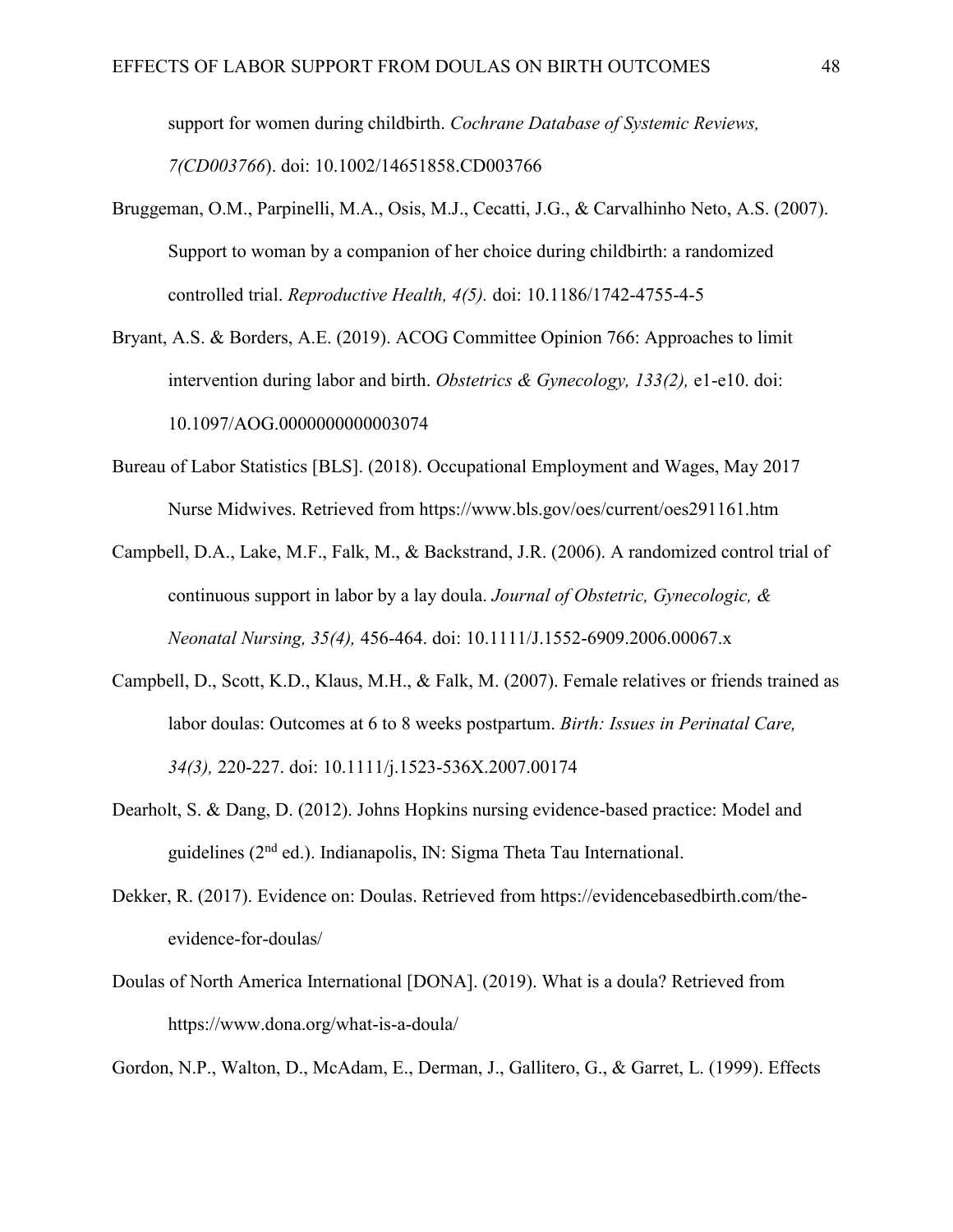of providing hospital-based doulas in health maintenance organization hospitals. *Obstetrics and Gynecology, 93(3),* 422-426. doi: 10.1016/S0029-7844(98)00430-X

- Gruber, K.J., Cupito, S.H., & Dobson, C.F. (2013). Impact of doulas on health birth outcomes. *Journal of Perinatal Education, 22(1),* 49-58. doi: 10.1891/1058-1243.22.1.49
- Hodnett, E., Lowe, N., Hannah, M., Willan, A., Stevens, B., Weston, J., . . . Stremler, R. (2002). Effectiveness of nurses as providers of birth labor support in North American hospitals. Journal of the American Medical Association, 288(11), 1373-1381. doi: 10.1001/jama.288.11.1373
- Kashanian, M., Javadi, F., & Haghighi. (2010). Effect of continuous support during labor on duration of labor and rate of cesarean delivery. *International Journal of Gynecology & Obstetrics, 109(3),* 198-200. doi: 10.1016/j.ijgo.2009.11.028
- Kennell, J., Klaus, M., McGrath, S., Robertson, S., & Hinkley, C. (1991). Continuous emotional support during labor in a US hospital. *Journal of the American Medical Association, 265(17),* 2197-2201. doi: 10.1001/jama.265.17.2197
- Khresheh, R. (2010). Support in the first stage of labor from a female relative: The first step in improving the quality of maternity services. *Midwifery, 26(6),* e21-e24. doi: 10.1016/j.midw.2008.11.003
- Kolcaba, K. (2001). Evolution of the mid range theory of comfort for outcomes research. *Nursing Outlook, 49(2),* 86-92. doi: 10.1067/mno.2001.110268
- Kozhimannil, K.B., Attanasio, L.B., Hardeman, R.R., & O-Brien, M. (2013). Doula care supports near-universal breastfeeding initiation among diverse, low-income women. *Journal of Midwifery & Women's Health, 58(4),* 378-382. doi: 10.1111/jmwh.12065

Kozhimannil, K.B., Hardeman, R.R., Attanasio, L.B., Blauer-Peterson, C., & O-Brien, M.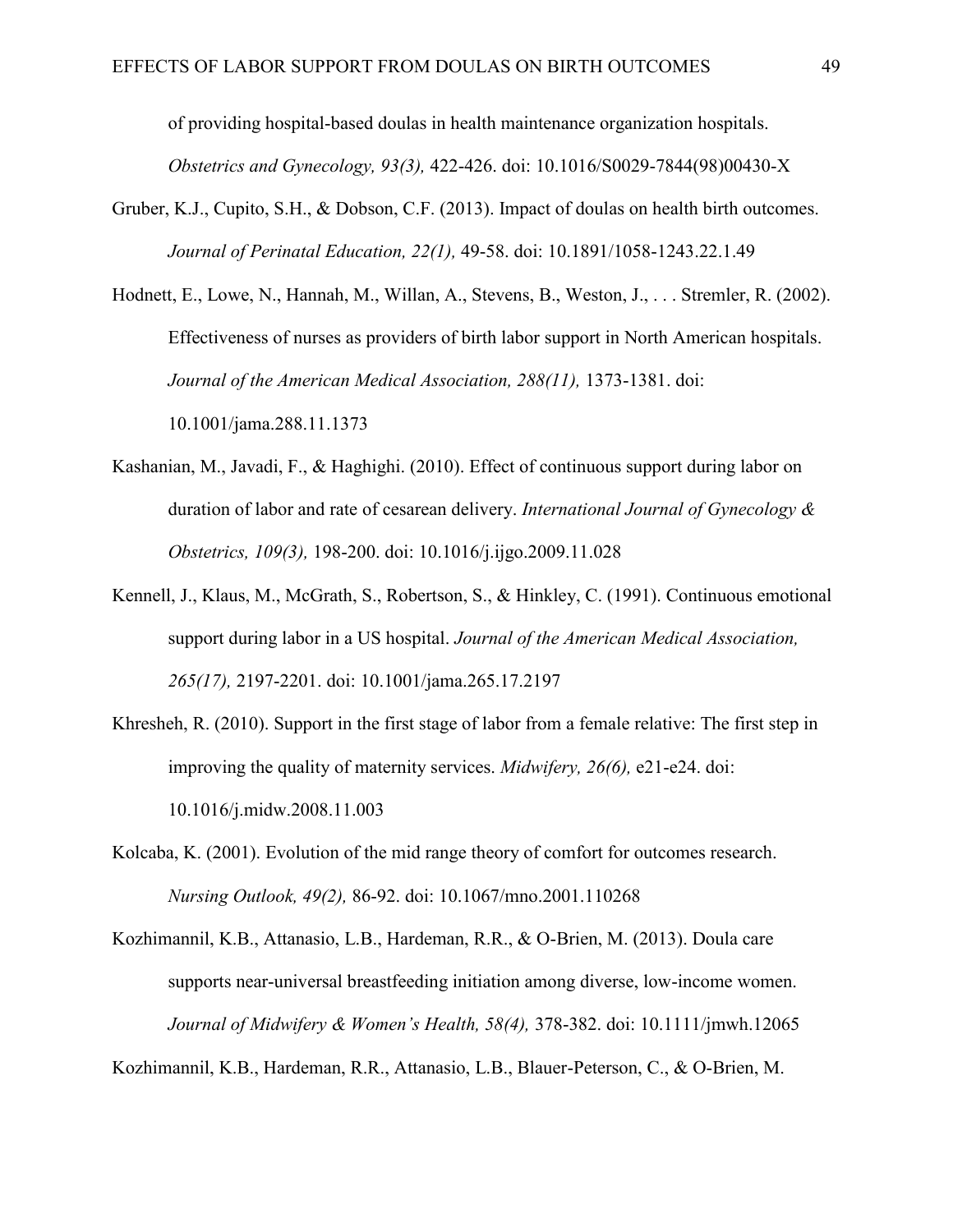(2013). Doula care, birth outcomes, and costs among Medicaid beneficiaries. *American Journal of Public Health, 103(4),* e113-e121. doi: 10.2105/AJPH.2012.301201

- Langer, A., Campero, L., Garcia, C., & Reynoso, S. (2005). Effects of psychosocial support during labor and childbirth on breastfeeding, medical interventions, and mothers' wellbeing in a Mexican public hospital: A randomized clinical trial. *British Journal of Obstetrics & Gynecology, 105(10),* 1056-1063. doi: 10.1111/j.1471-0528.1998.tb09936.x
- Madi, B.C., Sandall, J., Bennett, R., & MacLeod, C. (1999). Effects of female relative support in labor: A randomized controlled trial. *Birth, 26(1),* 4-8. doi: 10.1046/j.1523536x.1999.00004.x
- McGrath, S.K., & Kennel, J.H. (2008). A randomized controlled trial of continuous labor support for middle-class couples: Effect on cesarean delivery rates. *Birth, 35(2),* 92-97. doi: 10.1111/j.1523-536X.2008.00221.x
- Morhason-Bello, I.O., Adedokun, B.O., Ojengbede, O.A., Olayemi, O., Oladokun, A., & Fabamwo, A.O. (2009). Assessment of the effect of psychosocial support during childbirth in Ibadan, southwest Nigeria: A randomized controlled trial. *Australia & New Zealand Journal of Obstetrics & Gynecology, 49(2),* 145-150. doi: 10.1111/j.1479-828X.2009.00983.x
- Mottl-Santiago, J., Walker, C., Ewan, J., Vragovic, O., Winder, S., & Stubblefield, P. (2008). A hospital-based doula program and childbirth outcomes in an urban, multicultural setting. *Maternal & Child Health Journal, 12(3),* 372-377. doi: 10.1007/s10995-007-0245-9
- Paterno, M.T., Van Zandt, S.E., Murphy, J., & Jordan, E.T. (2012). Evaluation of a student-nurse doula program: An analysis of doula interventions and their impact on labor analgesia and cesarean birth. *Journal of Midwifery & Women's Health, 57(1),* 28-34. doi: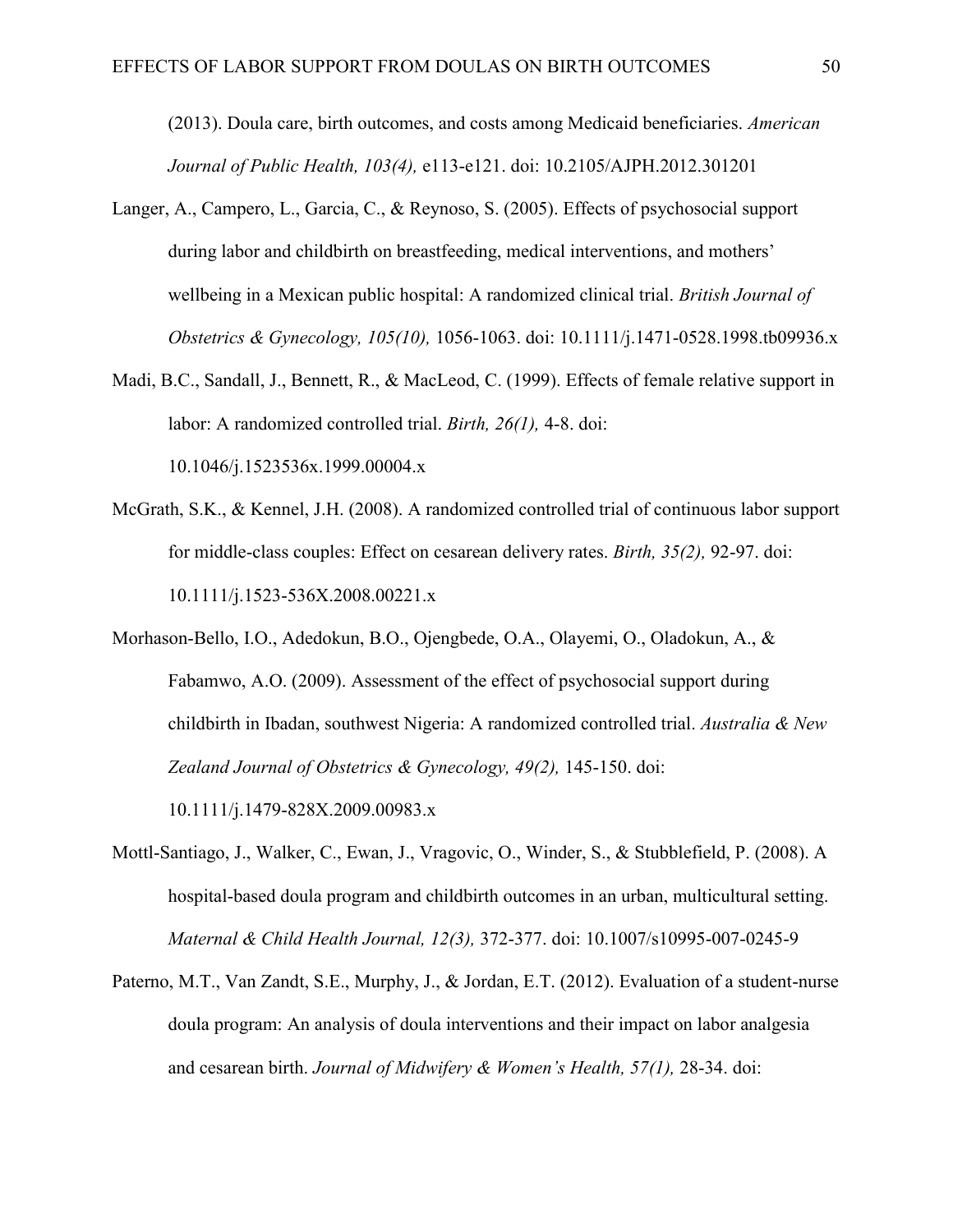10.1111/j.1542-2011.2011.00091

Safarzadeh, A., Beigi, M., Salehian, T., Khojasteh, F., Burayri, T., Navabirigi, S.D., & Ansari, H. (2012). Effect of doula support on labor pain and outcomes in primiparous women in Zahedan, southeastern Iran: A randomized controlled trial. *Journal of Pain & Relief, 1(112).* doi: 10.4172/2167-0846.1000112

Schuiling, K.D. & Sampselle, C.M. (1999). Comfort in labor and midwifery art. *Image – Journal of Nursing Scholarship, 31(1),* 77-81. Retrieved from htps://search-proquestcom.ezproxy.bethel.edu/docview/236411961/fulltextPDF/A63FA93736AD4113PQ/ 1?accountid=8593

- Schuiling, K.D., Sampselle, C. & Kolcaba, K. (2010). Exploring the presence of comfort within the context of childbirth. In R. Bryar & M. Sinlair (Eds.), *Theory for Midwifery Practice*   $(2<sup>nd</sup>$  ed., pp. 197-214). Palgrave: Basingstoke.
- Shahshahan, Z., Mehrabian, F., & Mashoori, S. (2014). Effect of the presence of support person and routine intervention for women during childbirth in Isfahan, Iran: A randomized controlled trial. *Advanced Biomedical Research, 3(155)*. doi:

10.410312277.9175.137865

- Trueba, G., Contreras, C., Velazco, M.T., Lara, E.G., & Martinez, H.B. (2000). Alternative strategy to decrease cesarean section: Support by doulas during labor. *Journal of Perinatal Education, 9(2),* 8-13. doi: 10.1624/105812400X87608
- Van Zandt, S.E., Edwards, L., & Jordan, E.T. (2005). Lower epidural anesthesia use associated with labor support by student nurse doulas: Implications for intrapartal nursing practice. *Complementary Therapies in Clinical Practice, 11(3),* 153-160. doi: 10.1016/j.ctcp.2005.02.003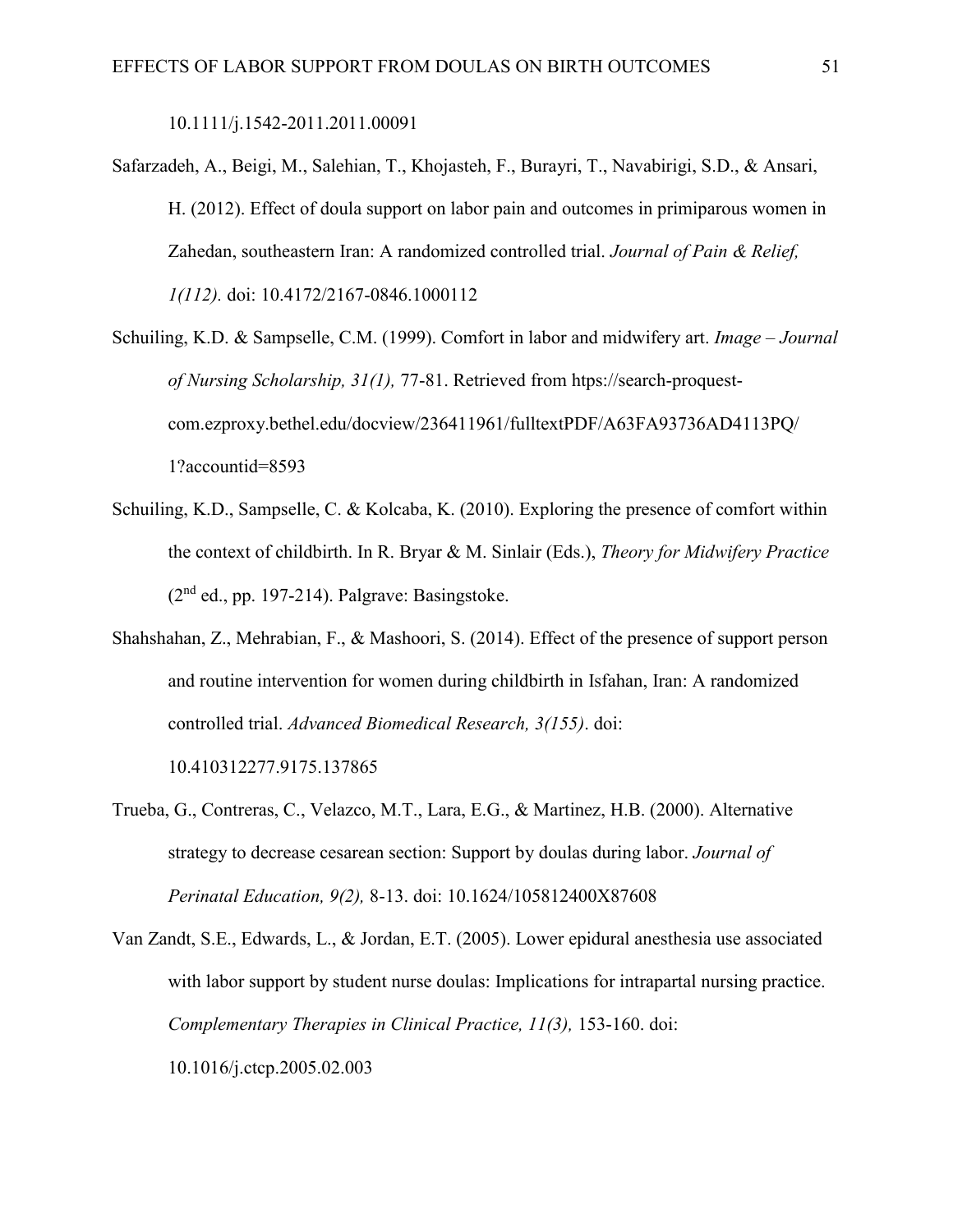**Source:** Bolbol-Haghighi, N., Masoumi, S.Z., & Kazemi, F. (2016). Effect of continued support of midwifery students in labor on the childbirth and labor consequences: A randomized controlled clinical trial. *Journal of Clinical and Diagnostic Research, 10(9),* 14- 17. doi: 10.7860/JCDR/2016/19947.8495

| 17. QUI. 10.7000/JCDIN 2010/12217.0122<br><b>Purpose/Sample</b> | Design                     | <b>Results</b>        | <b>Strengths/Limitations</b> |
|-----------------------------------------------------------------|----------------------------|-----------------------|------------------------------|
|                                                                 | (Method/Instruments)       |                       |                              |
| <b>Purpose:</b>                                                 | Randomized controlled      | <b>Conclusion:</b>    | <b>Strengths:</b>            |
| Evaluate the effect                                             | trial (RCT).               | Use of continued      | All midwifery students       |
| of continued support                                            | Of the 100 women, 50       | support resulted in   | providing continued          |
| by midwifery                                                    | women randomly             | a statistically       | support received the         |
| students during labor                                           | assigned to receive        | significant decrease  | same training of six 60      |
| on the childbirth and                                           | continued support of       | in the first stage of | minute classes on            |
| labor consequences.                                             | midwifery students and     | labor and a           | supportive care during       |
| <b>Sample/Setting:</b>                                          | remaining 50 to receive    | decrease, though      | labor ensuring they          |
| 100 women at                                                    | standard care.             | not statistically     | had the same                 |
| Fatemieh Hospital in                                            | Continued support          | significant, in the   | background for               |
| Shahroud, Iran with                                             | included massage, heat     | second stage of       | providing support.           |
| a singleton live fetus                                          | therapy, cold therapy,     | labor. No             | <b>Limitations:</b>          |
| and reactive NST                                                | concentration and          | significant           | The doctors and              |
| upon admission, and                                             | distraction, creative      | difference was        | midwives knew of the         |
| no exclusion criteria                                           | visualization, birth call, | found in the use of   | ongoing study and            |
| of any other disease                                            | acupressure,               | oxytocin or           | could have changed           |
| including                                                       | aromatherapy, and          | delivery mode.        | their use of                 |
| depression,                                                     | music.                     | Continued support     | unnecessary                  |
| preeclampsia,                                                   | Outcomes determined        | also resulted in      | interventions during         |
| placental abruption                                             | via chart review           | statistically         | this time. Although the      |
| or previa, fetal                                                | included duration of       | significant higher    | midwifery students           |
| anomaly, or prior                                               | the first and second       | Apgar scores.         | attended the same            |
| uterine incision.                                               | stages of labor,           |                       | training, there are          |
| <b>Johns Hopkins</b>                                            | oxytocin use, vaginal      |                       | likely to be variations      |
| <b>Evidence Appraisal</b>                                       | versus cesarean            |                       | amongst students and         |
| <b>Level of Evidence:</b>                                       | delivery, and Apgar        |                       | not all care was likely      |
| Level I                                                         | scores.                    |                       | the same.                    |
| <b>Quality:</b>                                                 |                            |                       |                              |
| High                                                            |                            |                       |                              |

#### **Author Recommendations:**

Supportive care should be part of the curriculum for midwifery students. This can provide a low-cost strategy to increase access to continued labor support.

# **Implications:**

Continued supportive care, specifically by midwifery students, during labor can decrease the length of labor and result in improved Apgar scores at delivery.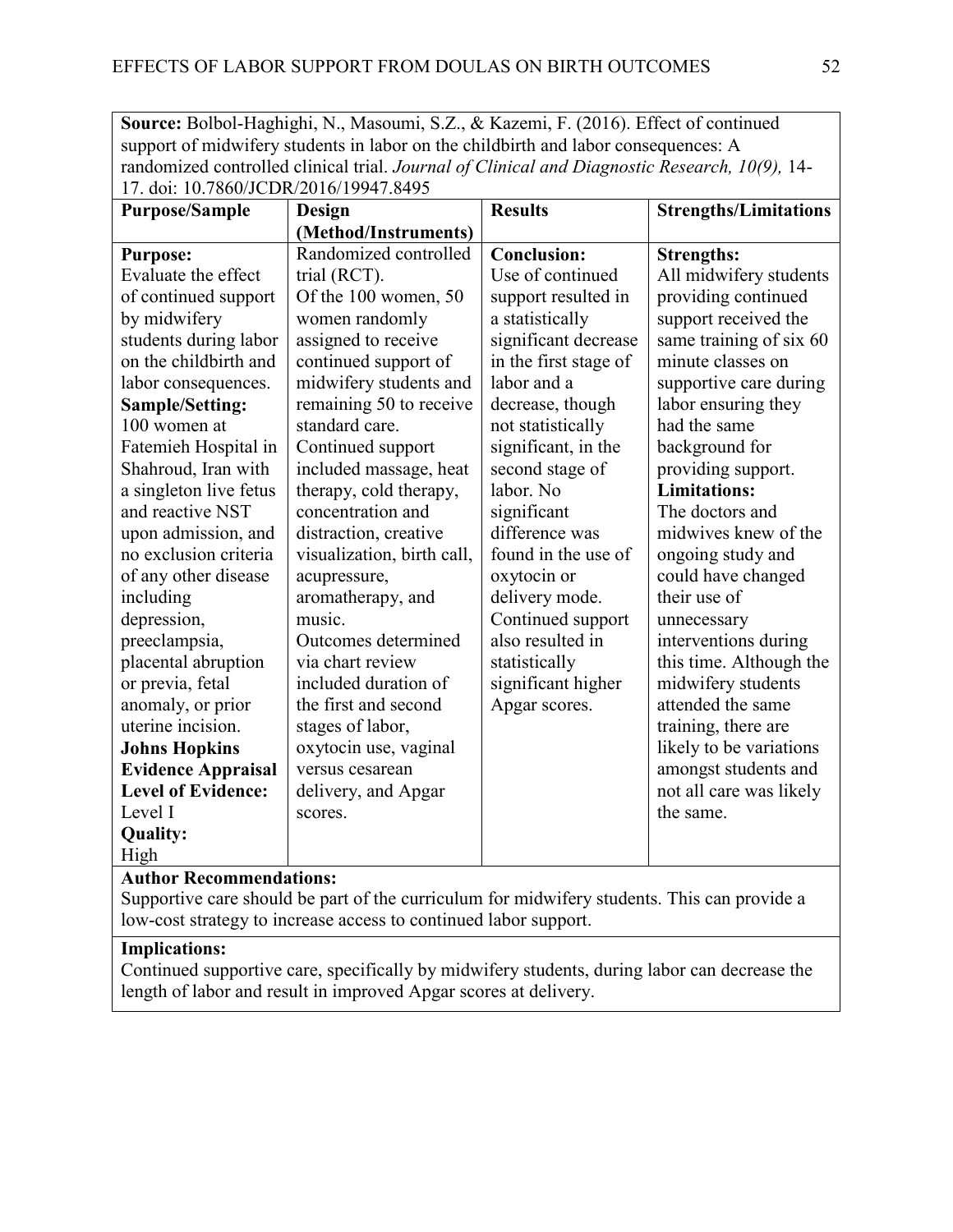**Source:** Bruggeman, O.M., Parpinelli, M.A., Osis, M.J., Cecatti, J.G., & Carvalhinho Neto, A.S. (2007). Support to woman by a companion of her choice during childbirth: a randomized controlled trial. *Reproductive Health, 4(5).* doi: 10.1186/1742-4755-4-5.

| <b>Purpose/Sample</b>          | Controlled that, <i>Reproductive Health</i> , $\tau(y)$ , doi, 10.1100/1742-4733-4-3.<br>Design | <b>Results</b>     | <b>Strengths/Limitations</b> |
|--------------------------------|-------------------------------------------------------------------------------------------------|--------------------|------------------------------|
|                                | (Method/Instruments)                                                                            |                    |                              |
| <b>Purpose:</b>                | Randomized controlled                                                                           | <b>Conclusion:</b> | <b>Strengths:</b>            |
| Evaluate the                   | trial (RCT).                                                                                    | Having support     | Study conducted in           |
| effectiveness and              | Of the 212 women, 105                                                                           | from a companion   | one hospital where it        |
| safety of the support          | were randomized to                                                                              | of their choice    | was not common for           |
| given to women by a            | receive support from                                                                            | improved           | women to have a              |
| companion of their             | the companion of their                                                                          | satisfaction with  | support companion,           |
| choice during labor            | choice and 107 were                                                                             | women's birth      | making this a very           |
| and delivery.                  | randomized to receive                                                                           | experiences in     | different intervention       |
| <b>Sample/Setting:</b>         | routine care in the                                                                             | regards to         | compared to the              |
| 212 primiparous                | institution with no                                                                             | obstetrical care.  | control group.               |
| women at the Sumare            | companion present.                                                                              | Regarding          | <b>Limitations:</b>          |
| maternity hospital in          | These companions                                                                                | neonatal results   | Active management of         |
| Sao Paulo, Brazil,             | included the woman's                                                                            | and breastfeeding  | labor was adopted in         |
| with a singleton live          | partner, woman's                                                                                | outcomes there     | all women in this            |
| cephalic fetus, in             | mother, another female                                                                          | were no            | study, as is common in       |
| active labor, and no           | relative, or friend.                                                                            | statistically      | Brazilian maternity          |
| evidence of cephalo-           | Variables regarding                                                                             | significant        | units, which may             |
| pelvic disproportion           | patient satisfaction and                                                                        | differences        | minimize the positive        |
| or fetal distress.             | events related to                                                                               | between the        | effects of support on        |
| Exclusion criteria             | obstetrical care,                                                                               | groups. Having     | some outcomes.               |
| included fetal                 | neonatal results, and                                                                           | support            |                              |
| malformation,                  | breastfeeding were                                                                              | significantly      |                              |
| maternal disease or            | evaluated via chart                                                                             | lowered the        |                              |
| elected cesarean, and          | review and patient                                                                              | occurrence of      |                              |
| unavailability of              | interviews.                                                                                     | meconium-stained   |                              |
| companion.                     |                                                                                                 | amniotic fluid.    |                              |
| <b>Johns Hopkins</b>           |                                                                                                 |                    |                              |
| <b>Evidence Appraisal</b>      |                                                                                                 |                    |                              |
| <b>Level of Evidence:</b>      |                                                                                                 |                    |                              |
| Level I                        |                                                                                                 |                    |                              |
| <b>Quality:</b>                |                                                                                                 |                    |                              |
| Good                           |                                                                                                 |                    |                              |
| <b>Author Recommendations:</b> |                                                                                                 |                    |                              |

Women and healthcare providers may benefit from allowing women a companion of their choice during childbirth as it incurs no extra cost to the institution or woman, yet improves maternal satisfaction with the birth process and consequently benefits all those involved.

## **Implications:**

Although support during childbirth can improve maternal satisfaction, the benefits may be surpassed by the rates of intervention carried out in the environment in which delivery occurs. Having support may also encourage medical staff to be more accommodating than if the woman was alone.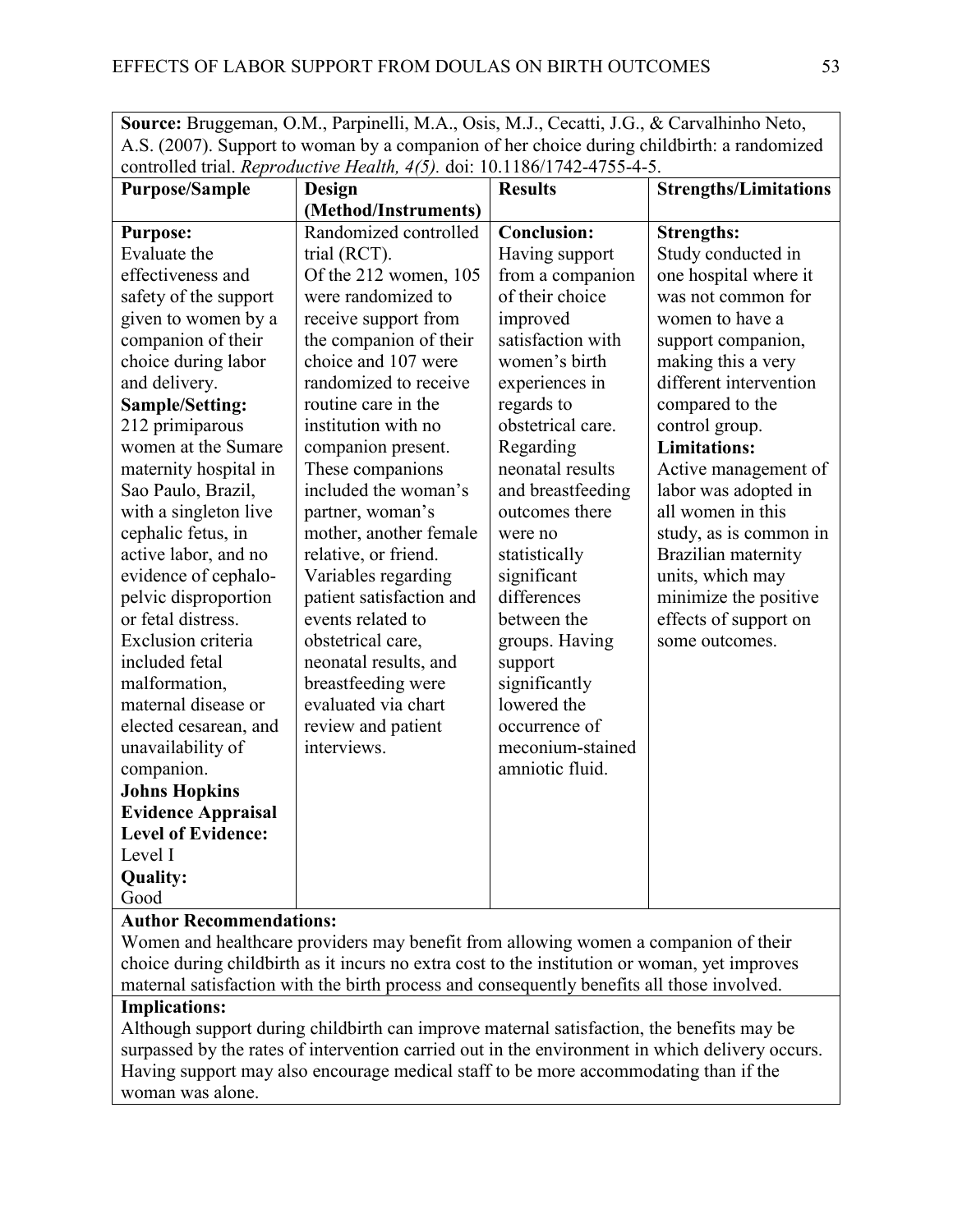**Source:** Campbell, D.A., Lake, M.F., Falk, M., & Backstrand, J.R. (2006). A randomized control trial of continuous support in labor by a lay doula. *Journal of Obstetric, Gynecologic, & Neonatal Nursing, 35(4),* 456-464. doi: 10.1111/J.1552-6909.2006.00067.x

| <b>Purpose/Sample</b>     | Design                   | <b>Results</b>            | <b>Strengths/Limitations</b> |
|---------------------------|--------------------------|---------------------------|------------------------------|
|                           | (Method/Instruments)     |                           |                              |
| <b>Purpose:</b>           | Randomized controlled    | <b>Conclusion:</b>        | <b>Strengths:</b>            |
| Compare labor             | trial (RCT).             | The doula group           | All lay doulas attended      |
| outcomes in women         | 298 women were           | accompanied by an         | the same two 2-hour          |
| accompanied by an         | randomized to the        | additional support        | sessions from one            |
| additional support        | doula group and 300 to   | person resulted in        | certified doula to learn     |
| person with               | the control group. The   | statistically significant | traditional doula            |
| outcomes in women         | support person in the    | shorter length of         | supportive techniques,       |
| who did not have          | doula group was taught   | labor, greater cervical   | ensuring they had the        |
| this additional           | traditional doula        | dilation at the time of   | same knowledge base.         |
| support person.           | supportive techniques    | epidural anesthesia,      | <b>Limitations:</b>          |
| <b>Sample/Setting:</b>    | in two 2-hour sessions.  | and higher Apgar          | Study took place in an       |
| 600 nulliparous           | Outcomes determined      | scores. Differences       | environment with high        |
| women carrying a          | via chart review         | did not reach             | rates of medical             |
| singleton pregnancy       | included length of       | statistical significance  | interventions.               |
| who had a low-risk        | labor, type of delivery, | in type of analgesia/     | Additionally, the            |
| pregnancy at the          | type and timing of       | anesthesia or cesarean    | control group still was      |
| time of enrollment        | analgesia/anesthesia,    | delivery despite a        | able to receive visits       |
| and were able to          | and Apgar scores.        | lower cesarean rate in    | from female                  |
| identify a female         |                          | the doula group.          | companions who had           |
| friend or family          |                          |                           | not received doula           |
| member willing to         |                          |                           | training.                    |
| act as their lay doula    |                          |                           |                              |
| at a tertiary perinatal   |                          |                           |                              |
| care hospital in New      |                          |                           |                              |
| Jersey.                   |                          |                           |                              |
| <b>Johns Hopkins</b>      |                          |                           |                              |
| <b>Evidence</b>           |                          |                           |                              |
| <b>Appraisal</b>          |                          |                           |                              |
| <b>Level of Evidence:</b> |                          |                           |                              |
| Level I                   |                          |                           |                              |
| <b>Quality:</b>           |                          |                           |                              |
| High                      |                          |                           |                              |
| Author Docommondational   |                          |                           |                              |

#### **Author Recommendations:**

The process of providing education to a female companion to become a lay doula should be considered as the standard of care during the prenatal period.

## **Implications:**

The effects of the birth environment have the ability to overpower the benefits of continuous support in labor. But, having a support person with additional doula training to provide continuous support during labor has a beneficial effect on the laboring woman.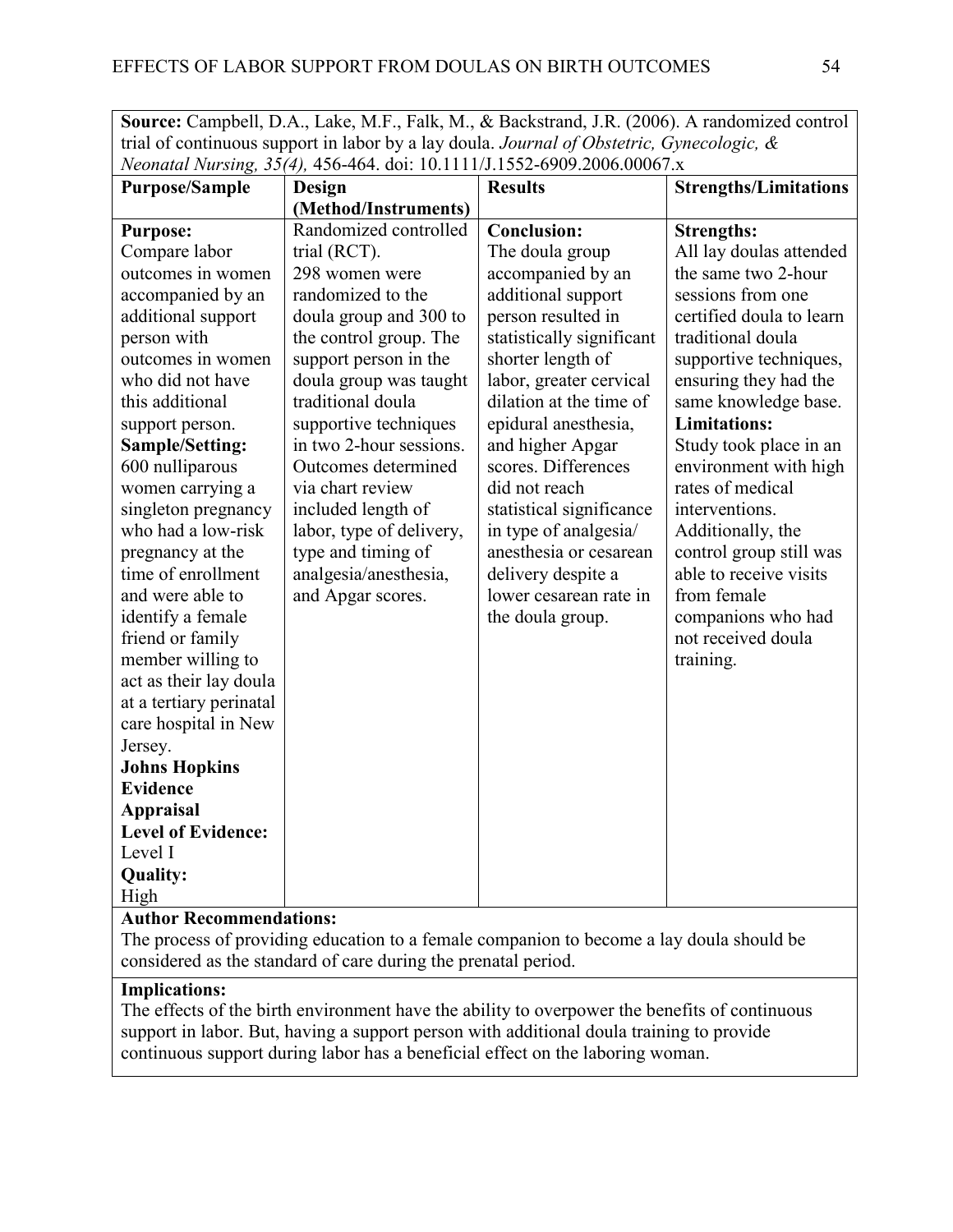**Source:** Campbell, D., Scott, K.D., Klaus, M.H., & Falk, M. (2007). Female relatives or friends trained as labor doulas: Outcomes at 6 to 8 weeks postpartum. *Birth: Issues in Perinatal Care, 34(3),* 220-227. doi: 10.1111/j.1523-536X.2007.00174.x

| <b>Purpose/Sample</b> | <b>Design</b>            | <b>Results</b>           | <b>Strengths/Limitations</b> |
|-----------------------|--------------------------|--------------------------|------------------------------|
|                       | (Method/Instruments)     |                          |                              |
| <b>Purpose:</b>       | Randomized controlled    | <b>Conclusion:</b>       | <b>Strengths:</b>            |
| Examine the           | trial (RCT).             | Doula-supported          | All lay doulas attended      |
| association           | 229 women were           | mothers were             | the same two 2 hour          |
| between doula         | randomized to receive    | statistically more       | sessions from one            |
| support and           | doula support and 265    | likely to report         | certified doula to learn     |
| maternal              | women received           | positive prenatal        | traditional doula            |
| perceptions of the    | standard care. The 229   | expectations about       | supportive techniques,       |
| infant, self, and     | women receiving doula    | childbirth and           | ensuring they had the        |
| support from          | support attended two 2   | positive perceptions     | same knowledge base.         |
| others at 6 to 8      | hours classes with their | of their infants,        | <b>Limitations:</b>          |
| weeks postpartum.     | doulas. These classes    | support from others,     | The group receiving          |
| Sample/Setting:       | provided education       | and self-worth. These    | standard care was still      |
| 494 low-risk,         | regarding nonmedical,    | mothers were also        | able to receive visits       |
| nulliparous           | continuous support to    | more likely to have      | from female                  |
| women at a            | laboring women.          | breastfed and to have    | companions. It is            |
| tertiary perinatal    | Research participants    | been very satisfied      | difficult to separate        |
| care hospital in      | were then interviewed    | with the care received   | differences between          |
| New Jersey.           | by telephone at 6 to 8   | at the hospital. There   | receiving support from       |
| Women had to          | weeks postpartum         | was no statistical       | female friends and           |
| choose a support      | using a 42 item          | significance between     | relative and those           |
| person to act as a    | questionnaire            | the groups in the level  | same friends and             |
| doula during          | examining expectations   | of satisfaction in their | relatives that are           |
| labor.                | about childbirth,        | relationships with       | trained as labor doulas.     |
| <b>Johns Hopkins</b>  | breastfeeding, and       | partners before          |                              |
| <b>Evidence</b>       | postpartum support       | pregnancy, during        |                              |
| <b>Appraisal</b>      | received from others,    | pregnancy and the        |                              |
| <b>Level of</b>       | maternal perceptions of  | childbirth process, or   |                              |
| <b>Evidence:</b>      | the baby, and            | after delivery.          |                              |
| Level I               | relationship             |                          |                              |
| <b>Quality:</b>       | satisfaction with        |                          |                              |
| Good                  | partner/spouse.          |                          |                              |
|                       |                          |                          |                              |

#### **Author Recommendations:**

Minimally trained female friends or relatives, personally selected by the mother-to-be, should be utilized as a low-cost alternative to professional doulas.

## **Implications:**

Labor support persons can be minimally trained yet still enhance the postpartum well-being of nulliparous mothers and their infants.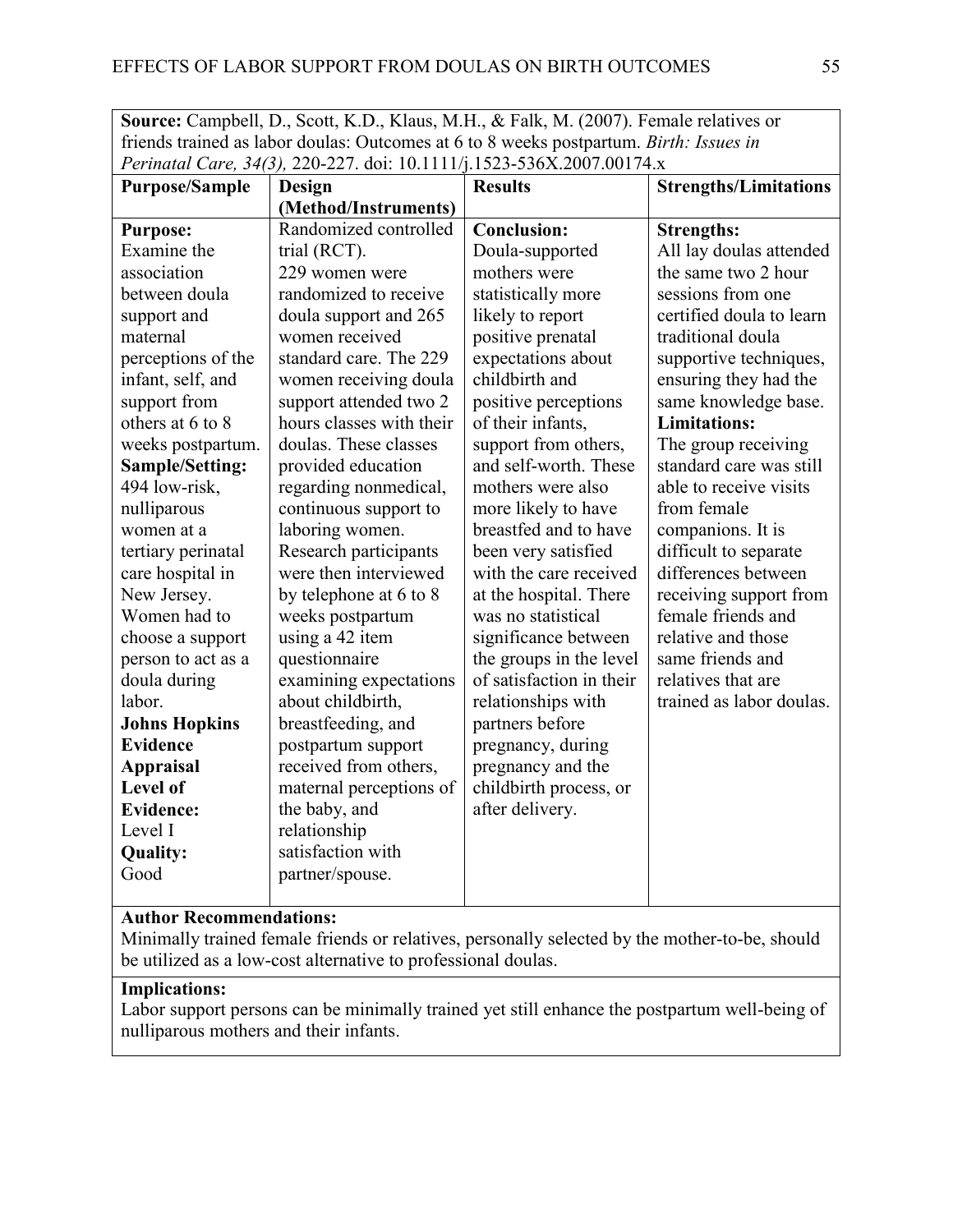| <b>Source:</b> Gordon, N.P., Walton, D., McAdam, E., Derman, J., Gallitero, G., & Garret, L. |
|----------------------------------------------------------------------------------------------|
| (1999). Effects of providing hospital-based doulas in health maintenance organization        |
| hospitals. Obstetrics and Gynecology, 93(3), 422-426. doi: 10.1016/S0029-7844(98)00430-X     |

| <b>Purpose/Sample</b>  | <b>Design</b>            | <b>Results</b>           | <b>Strengths/Limitations</b> |
|------------------------|--------------------------|--------------------------|------------------------------|
|                        | (Method/Instruments)     |                          |                              |
| <b>Purpose:</b>        | Randomized controlled    | <b>Conclusion:</b>       | <b>Strengths:</b>            |
| Evaluate whether       | trial (RCT).             | Women who had            | All interviews were          |
| providing doulas       | 149 women were           | doulas were              | conducted by a single        |
| during hospital-       | randomized to receive    | significantly less       | interviewer who was          |
| based labor affects    | doula care and 165 to    | likely to use epidurals  | unaware of the               |
| mode of delivery,      | receive standard care    | than women who           | women's study group          |
| epidural use,          | based on                 | received standard        | assignments until the        |
| breastfeeding, and     | randomization done       | care. They were also     | last few questions of        |
| postpartum             | within 30 minutes of     | significantly more       | the interview.               |
| perceptions of the     | admission, by a sealed   | likely to rate the birth | <b>Limitations:</b>          |
| birth, self-esteem,    | envelope containing      | experience as good, to   | The experience of the        |
| and depression.        | the woman's group.       | feel they coped very     | doulas varied within         |
| <b>Sample/Setting:</b> | Assessed mode of         | well with labor, to      | the study sites; patients    |
| 314 nulliparous        | delivery, epidural use,  | feel labor had a very    | may not have received        |
| women who              | breastfeeding initiation | positive effect on       | the same experience          |
| delivered in one       | and duration,            | their feelings as        | from different doulas.       |
| of three HMO-          | postpartum perceptions   | women, and               | The small size of the        |
| managed hospitals      | of the birth, self-      | (increased positive?)    | study groups limited         |
| in northern            | esteem, and depression   | perception of their      | the power of statistical     |
| California with        | via telephone            | bodies' strength and     | tests.                       |
| uncomplicated          | interviews at 4-6 weeks  | performance. There       |                              |
| pregnancies who        | postpartum and by        | was no significant       |                              |
| were in                | chart review.            | different in rates of    |                              |
| spontaneous labor      |                          | cesarean, vaginal,       |                              |
| with a cervix less     |                          | forceps, or vacuum       |                              |
| than 5cm dilated.      |                          | delivery, oxytocin       |                              |
| <b>Johns Hopkins</b>   |                          | administration,          |                              |
| <b>Evidence</b>        |                          | breastfeeding,           |                              |
| <b>Appraisal</b>       |                          | postpartum               |                              |
| Level of               |                          | depression, or self-     |                              |
| <b>Evidence:</b>       |                          | esteem measures.         |                              |
| Level I                |                          |                          |                              |
| Quality:               |                          |                          |                              |
| Good                   |                          |                          |                              |

## **Author Recommendations:**

As technology has increased, the amount of direct contact and support of laboring women has decreased by those nurses. It may be appropriate to reassess the need of experienced labor companions on labor and delivery.

# **Implications:**

Women who utilized doulas during labor were less likely to use epidurals and had better overall labor experiences.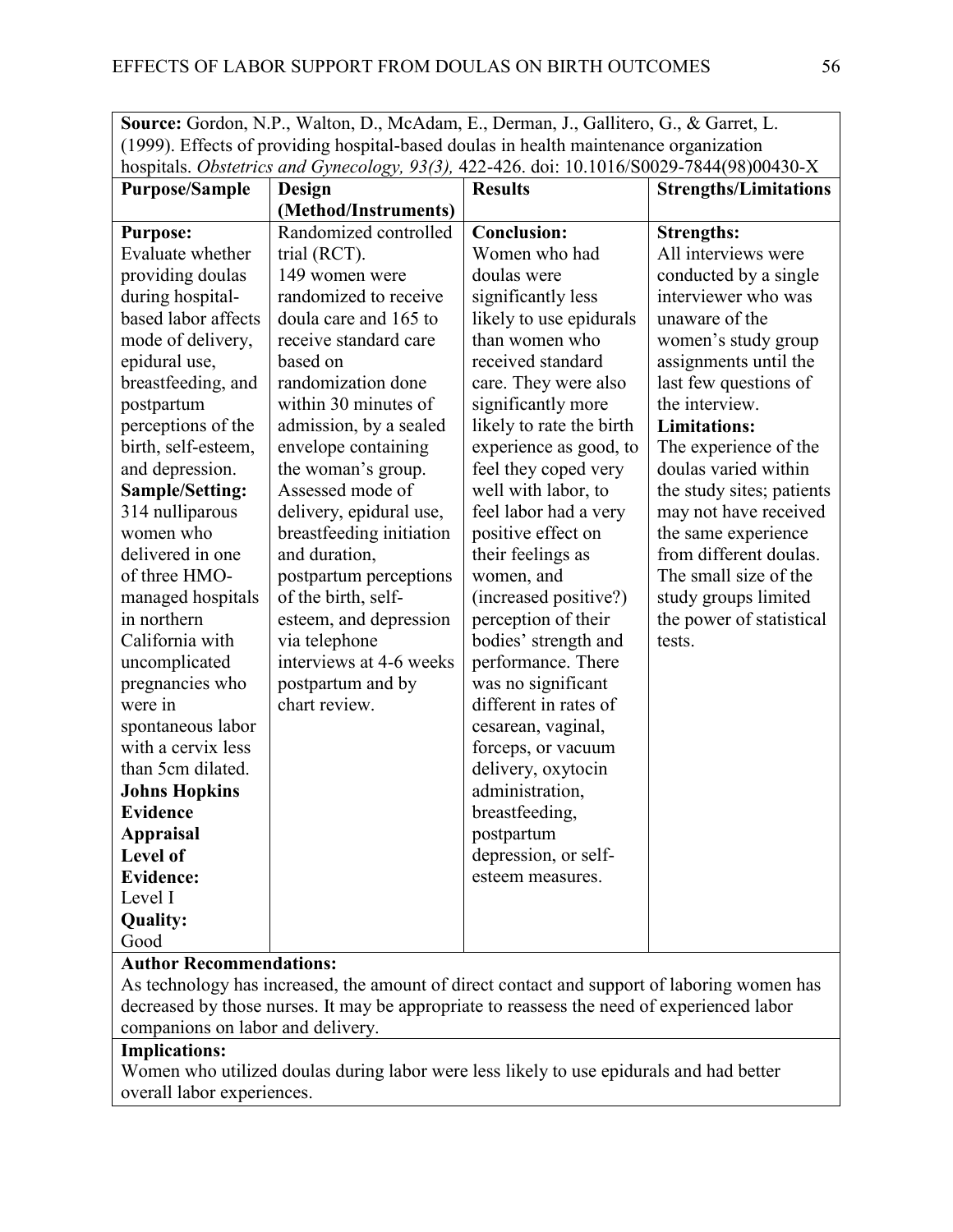**Source:** Gruber, K.J., Cupito, S.H., & Dobson, C.F. (2013). Impact of doulas on health birth outcomes. *Journal of Perinatal Education, 22(1),* 49-58. doi: 10.1891/1058-1243.22.1.49

| <b>Purpose/Sample</b>     | Design<br>(Method/Instruments)             | <b>Results</b>        | <b>Strengths/Limitations</b> |
|---------------------------|--------------------------------------------|-----------------------|------------------------------|
|                           |                                            |                       |                              |
| <b>Purpose:</b>           | Quasi-experimental.<br>97 women elected to | <b>Conclusion:</b>    | <b>Strengths:</b>            |
| Compare the birth         |                                            | Although rates of     | All doulas participated      |
| outcomes of socially-     | work with a doula and                      | cesarean delivery     | in DONA-certified            |
| disadvantaged             | 129 without the                            | were higher for non   | training programs and        |
| mothers at risk for       | assistance of a doula.                     | doula-assisted        | received monthly             |
| adverse birth             | The impact of having a                     | mothers, there were   | continuing education         |
| outcomes between          | doula was assessed by                      | no statistically      | from the project             |
| those who received        | the type of birth,                         | significant           | coordinator and staff,       |
| prenatal assistance       | incidence of having a                      | differences for type  | ensuring all were            |
| from a certified doula    | low birth weight baby,                     | of birth. Doula-      | properly trained in the      |
| and those mothers         | incidence of                               | assisted mothers      | same fashion.                |
| who declined doula        | complications at birth                     | were four times less  | <b>Limitations:</b>          |
| services.                 | for either mother or                       | likely to have a low  | The participants             |
| <b>Sample/Setting:</b>    | baby, and incidence of                     | birth weight baby,    | themselves elected to        |
| 225 expectant mothers     | initial breastfeeding.                     | two times less likely | work with a doula            |
| who participated in       | These measures were                        | to experience a birth | rather than being            |
| childbirth classes at     | determined via chart                       | complication          | randomly assigned a          |
| the YWCA in               | review.                                    | involving             | group. The decision to       |
| Greensboro, North         |                                            | themselves or their   | work with a doula may        |
| Carolina. All were        |                                            | baby, and             | have been as much a          |
| identified as being at    |                                            | significantly more    | critical determinant of      |
| risk for adverse birth    |                                            | likely to initiate    | birth outcomes as the        |
| outcomes because of       |                                            | breastfeeding.        | actual activities the        |
| racial disparity,         |                                            |                       | doula provided.              |
| homelessness,             |                                            |                       |                              |
| interpersonal             |                                            |                       |                              |
| violence, unhealth        |                                            |                       |                              |
| housing, poverty, or      |                                            |                       |                              |
| young age.                |                                            |                       |                              |
| <b>Johns Hopkins</b>      |                                            |                       |                              |
| <b>Evidence Appraisal</b> |                                            |                       |                              |
| <b>Level of Evidence:</b> |                                            |                       |                              |
| Level II                  |                                            |                       |                              |
| <b>Quality:</b>           |                                            |                       |                              |
| Good                      |                                            |                       |                              |

#### **Author Recommendations:**

Socially disadvantaged women may benefit from doula services in different ways than women who are not socially disadvantaged. More programs should be implemented to ensure adequate opportunities for this population to receive doula services and reap those benefits.

## **Implications:**

Doula assistance prenatally may be a way to empower women to be actively involved in improving their prenatal health behaviors, which could improve their birth outcomes.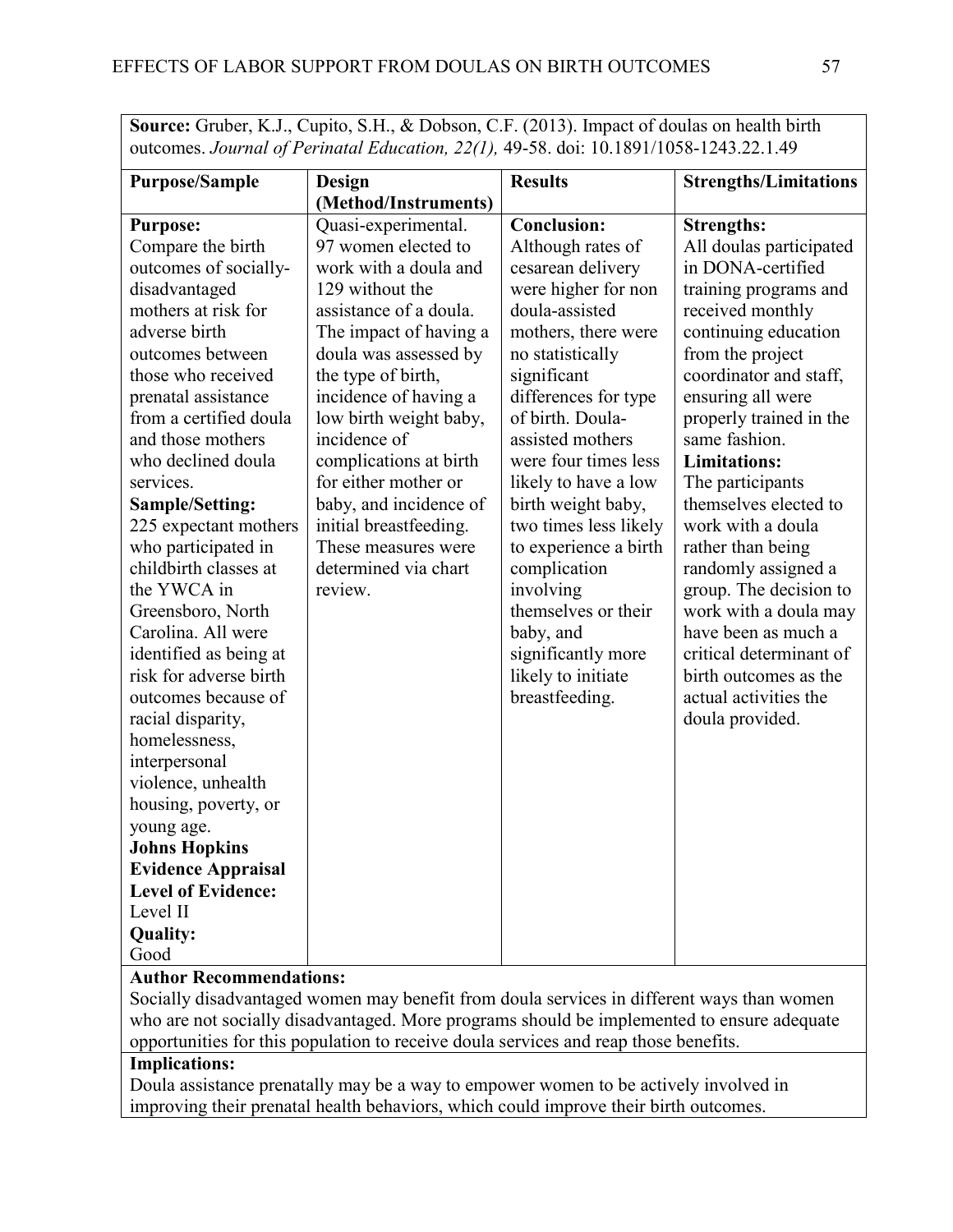**Source:** Hodnett, E., Lowe, N., Hannah, M., Willan, A., Stevens, B., Weston, J., . . . Stremler, R. (2002). Effectiveness of nurses as providers of birth labor support in North American hospitals. *Journal of the American Medical Association, 288(11)*, 1373-1381. doi: 10.1001/jama.288.11.1373

| 10.1001/julia.200.11.1975      |                          |                        |                              |
|--------------------------------|--------------------------|------------------------|------------------------------|
| <b>Purpose/Sample</b>          | Design                   | <b>Results</b>         | <b>Strengths/Limitations</b> |
|                                | (Method/Instruments)     |                        |                              |
| <b>Purpose:</b>                | Randomized controlled    | <b>Conclusion:</b>     | <b>Strengths:</b>            |
| Evaluate the                   | trial (RCT).             | The rates of           | All nurses providing         |
| effectiveness of               | 3461 women received      | cesarean delivery      | the continuous labor         |
| nurses as providers of         | usual care and 3454      | were almost            | support attended a two       |
| labor support in North         | received continuous      | identical for the two  | day training program         |
| American hospitals.            | labor support by a       | groups and there       | conducted by an expert       |
| Sample/Setting:                | specially trained nurse  | were no statistically  | labor nurse and doula        |
| 6915 laboring women            | during labor. Outcomes   | significant            | trainer.                     |
| who had a live                 | examined via chart       | differences in other   | <b>Limitations:</b>          |
| singleton fetus and            | review included          | maternal or neonatal   | Support from family          |
| were 34 weeks                  | delivery mode, length    | events. Following      | members or visitors          |
| gestation or more.             | of time from epidural    | the 6-8 week           | outside of hospital          |
| These women                    | analgesia to delivery,   | postpartum visit       | staff was not evaluated      |
| delivered at 13 US             | perineal trauma, health  | there were no          | for any potential effect     |
| and Canadian                   | problems during          | statistically          | on these outcomes.           |
| hospitals with annual          | postpartum hospital      | significant            | This environment also        |
| cesarean delivery              | stay, length of          | differences in         | was characterized by         |
| rates of at least 15%          | postpartum stay,         | women's perceived      | high rates of routine        |
| and 24 hour epidural           | neonatal outcomes,       | control during         | medical interventions,       |
| analgesia service.             | need for higher level or | childbirth or in rates | different than other         |
| Women were                     | nursery care, and        | of postpartum          | locations.                   |
| randomly assigned to           | length of hospital stay. | depression.            |                              |
| receive usual care or          | An additional 6-8 week   | However, all           |                              |
| continuous labor               | postpartum               | comparisons of         |                              |
| support by a specially         | questionnaire was        | women's likes and      |                              |
| trained nurse.                 | evaluated to determine   | dislikes and their     |                              |
| <b>Johns Hopkins</b>           | the women's              | future preference for  |                              |
| <b>Evidence Appraisal</b>      | experiences.             | amount of nursing      |                              |
| <b>Level of Evidence:</b>      |                          | support favored the    |                              |
| Level I                        |                          | continuous labor       |                              |
| <b>Quality:</b>                |                          | support group.         |                              |
| High                           |                          |                        |                              |
| <b>Author Recommendations:</b> |                          |                        |                              |

The benefits of continuous labor support are likely overpowered by the effects of birth environments characterized by high rates of routine medical interventions.

## **Implications:**

Continuous labor support can improve women's perceptions about labor and childbirth without improving medical outcomes.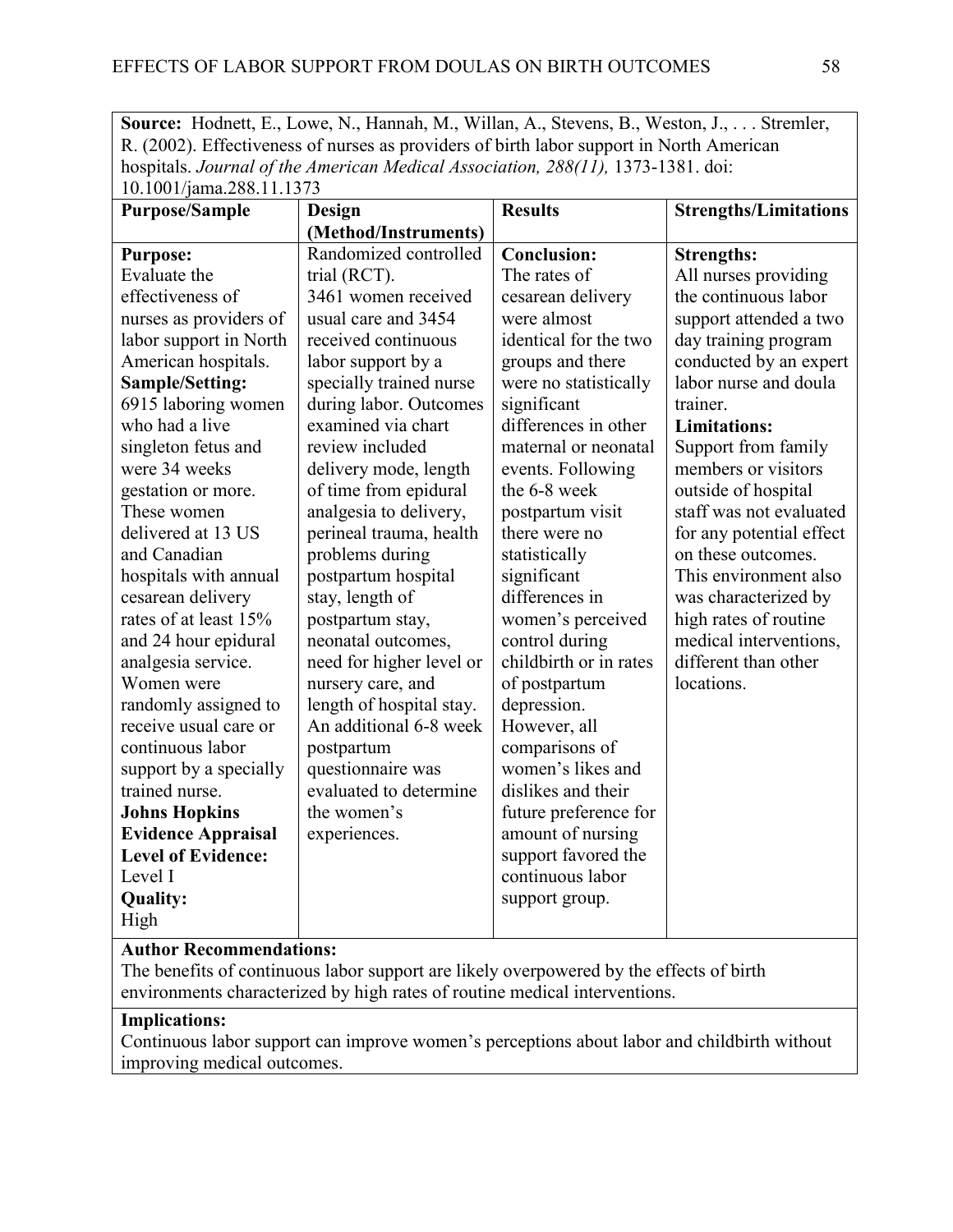**Source:** Kashanian, M., Javadi, F., & Haghighi. (2010). Effect of continuous support during labor on duration of labor and rate of cesarean delivery. *International Journal of Gynecology & Obstetrics, 109(3),* 198-200. doi: 10.1016/j.ijgo.2009.11.028

| <b>Purpose/Sample</b>   | $\alpha$ obside to $\beta$ , 107(5), 190 200. aoi. 10.1010 [1], $\beta$ .2009.11.020<br>Design | <b>Results</b>          | <b>Strengths/Limitations</b> |  |  |
|-------------------------|------------------------------------------------------------------------------------------------|-------------------------|------------------------------|--|--|
|                         | (Method/Instruments)                                                                           |                         |                              |  |  |
| <b>Purpose:</b>         | Randomized controlled                                                                          | <b>Conclusion:</b>      | <b>Strengths:</b>            |  |  |
| Evaluate the            | trial (RCT).                                                                                   | Continuous labor        | The continuous labor         |  |  |
| effects of              | 50 women were                                                                                  | support by midwives     | support was provided         |  |  |
| continuous              | randomized to receive                                                                          | was found to result in  | also by the health care      |  |  |
| midwife support         | continuous labor                                                                               | statistically           | provider, allowing the       |  |  |
| during labor on         | support during labor                                                                           | significant shorter     | healthcare provider to       |  |  |
| the likelihood of       | and 50 women were                                                                              | active stage and        | spend more time with         |  |  |
| having a cesarean       | randomized to receive                                                                          | second stage labors,    | the woman and                |  |  |
| birth and length of     | standard care.                                                                                 | but no difference for   | perhaps help her make        |  |  |
| different stages of     | Continuous labor                                                                               | the third stage of      | more educated                |  |  |
| labor.                  | support was managed                                                                            | labor. Continuous       | decisions than a lay         |  |  |
| Sample/Setting:         | by midwives and the                                                                            | labor support           | doula might.                 |  |  |
| 100 nulliparous         | effects were measured                                                                          | decreased the           | <b>Limitations:</b>          |  |  |
| women who had           | by comparing duration                                                                          | cesarean rate from      | There were no limits         |  |  |
| not received            | of active, second, and                                                                         | 24% with standard       | on visitors or other         |  |  |
| childbirth              | third stages of delivery,                                                                      | care to only 8%.        | support persons in           |  |  |
| education classes       | rates of cesarean                                                                              | There were no           | these women,                 |  |  |
| and presented to        | delivery, oxytocin use,                                                                        | significant differences | regardless of the group      |  |  |
| the Department of       | and Apgar scores of                                                                            | between oxytocin use    | they were in.                |  |  |
| Obstetrics and          | less than 7 at 5                                                                               | or Apgar scores         |                              |  |  |
| Gynecology at the       | minutes. These results                                                                         | between the two         |                              |  |  |
| Iran University of      | were calculated via                                                                            | groups.                 |                              |  |  |
| <b>Medical Sciences</b> | chart reviews.                                                                                 |                         |                              |  |  |
| in Tehran, Iran.        |                                                                                                |                         |                              |  |  |
| <b>Johns Hopkins</b>    |                                                                                                |                         |                              |  |  |
| <b>Evidence</b>         |                                                                                                |                         |                              |  |  |
| <b>Appraisal</b>        |                                                                                                |                         |                              |  |  |
| <b>Level of</b>         |                                                                                                |                         |                              |  |  |
| <b>Evidence:</b>        |                                                                                                |                         |                              |  |  |
| Level I                 |                                                                                                |                         |                              |  |  |
| <b>Quality:</b>         |                                                                                                |                         |                              |  |  |
| High                    |                                                                                                |                         |                              |  |  |
|                         | <b>Author Recommendations:</b>                                                                 |                         |                              |  |  |

Continuous labor support should be a routine practice and available to all laboring women.

## **Implications:**

In the event a laboring woman is unable to have a doula or any other support person, a midwife may provide continuous labor support and still allow the woman to experience the benefits of having labor support, such as a shorter labor or decreased likelihood of a cesarean birth.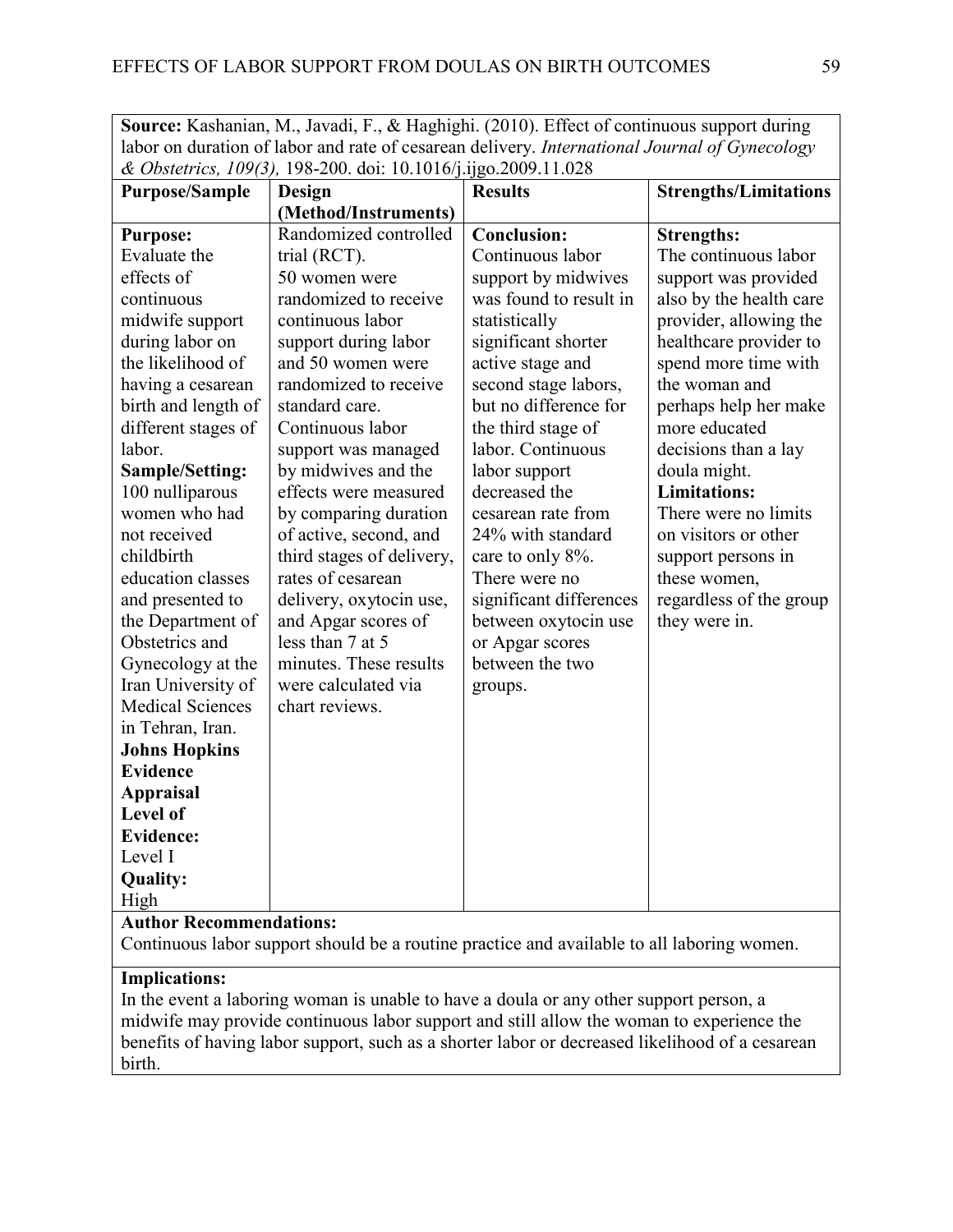**Source:** Kennell, J., Klaus, M., McGrath, S., Robertson, S., & Hinkley, C. (1991). Continuous emotional support during labor in a US hospital. *Journal of the American Medical Association, 265(17),* 2197-2201. doi: 10.1001/jama.265.17.2197

|                           | $203(17)$ , 2197–2201. ao.i. 10.1001/jaina.209.17.2197 |                    |                              |
|---------------------------|--------------------------------------------------------|--------------------|------------------------------|
| <b>Purpose/Sample</b>     | Design                                                 | <b>Results</b>     | <b>Strengths/Limitations</b> |
|                           | (Method/Instruments)                                   |                    |                              |
| <b>Purpose:</b>           | Randomized controlled                                  | <b>Conclusion:</b> | <b>Strengths:</b>            |
| Determine if the          | trial (RCT).                                           | Continuous labor   | The majority of the          |
| continuous presence of    | 200 women received                                     | support reduced    | deliveries, 82%, were        |
| a doula during labor      | standard care and 212                                  | the use of         | accompanied by one of        |
| and delivery shortened    | women received                                         | epidural           | four doulas, who went        |
| labor and reduced the     | continuous labor                                       | anesthesia and     | through the same 3           |
| need for cesarean         | support from a doula.                                  | significantly      | week training program        |
| delivery.                 | Outcomes examined                                      | reduced the rate   | and additionally met         |
| Sample/Setting:           | included                                               | of cesarean and    | weekly throughout the        |
| 412 nulliparous           | anesthesia/analgesia                                   | forceps            | study to ensure a            |
| women with single-        | use, oxytocin use,                                     | deliveries. There  | degree of consistency        |
| gestation, term,          | duration of labor, type                                | were no            | in their methods.            |
| uncomplicated             | of delivery, neonatal                                  | differences in the | <b>Limitations:</b>          |
| pregnancies delivering    | outcomes, and timing                                   | rates of pudendal  | Patients were not            |
| in Texas. Women with      | of interventions. This                                 | blocks or IV       | routinely allowed            |
| pregnancy-induced         | information was                                        | narcotic use.      | visitors, so it is           |
| hypertension, breech      | determined using chart                                 | While women        | difficult to note if the     |
| presentation,             | reviews.                                               | with continuous    | differences are because      |
| gestational diabetes, a   |                                                        | labor support had  | of the doula and             |
| history of drug or        |                                                        | less oxytocin use, | specific interventions       |
| alcohol abuse, or other   |                                                        | shorter durations  | or rather just the           |
| high risk conditions      |                                                        | of labor,          | presence of another          |
| were not enrolled.        |                                                        | decreased infant   | person.                      |
| Women were                |                                                        | hospitalization,   |                              |
| randomly assigned to      |                                                        | lower rates of     |                              |
| receive standard care     |                                                        | maternal fever,    |                              |
| or continuous labor       |                                                        | and increased      |                              |
| support by a doula.       |                                                        | time prior to      |                              |
| <b>Johns Hopkins</b>      |                                                        | interventions,     |                              |
| <b>Evidence Appraisal</b> |                                                        | none of these      |                              |
| <b>Level of Evidence:</b> |                                                        | differences were   |                              |
| Level I                   |                                                        | statistically      |                              |
| <b>Quality:</b>           |                                                        | significant.       |                              |
| Good                      |                                                        |                    |                              |

#### **Author Recommendations:**

Long-term effects of labor support on maternal-infant attachment, maternal self-esteem, and postpartum depression should be investigated, although the impact of labor support on maternal and infant health is apparent.

## **Implications:**

Doulas have a great benefit on maternal and infant health, and may also have additional longterm benefits. Doulas should also receive some sort of training to have the most benefit.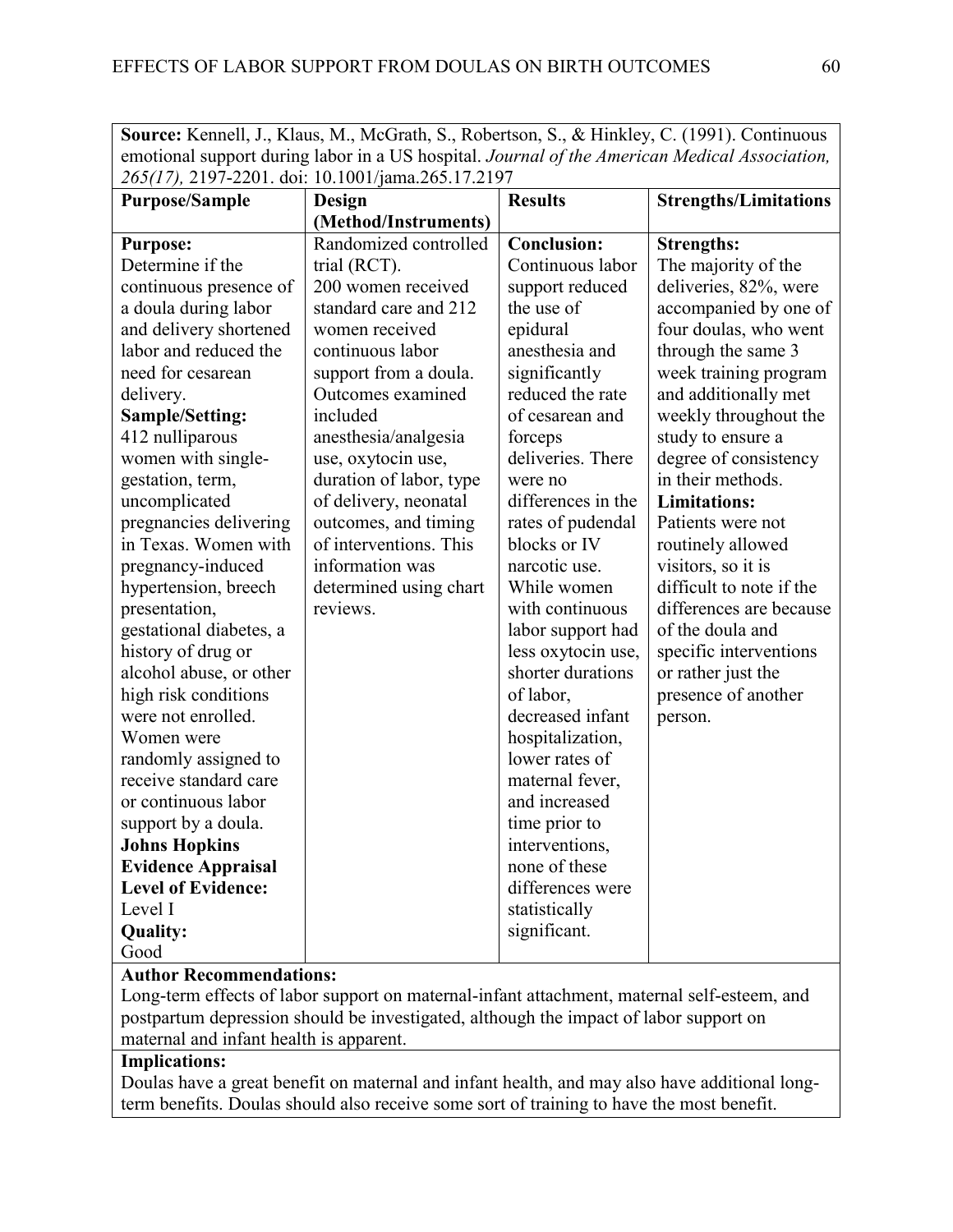| $\mathbf{S}$ out $\mathbf{C}$ . Kineshen, K. (2010). Support in the first stage of fabor from a female relative. The |                            |                    |                              |
|----------------------------------------------------------------------------------------------------------------------|----------------------------|--------------------|------------------------------|
| first step in improving the quality of maternity services. Midwifery, 26(6), e21-e24. doi:                           |                            |                    |                              |
| 10.1016/j.midw.2008.11.003                                                                                           |                            |                    |                              |
| <b>Purpose/Sample</b>                                                                                                | Design                     | <b>Results</b>     | <b>Strengths/Limitations</b> |
|                                                                                                                      | (Method/Instruments)       |                    |                              |
| <b>Purpose:</b>                                                                                                      | Quasi-experimental.        | <b>Conclusion:</b> | <b>Strengths:</b>            |
| Assess whether the                                                                                                   | Convenience sample of      | Women who          | The group receiving          |
| provision of labor                                                                                                   | women meeting inclusion    | had continuous     | standard care was a          |
| support by a female                                                                                                  | criteria who had           | labor support      | prime example of a           |
| relative during the                                                                                                  | supportive companionship   | were               | control group because        |
| first stage of labor                                                                                                 | from a female relative     | statistically less | they were not allowed        |
| affects duration of                                                                                                  | with no medical or         | likely to use      | to receive any support       |
| labor, use of                                                                                                        | nursing experience were    | pharmacologica     | during labor. This           |
| pharmacological pain                                                                                                 | allowed to provide         | I pain relief and  | allows the best              |
| relief, mode of                                                                                                      | support during the first   | statistically      | comparison between           |
| delivery, and the                                                                                                    | stage of labor. This       | more likely to     | doula support versus         |
| woman's postpartum                                                                                                   | support included staying   | have a positive    | no support.                  |
| perception of the                                                                                                    | with the laboring woman,   | perception of      | <b>Limitations:</b>          |
| birth experience.                                                                                                    | being affectionate,        | her birth          | There was no                 |
| Sample/Setting:                                                                                                      | keeping her calm, and      | experience. No     | consistency amongst          |
| 226 nulliparous                                                                                                      | stimulating and            | statistical        | the female relatives         |
| women with a single                                                                                                  | encouraging her. Women     | differences        | who provided the             |
| term fetus, expecting                                                                                                | who arrived with a male    | between the        | continuous labor             |
| an uncomplicated                                                                                                     | companion or alone         | duration of        | support.                     |
| vaginal birth, and in                                                                                                | received standard care,    | labor or mode      |                              |
| spontaneous labor at                                                                                                 | which included             | of delivery        |                              |
| the time of admission                                                                                                | admittance to the labor    | were found         |                              |
| to the maternity ward                                                                                                | ward alone, without any    | between the        |                              |
| in Al-Karek Hospital                                                                                                 | support person. Use of     | women              |                              |
| in Jordan.                                                                                                           | pharmacologic pain relief, | receiving          |                              |
| <b>Johns Hopkins</b>                                                                                                 | duration of labor, mode of | continuous         |                              |
| <b>Evidence Appraisal</b>                                                                                            | birth, and woman's         | labor support      |                              |
| <b>Level of Evidence:</b>                                                                                            | perception of her birth    | and those          |                              |
| Level II                                                                                                             | experience were analyzed   | receiving          |                              |
| <b>Quality:</b>                                                                                                      | using chart review and     | standard care.     |                              |
| Good                                                                                                                 | patient interviews.        |                    |                              |
|                                                                                                                      |                            |                    |                              |
|                                                                                                                      |                            |                    |                              |

**Source:** Khresheh, R. (2010). Support in the first stage of labor from a female relative: The

# **Author Recommendations:**

Maternity care systems should examine their policies regarding visitors during labor and allow women to have access to a support person of their choice to provide labor support.

# **Implications:**

The presence of continuous labor support has a positive impact on the laboring woman regardless of the support person's knowledge of labor and childbirth.

┑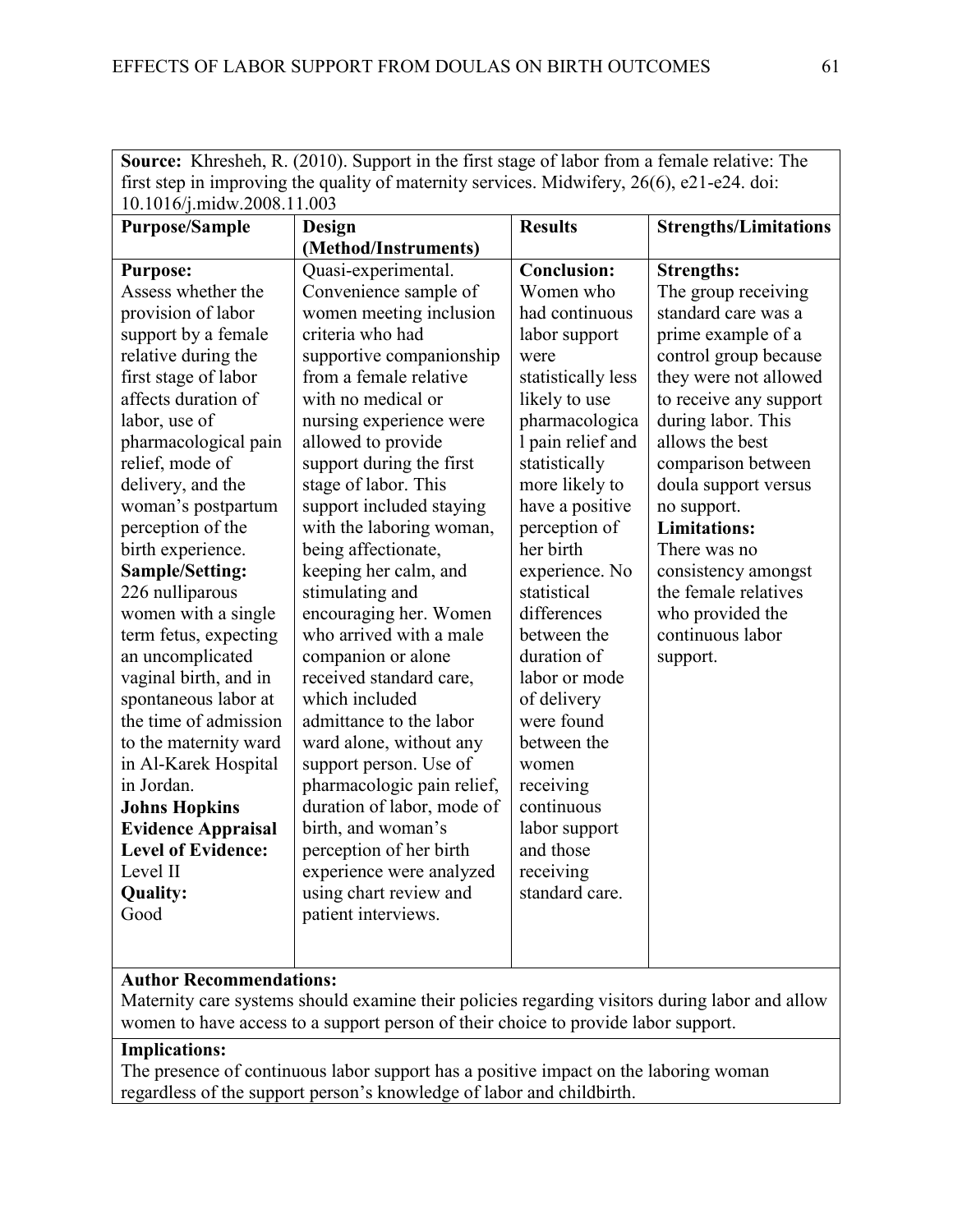**Source:** Kozhimannil, K.B., Attanasio, L.B., Hardeman, R.R., & O-Brien, M. (2013). Doula care supports near-universal breastfeeding initiation among diverse, low-income women. *Journal of Midwifery & Women's Health, 58(4),* 378-382. doi: 10.1111/jmwh.12065

| <b>Purpose/Sample</b>          | Design                     | <b>Results</b>           | <b>Strengths/Limitations</b> |
|--------------------------------|----------------------------|--------------------------|------------------------------|
|                                | (Method/Instruments)       |                          |                              |
| <b>Purpose:</b>                | Quasi-experimental.        | <b>Conclusion:</b>       | <b>Strengths:</b>            |
| Assess whether                 | A comparison between       | Women who had            | Large number of              |
| doula support may              | the two groups consisted   | doula support from       | patients in the study,       |
| be associated with             | of both race/ethnicity     | <b>Everyday Miracles</b> | specifically the control     |
| increased                      | and breastfeeding          | had a much higher        | group.                       |
| breastfeeding                  | initiation rates. Data was | breastfeeding            | <b>Limitations:</b>          |
| initiation rates               | taken from patient         | initiation rate          | Not every patient who        |
| among low-income,              | charts, patient            | $(97.9\%)$ compared to   | is part of Everyday          |
| diverse women.                 | interviews, and surveys.   | the Medicaid average     | Miracles utilizes            |
| Sample/Setting:                |                            | of 80.8%. The            | Medicaid; the                |
| 1069 women who                 |                            | difference was even      | organization is open to      |
| receiving doula care           |                            | more pronounced          | anyone.                      |
| from Everyday                  |                            | among African            |                              |
| Miracles, a                    |                            | American women,          |                              |
| Minnesota-based                |                            | with 92.7% initiating    |                              |
| organization that              |                            | breastfeeding after      |                              |
| employs doulas,                |                            | doula support            |                              |
| compared to a                  |                            | compared with only       |                              |
| sample of 51,721               |                            | 70.3% of the             |                              |
| women with                     |                            | Medicaid population.     |                              |
| Medicaid and                   |                            |                          |                              |
| participating in the           |                            |                          |                              |
| Minnesota                      |                            |                          |                              |
| Pregnancy                      |                            |                          |                              |
| Assessment                     |                            |                          |                              |
| <b>Monitoring System</b>       |                            |                          |                              |
| survey.                        |                            |                          |                              |
| <b>Johns Hopkins</b>           |                            |                          |                              |
| <b>Evidence</b>                |                            |                          |                              |
| <b>Appraisal</b>               |                            |                          |                              |
| <b>Level of Evidence:</b>      |                            |                          |                              |
| Level II                       |                            |                          |                              |
| <b>Quality:</b>                |                            |                          |                              |
| High                           |                            |                          |                              |
| <b>Author Recommendations:</b> |                            |                          |                              |

Access to doula services for low-income women should be improved to allow all women the benefits of continuous labor support from a doula.

# **Implications:**

Doula services may help improve racial disparities amongst women and infants in the United States, specifically for/among those who utilize Medicaid services.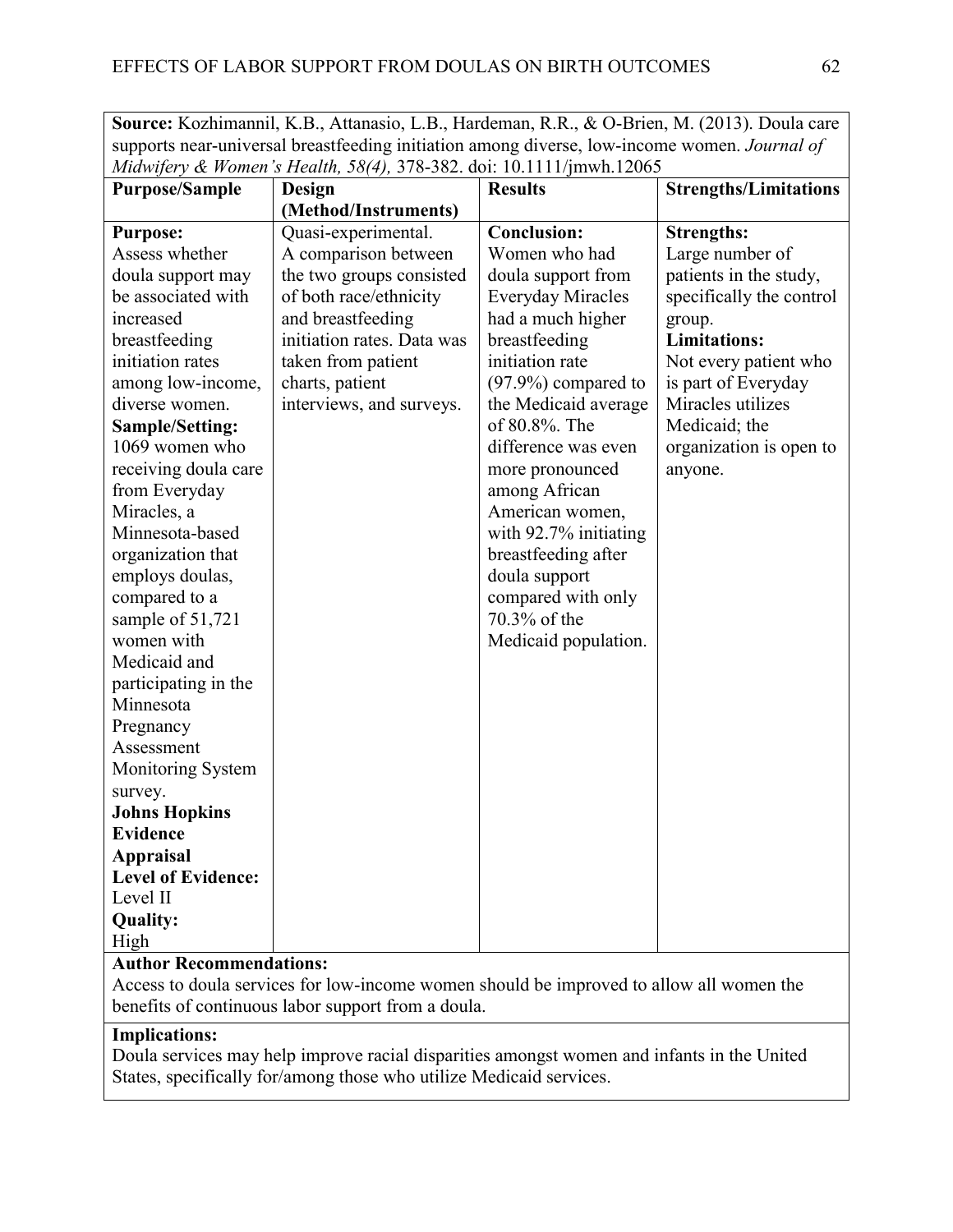**Source:** Kozhimannil, K.B., Hardeman, R.R., Attanasio, L.B., Blauer-Peterson, C., & O-Brien, M. (2013). Doula care, birth outcomes, and costs among Medicaid beneficiaries. *American Journal of Public Health, 103(4),* e113-e121. doi: 10.2105/AJPH.2012.301201

| <b>Purpose/Sample</b>     | <b>Design</b>         | <b>Results</b>        | <b>Strengths/Limitations</b> |
|---------------------------|-----------------------|-----------------------|------------------------------|
|                           | (Method/Instruments)  |                       |                              |
| <b>Purpose:</b>           | Quasi-experimental.   | <b>Conclusion:</b>    | <b>Strengths:</b>            |
| Compare childbirth-       | A comparison between  | The cesarean          | Large number of              |
| related outcomes for      | the two groups        | rate decreased        | patients in the study,       |
| Medicaid recipients who   | consisted of cesarean | with statistical      | specifically the control     |
| received prenatal         | delivery rates and    | significance          | group.                       |
| education and childbirth  | preterm birth rates.  | from $31.5\%$ to      | <b>Limitations:</b>          |
| support from trained      |                       | $22.3\%$ with the     | Not every patient who        |
| doulas with outcomes      |                       | use of doula          | is part of Everyday          |
| from a national sample of |                       | support among         | Miracles utilizes            |
| similar women. This       |                       | Medicaid              | Medicaid, the                |
| study also estimated      |                       | beneficiaries         | organization is open to      |
| potential cost savings.   |                       | nationally After      | anyone.                      |
| <b>Sample/Setting:</b>    |                       | control for           |                              |
| 1079 women who            |                       | clinical and          |                              |
| receiving doula care from |                       | sociodemographi       |                              |
| Everyday Miracles, a      |                       | c factors, odds of    |                              |
| Minnesota-based           |                       | cesarean              |                              |
| organization that employs |                       | delivery were         |                              |
| doulas, compared to a     |                       | 40.9% lower for       |                              |
| sample of 279,008         |                       | doula-supported       |                              |
| women from the 2009       |                       | birth. The use of     |                              |
| Nationwide Inpatient      |                       | doulas also           |                              |
| Sample of Medicaid-       |                       | decreased             |                              |
| funded births.            |                       | preterm birth         |                              |
| <b>Johns Hopkins</b>      |                       | rates from 7.3%       |                              |
| <b>Evidence Appraisal</b> |                       | to $6.1\%$ , but that |                              |
| <b>Level of Evidence:</b> |                       | difference was        |                              |
| Level II                  |                       | not statistically     |                              |
| <b>Quality:</b>           |                       | significant.          |                              |
| High                      |                       |                       |                              |

## **Author Recommendations:**

Access to doula support should be improved for low-incomes, ethnically diverse women as a means to reduce persistent racial/ethnic disparities.

## **Implications:**

Medicaid reimbursement of doulas could improve childbirth statistics significantly, specifically for ethnically diverse women. This could also save Medicaid money in the long run by decreasing the number of cesarean deliveries and their associated costs.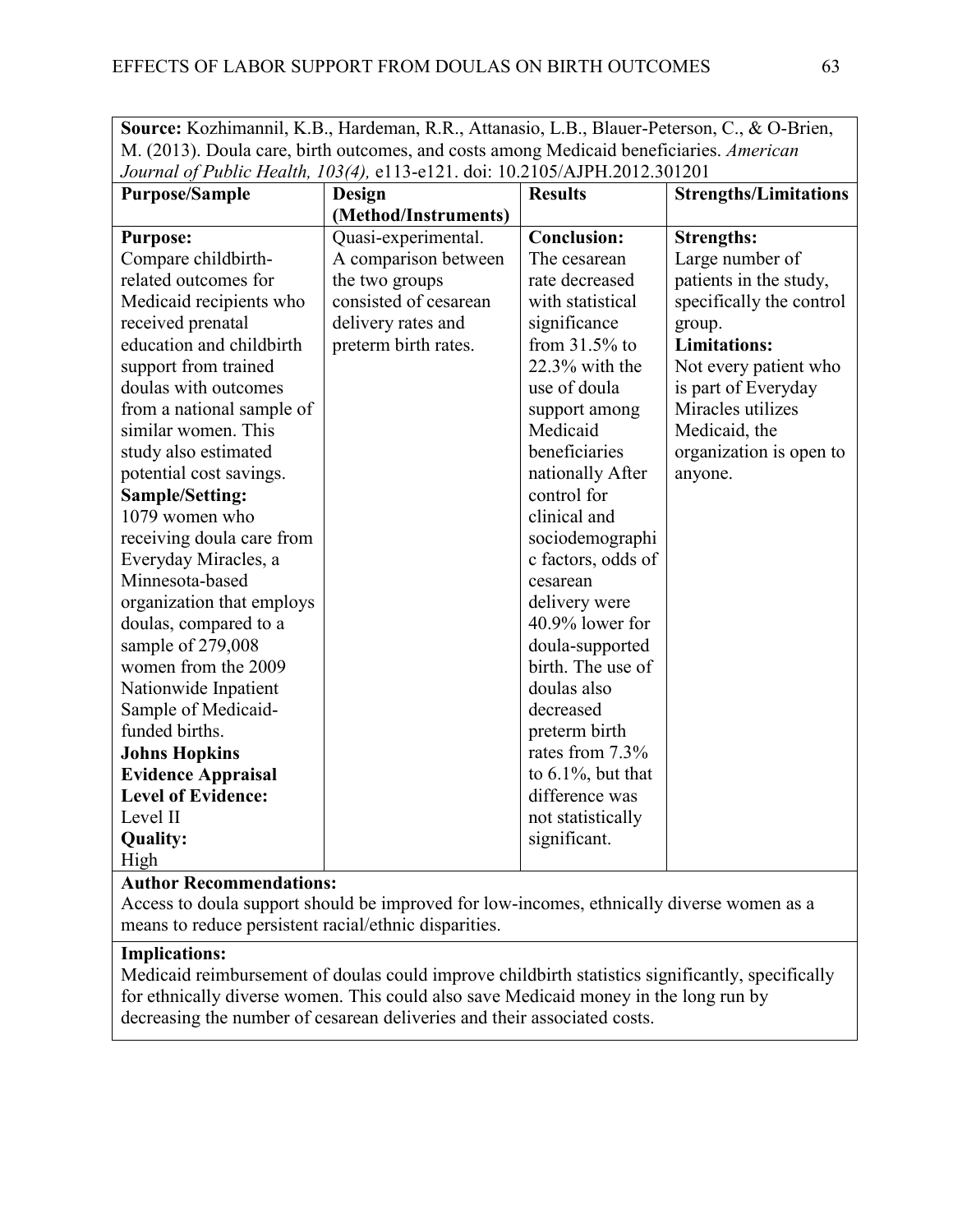**Source:** Langer, A., Campero, L., Garcia, C., & Reynoso, S. (2005). Effects of psychosocial support during labor and childbirth on breastfeeding, medical interventions, and mothers' wellbeing in a Mexican public hospital: A randomized clinical trial. *British Journal of Obstetrics & Gynecology, 105(10),* 1056-1063. doi: 10.1111/j.1471-0528.1998.tb09936.x

| <b>Purpose/Sample</b> | Design                   | <b>Results</b>         | <b>Strengths/Limitations</b> |
|-----------------------|--------------------------|------------------------|------------------------------|
|                       | (Method/Instruments)     |                        |                              |
| <b>Purpose:</b>       | Randomized controlled    | <b>Conclusion:</b>     | <b>Strengths:</b>            |
| Evaluate the          | trial (RCT).             | Rates of exclusive     | A blind evaluation was       |
| effects of            | 361 women were           | breastfeeding one      | made by two social           |
| psychosocial          | assigned to be           | month after birth      | workers who reviewed         |
| support during        | accompanied by a         | remained higher in     | the women's clinical         |
| labor, delivery,      | doula and 363 received   | the doula group, but   | records and visited          |
| and the immediate     | routine care. Data was   | e statistically        | them in the immediate        |
| postpartum period     | collected by blinded     | significant. Duration  | postpartum period and        |
| provided by a         | interviewers from        | of labor was           | at their home at one         |
| female companion.     | clinical records and     | significantly          | month postpartum.            |
| Sample/Setting:       | interviews during the    | decreased (5.58)       | <b>Limitations:</b>          |
| 724 nulliparous       | immediate postpartum     | hours versus 4.46      | The women who acted          |
| women with a          | period and 40 days       | hours) and higher      | as doulas in this study      |
| single fetus and      | after birth. Outcome     | perceived level of     | were retired nurses,         |
| less than 6cm         | measures included        | control over labor for | who may be less              |
| cervical dilation     | breastfeeding practices, | the doula group. No    | effective as doulas          |
| were randomly         | duration of labor,       | significant effects    | than non-medically           |
| assigned to be        | medical interventions    | were found for         | trained women.               |
| accompanied by a      | (epidural anesthesia,    | medical                |                              |
| doula or to receive   | forceps delivery,        | interventions,         |                              |
| routine care at a     | cesarean delivery),      | mothers' anxiety,      |                              |
| large social-         | mother's emotional       | self-esteem,           |                              |
| security hospital in  | conditions (perceived    | perception of pain,    |                              |
| Mexico City.          | control over labor,      | satisfaction, or       |                              |
| <b>Johns Hopkins</b>  | anxiety, perception of   | newborns'              |                              |
| <b>Evidence</b>       | pain, satisfaction, and  | conditions, but the    |                              |
| <b>Appraisal</b>      | self-esteem), and        | rates of epidural      |                              |
| Level of              | newborn's health         | anesthesia and         |                              |
| <b>Evidence:</b>      | (Apgar scores and        | cesarean sections      |                              |
| Level I               | meconium stained         | were decreased with    |                              |
| <b>Quality:</b>       | fluid).                  | doula support.         |                              |
| High                  |                          |                        |                              |

## **Author Recommendations:**

Psychosocial support by doulas has a positive impact on breastfeeding and duration of labor and should be included as a key component in breastfeeding promotion strategies, especially since rates of exclusive breastfeeding in Mexico are much lower than recommended.

# **Implications:**

Doula support may have more positive influences on aspects of labor and delivery that are under a woman's control, such as breastfeeding, and have a more limited impact on medical interventions, possibly because of the strict routine of hospital procedures.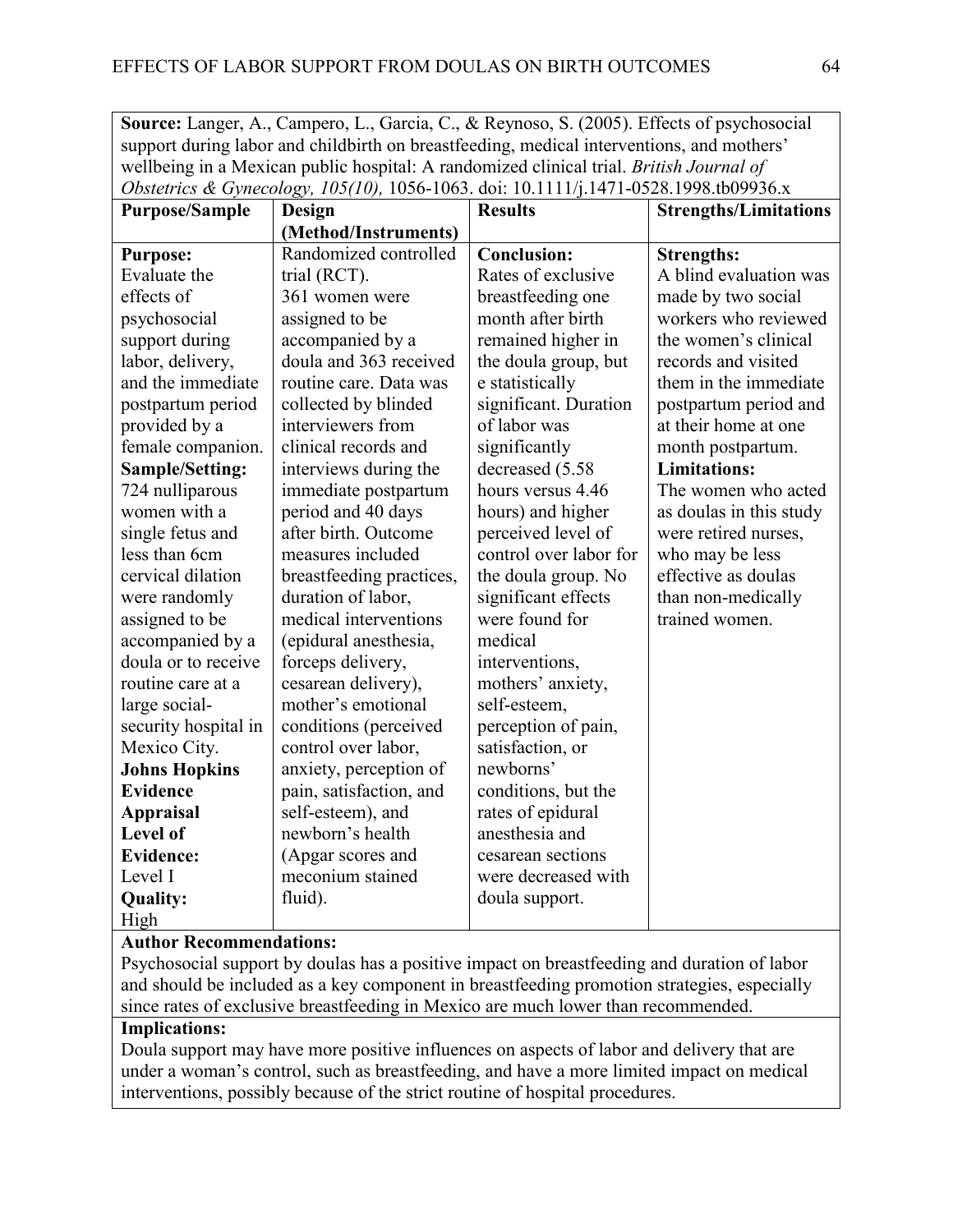**Source:** Madi, B.C., Sandall, J., Bennett, R., & MacLeod, C. (1999). Effects of female relative support in labor: A randomized controlled trial. *Birth, 26(1),* 4-8. doi:  $10.1046$ /j.1523536x.1999.00004.x

| <b>Purpose/Sample</b>          | <b>Design</b>            | <b>Results</b>         | <b>Strengths/Limitations</b> |
|--------------------------------|--------------------------|------------------------|------------------------------|
|                                | (Method/Instruments)     |                        |                              |
| <b>Purpose:</b>                | Randomized controlled    | <b>Conclusion:</b>     | <b>Strengths:</b>            |
| Determine the                  | trial (RCT).             | Women with a female    | The women in the             |
| effectiveness of a             | Comparisons between      | relative to offer      | control group labored        |
| female relative as             | the groups consisted of  | support during labor   | without any family           |
| a support person               | rates of spontaneous     | had an increase in     | members present,             |
| during labor on                | vaginal delivery, use of | spontaneous vaginal    | creating a definite          |
| labor outcomes.                | intrapartum analgesia    | deliveries (71% to     | difference between the       |
| <b>Sample/Setting:</b>         | (including IM narcotics  | 91%), decrease in      | two groups.                  |
| 109 nulliparous                | only as epidural         | analgesia (73% to      | <b>Limitations:</b>          |
| women in                       | analgesia was not        | $53\%$ ), fewer        | Very small number of         |
| Botswana who                   | available), and          | amniotomies (54% to    | participants were            |
| presented with                 | amniotomies to           | 30%), fewer vacuum     | included in this study.      |
| uncomplicated                  | augment labor. Results   | extractions $(16\%$ to |                              |
| spontaneous labor              | were obtained via chart  | $4\%$ ), and fewer     |                              |
| and were                       | reviews.                 | cesarean deliveries    |                              |
| randomly divided               |                          | $(13%$ to 6%). All     |                              |
| into a control                 |                          | differences were       |                              |
| group who                      |                          | statistically          |                              |
| labored without                |                          | significant.           |                              |
| family present and             |                          |                        |                              |
| a group who                    |                          |                        |                              |
| labored with a                 |                          |                        |                              |
| female relative to             |                          |                        |                              |
| provide labor                  |                          |                        |                              |
| support.                       |                          |                        |                              |
| <b>Johns Hopkins</b>           |                          |                        |                              |
| <b>Evidence</b>                |                          |                        |                              |
| <b>Appraisal</b>               |                          |                        |                              |
| Level of                       |                          |                        |                              |
| <b>Evidence:</b>               |                          |                        |                              |
| Level I                        |                          |                        |                              |
| <b>Quality:</b>                |                          |                        |                              |
| High                           |                          |                        |                              |
| <b>Author Recommendations:</b> |                          |                        |                              |

All women giving birth should be offered the option of having a female relative as labor support, rather than navigating labor alone.

# **Implications:**

Allowing a female family member to provide continuous labor support is an extremely lowcost intervention which improves multiple birth outcomes.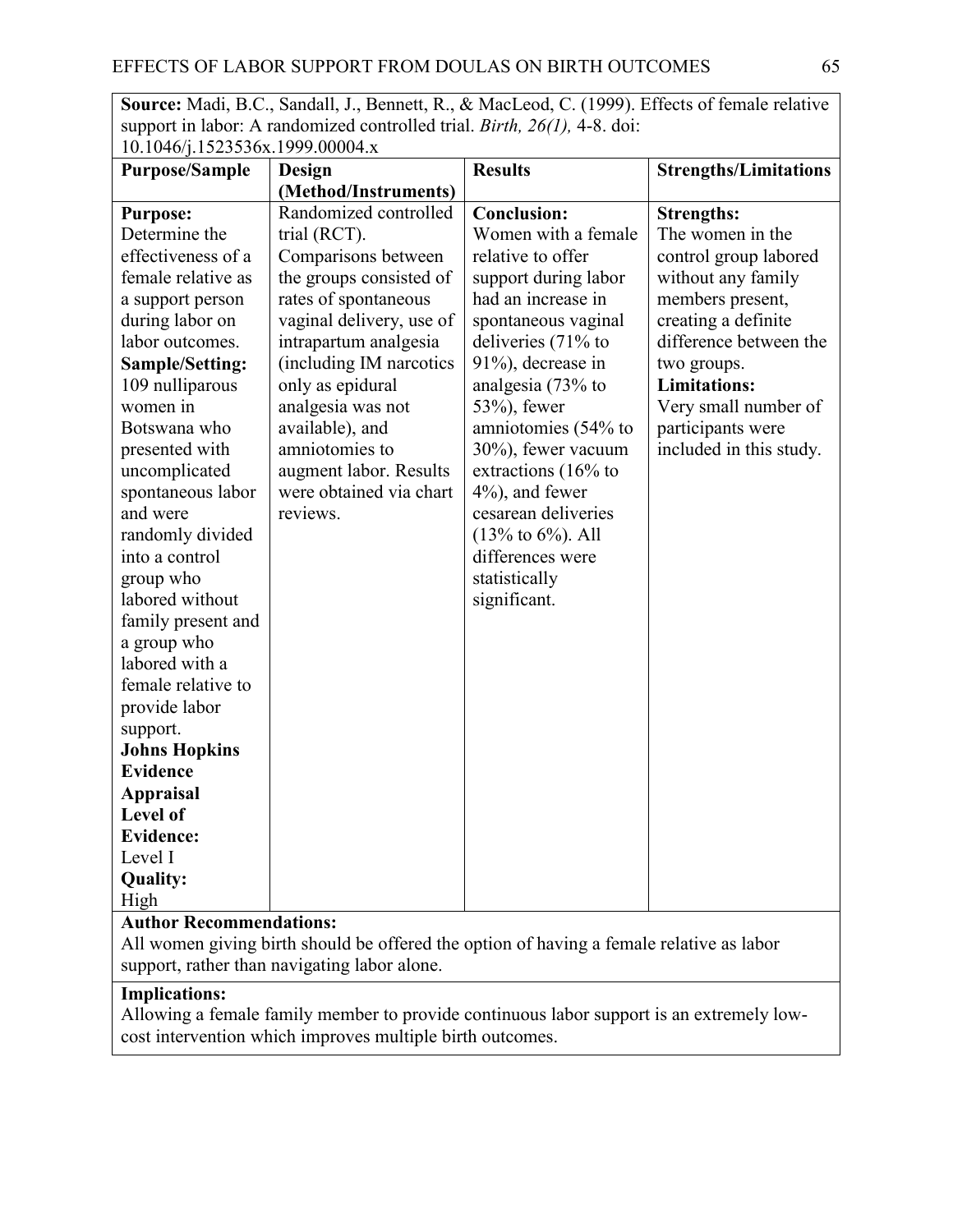**Source:** McGrath, S.K., & Kennel, J.H. (2008). A randomized controlled trial of continuous labor support for middle-class couples: Effect on cesarean delivery rates. *Birth, 35(2),* 92-97. doi: 10.1111/j.1523-536X.2008.00221.x

| <b>Purpose/Sample</b>          | <b>Design</b>           | <b>Results</b>                 | <b>Strengths/Limitations</b> |
|--------------------------------|-------------------------|--------------------------------|------------------------------|
|                                | (Method/Instruments)    |                                |                              |
| <b>Purpose:</b>                | Randomized controlled   | <b>Conclusion:</b>             | <b>Strengths:</b>            |
| Examine the                    | trial (RCT).            | The doula group had            | This study included          |
| perinatal effects of           | 196 women               | a significantly lower          | the support of a doula       |
| doula support for              | randomized into the     | cesarean delivery rate         | in additional to a           |
| nulliparous                    | control group and 224   | than the control group         | chosen support person,       |
| middle-income                  | women randomized        | $(13.4\% \text{ to } 25\%)$ as | which is unique as           |
| women                          | into the doula group    | well as a lower rate of        | many studies compare         |
| accompanied by a               | which included doula    | epidural analgesia             | the use of a doula to no     |
| male partner                   | support techniques      | $(64.7\% \text{ to } 76\%)$ in | support at all.              |
| during labor and               | such as closer physical | spontaneous labor. In          | <b>Limitations:</b>          |
| delivery.                      | proximity, touch, and   | induced labors, the            | Many laboring women          |
| Sample/Setting:                | eye contact with the    | decrease in cesarean           | are not accompanied          |
| 420 nulliparous                | laboring woman, and     | delivery rate was even         | by a male partner            |
| women in the                   | teaching, reassurance,  | more significant               | during labor and             |
| third trimester of             | and encouragement of    | $(12.5\% \text{ to } 58.8\%).$ | delivery, and this study     |
| an uncomplicated               | the woman and her       | 100% of couples rated          | doesn't take that            |
| pregnancy                      | male partner. Rates of  | their experience with          | aspect into account.         |
| enrolled in                    | labor induction,        | the doula positively.          | 78% of participants          |
| childbirth                     | epidural analgesia,     |                                | were white, 88% were         |
| education classes              | mode of delivery,       |                                | married, and 57% had         |
| in Cleveland,                  | maternal temperature,   |                                | a college degree.            |
| Ohio, Participants             | and evaluation of       |                                | These demographics           |
| were accompanied               | laboring were all       |                                | are not an accurate          |
| by a male partner              | assessed by chart       |                                | representation of the        |
| during labor and               | reviews and two         |                                | average laboring             |
| delivery.                      | questionnaires.         |                                | woman.                       |
| <b>Johns Hopkins</b>           |                         |                                |                              |
| <b>Evidence</b>                |                         |                                |                              |
| <b>Appraisal</b>               |                         |                                |                              |
| Level of                       |                         |                                |                              |
| <b>Evidence:</b>               |                         |                                |                              |
| Level I                        |                         |                                |                              |
| <b>Quality:</b>                |                         |                                |                              |
| High                           |                         |                                |                              |
| <b>Author Recommendations:</b> |                         |                                |                              |

Doula support is an effective pain management technique that is less expensive and virtually risk-free, benefiting all laboring women and should be made available in all maternity units.

# **Implications:**

Even in women who have adequate support available, the use of a doula for labor support can still improve outcomes. Almost all male support persons feel a benefit from having a doula.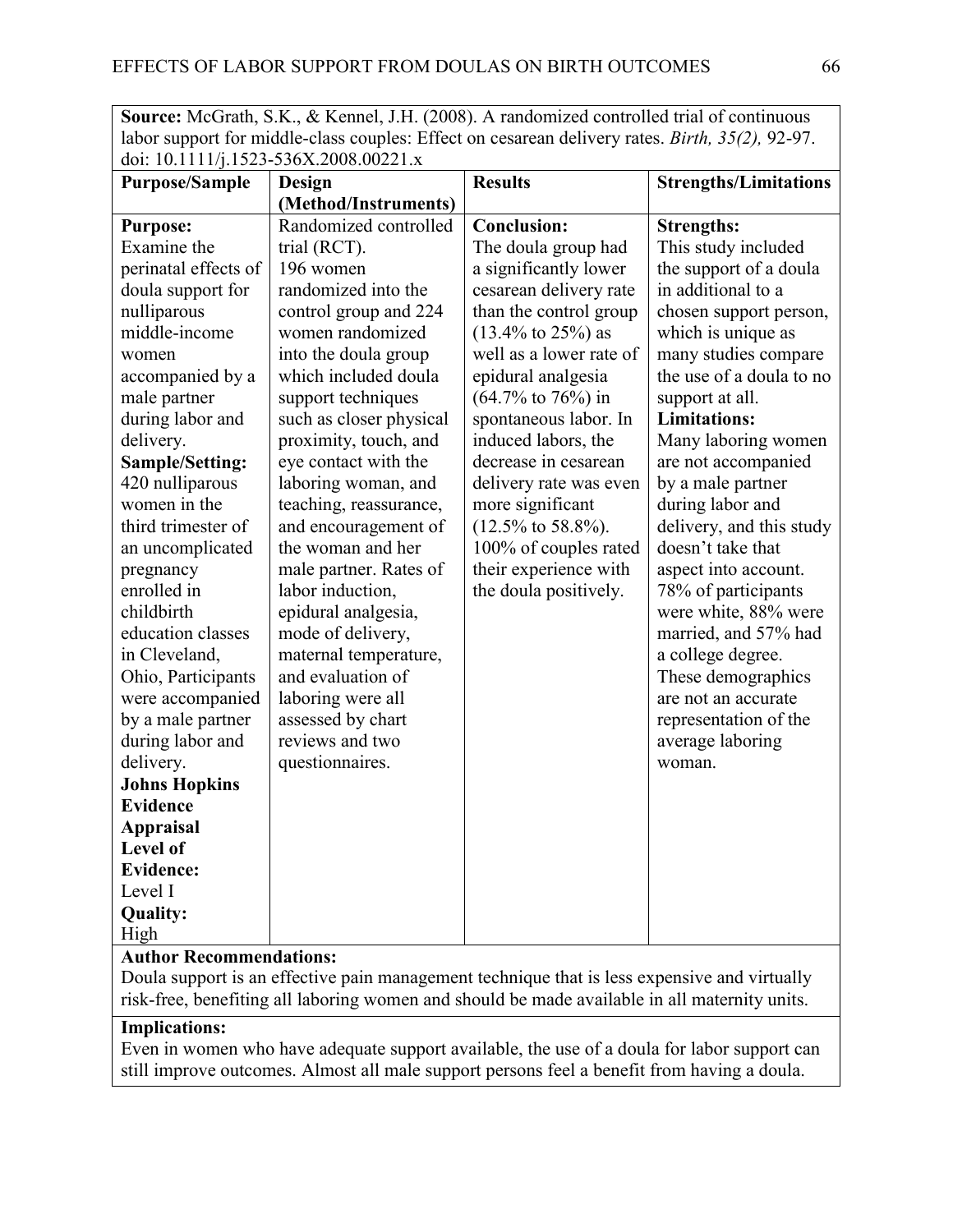**Source:** Morhason-Bello, I.O., Adedokun, B.O., Ojengbede, O.A., Olayemi, O., Oladokun, A., & Fabamwo, A.O. (2009). Assessment of the effect of psychosocial support during childbirth in Ibadan,southwest Nigeria: A randomized controlled trial. *Australia & New Zealand Journal of Obstetrics & Gynecology, 49(2),* 145-150. doi: 10.1111/j.1479-828X.2009.00983.x

| <b>Purpose/Sample</b>  | <b>Design</b>            | <b>Results</b>          | <b>Strengths/Limitations</b> |
|------------------------|--------------------------|-------------------------|------------------------------|
|                        | (Method/Instruments)     |                         |                              |
| <b>Purpose:</b>        | Randomized controlled    | <b>Conclusion:</b>      | <b>Strengths:</b>            |
| Assess what effect     | trial (RCT).             | Women who were          | Women were                   |
| psychosocial           | 292 women were           | allowed                 | randomized prenatally,       |
| support has on         | randomized to receive    | companionship during    | rather than                  |
| labor outcome.         | routine care, while 293  | labor were five times   | randomizing once in          |
| <b>Sample/Setting:</b> | had companionship in     | less likely to deliver  | labor and were able to       |
| 585 women with         | addition to routine care | via cesarean, had       | spend the majority of        |
| anticipated            | throughout labor until   | significantly shorter   | their labor experience       |
| vaginal delivery at    | two hours after          | duration of active      | either with or without       |
| the University         | delivery. The primary    | phase, lower pain       | companionship.               |
| College Hospital       | outcome measure was      | scores, shorter         | <b>Limitations:</b>          |
| in Ibadan, Nigeria.    | cesarean section rate,   | interval between        | In the group                 |
| Women were             | but others included      | delivery and initiation | randomized to receive        |
| randomized into        | duration of active       | of breastfeeding, and   | companionship,               |
| two groups during      | phase, pain score, time  | a more satisfying       | approximately 2/3 of         |
| the antenatal          | of breastfeeding         | labor experience.       | companions were              |
| period.                | initiation, and          |                         | husbands and 1/3 were        |
| <b>Johns Hopkins</b>   | description of labor     |                         | someone else,                |
| <b>Evidence</b>        | experience. Outcomes     |                         | typically a female           |
| <b>Appraisal</b>       | were determined via      |                         | friend or family             |
| Level of               | chart review and         |                         | member, but not every        |
| <b>Evidence:</b>       | patient interviews.      |                         | support companion            |
| Level I                |                          |                         | was the same.                |
| <b>Quality:</b>        |                          |                         |                              |
| Good                   |                          |                         |                              |

## **Author Recommendations:**

Women should be allowed companionship during labor to improve labor outcomes. It is an effective strategy to provide comparable quality services to laboring women.

## **Implications:**

Companionship during labor, whether husband, female family member, or friend, has a positive effect on labor outcomes, even when the companion is not trained or knowledgeable about labor or birth practices.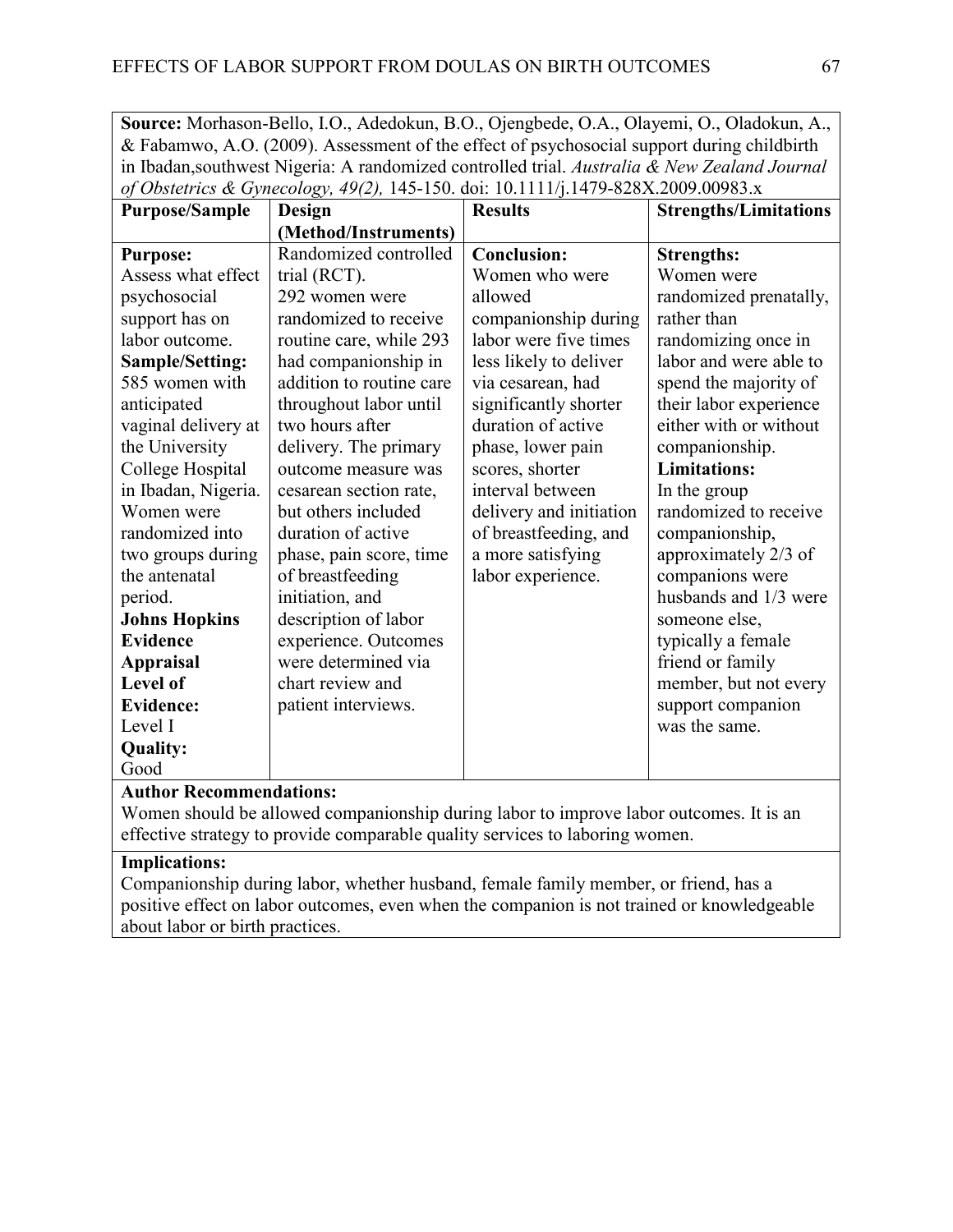**Source:** Mottl-Santiago, J., Walker, C., Ewan, J., Vragovic, O., Winder, S., & Stubblefield, P. (2008). A hospital-based doula program and childbirth outcomes in an urban, multicultural setting. *Maternal & Child Health Journal, 12(3),* 372-377. doi: 10.1007/s10995-007-0245-9

| <b>Purpose/Sample</b> | Design                    | <b>Results</b>           | <b>Strengths/Limitations</b> |
|-----------------------|---------------------------|--------------------------|------------------------------|
|                       | (Method/Instruments)      |                          |                              |
| <b>Purpose:</b>       | Quasi-experimental.       | <b>Conclusion:</b>       | <b>Strengths:</b>            |
| Determine             | All women were            | Between the two          | This study looked at         |
| differences in        | eligible to receive doula | groups there were no     | all women, not just          |
| birth and             | services from Birth       | significant              | nulliparous women,           |
| breastfeeding         | Sisters, and of those     | differences in           | and compared data            |
| outcomes for          | women in the study        | cesarean delivery        | from women cared for         |
| women who             | 9,297 declined the        | rates, epidural rates,   | by physicians versus         |
| received labor        | services and did not      | operative vaginal        | those cared for by           |
| support through a     | receive doula support,    | deliveries, or Apgar     | midwives.                    |
| hospital-based        | whereas $2,174$ women     | scores. But having       | <b>Limitations:</b>          |
| doula program         | received doula support.   | doula support was        | Women chose to               |
| versus those who      | This support included     | significantly            | receive or not receive       |
| did not.              | prenatal meetings with    | correlated with lower    | doula care, rather than      |
| Sample/Setting:       | the doula and doula       | rates of cesarean        | being randomly               |
| 11,471 women          | services throughout       | deliveries for           | assigned to a group.         |
| who gave birth to     | active labor, birth, and  | nulliparous women        | Those women who              |
| singleton, live       | the first several hours   | with a midwife           | choose doula support         |
| infants at 37         | postpartum. Using chart   | provider. Women          | may have also been           |
| weeks or greater      | reviews, outcomes         | who received doula       | more invested in the         |
| at Boston Medical     | measured included         | support also had         | type of labor outcomes       |
| Center.               | differences in cesarean   | statistically            | they wanted or in their      |
| <b>Johns Hopkins</b>  | delivery rates, epidural  | significant higher       | desire to breastfeed,        |
| <b>Evidence</b>       | use, operative vaginal    | rates of breastfeeding   | thus making them             |
| <b>Appraisal</b>      | delivery, Apgar scores,   | intent $(85%$ to $68%$ ) | request the doula            |
| <b>Level of</b>       | breastfeeding intent,     | and early initiation of  | support.                     |
| <b>Evidence:</b>      | and early breastfeeding   | breastfeeding (46%       |                              |
| Level II              | initiation rates.         | to $23%$ ).              |                              |
| <b>Quality:</b>       |                           |                          |                              |
| High                  |                           |                          |                              |

# **Author Recommendations:**

Culturally competent, lay perinatal social support is an important component of care for multicultural laboring women. Additional studies are necessary to fully understand the effects hospital-based doula support programs have in improving intrapartum and breastfeeding outcomes for diverse populations.

## **Implications:**

Even if a woman has the support of a doula, the type of care provider she chooses can also have an impact on her birth outcomes.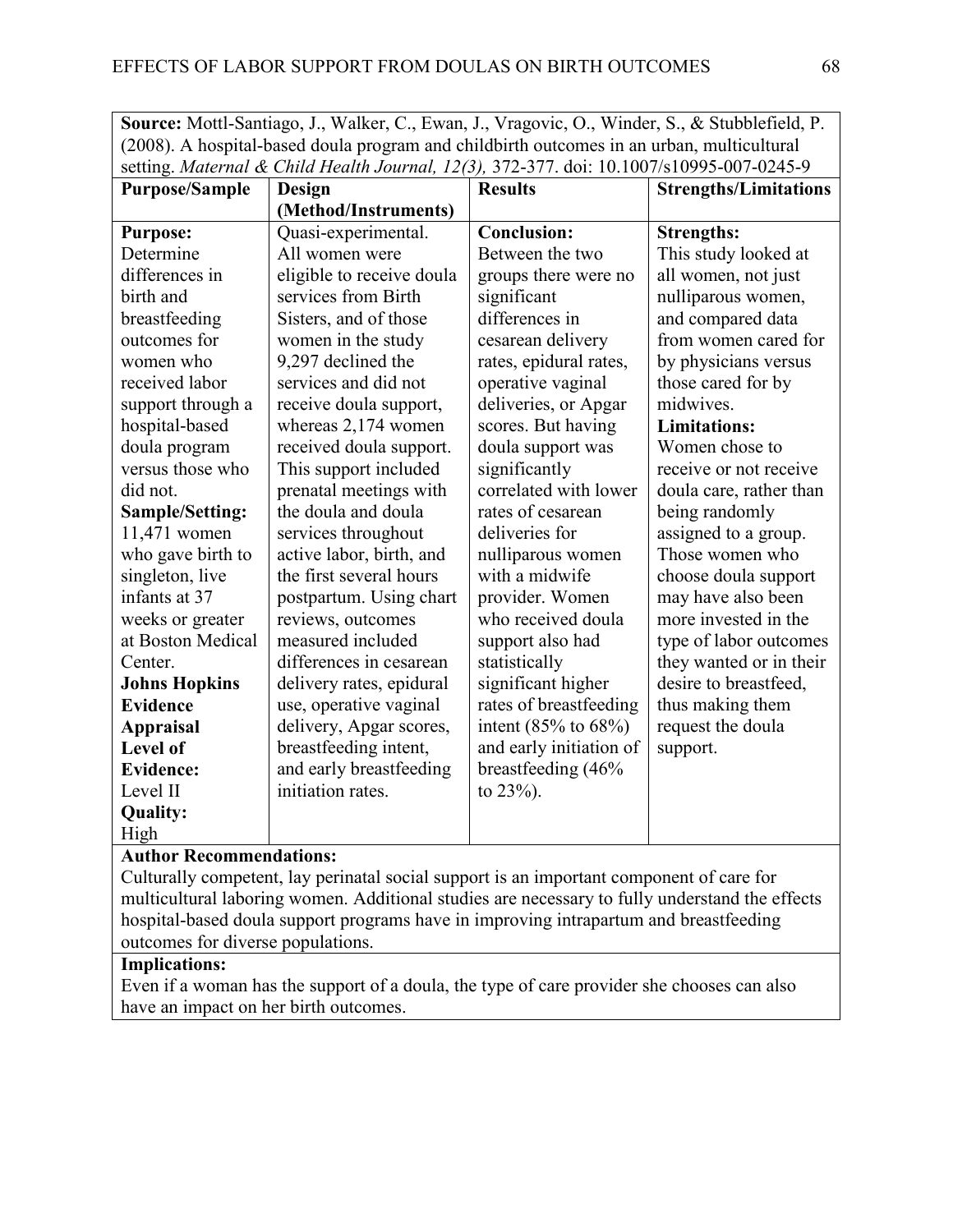Source: Paterno, M.T., Van Zandt, S.E., Murphy, J., & Jordan, E.T. (2012). Evaluation of a student-nurse doula program: An analysis of doula interventions and their impact on labor analgesia and cesarean birth. *Journal of Midwifery & Women's Health, 57(1),* 28-34. doi: 10.1111/j.1542-2011.2011.00091

| <b>Purpose/Sample</b>     | Design                    | <b>Results</b>     | <b>Strengths/Limitations</b> |
|---------------------------|---------------------------|--------------------|------------------------------|
|                           | (Method/Instruments)      |                    |                              |
| <b>Purpose:</b>           | Non-experimental.         | <b>Conclusion:</b> | <b>Strengths:</b>            |
| Describe specific doula   | A secondary analysis of   | Doulas used one    | This study compared          |
| interventions, explore    | birth record from         | more               | specific interventions       |
| differences in doula      | patients from the Birth   | intervention       | used by doulas, rather       |
| interventions by          | <b>Companions Program</b> | with patients      | than just the overall use    |
| attending provider (CNM   | database. Interventions   | cared for by       | of a doula on labor and      |
| versus obstetrician), and | utilized by doulas were   | <b>CNMs</b> rather | delivery outcomes.           |
| examine associations      | divided into physical     | than those         | <b>Limitations:</b>          |
| between doula             | interventions or          | attended to by     | Patient characteristics      |
| interventions, labor      | emotional and             | obstetricians.     | external to the study        |
| analgesia, and cesarean   | informational             | This statistically | could have influenced        |
| birth in women receiving  | interventions, with each  | significant        | their choice of              |
| doula care from student   | being measured. Use of    | increase in the    | provider, and the study      |
| nurses.                   | pain medication (IV       | total number of    | doesn't state whether        |
| Sample/Setting:           | analgesia or epidural)    | interventions      | the doulas knew what         |
| 678 birth records from    | and mode of delivery      | provided by        | type of provider was         |
| women in the East         | (vaginal or cesarean)     | doulas was         | caring for their patient.    |
| Baltimore area in the     | were also measured.       | associated with    | It would be interesting      |
| <b>Birth Companions</b>   |                           | decreased odds     | to know if the doulas        |
| Program database who      |                           | of epidural and    | used more                    |
| received continuous labor |                           | cesarean birth,    | interventions with           |
| support from students at  |                           | especially if      | certain patients because     |
| John Hopkins University   |                           | those              | the patients were more       |
| School of Nursing with    |                           | interventions      | open to the                  |
| doula training.           |                           | were physical      | interventions, possibly      |
| <b>Johns Hopkins</b>      |                           | interventions      | the reason they chose a      |
| <b>Evidence Appraisal</b> |                           | rather than        | midwife, or if the doula     |
| <b>Level of Evidence:</b> |                           | emotional/infor    | assumed the midwives         |
| Level III                 |                           | mational           | would be okay with           |
| <b>Quality:</b>           |                           | interventions.     | more interventions than      |
| High                      |                           |                    | obstetricians would.         |

#### **Author Recommendations:**

More qualitative studies should be done to better understand the psychosocial impacts of doula support during labor.

# **Implications:**

Doulas may perform differently when caring for different patients or when caring for patients with different types of care providers.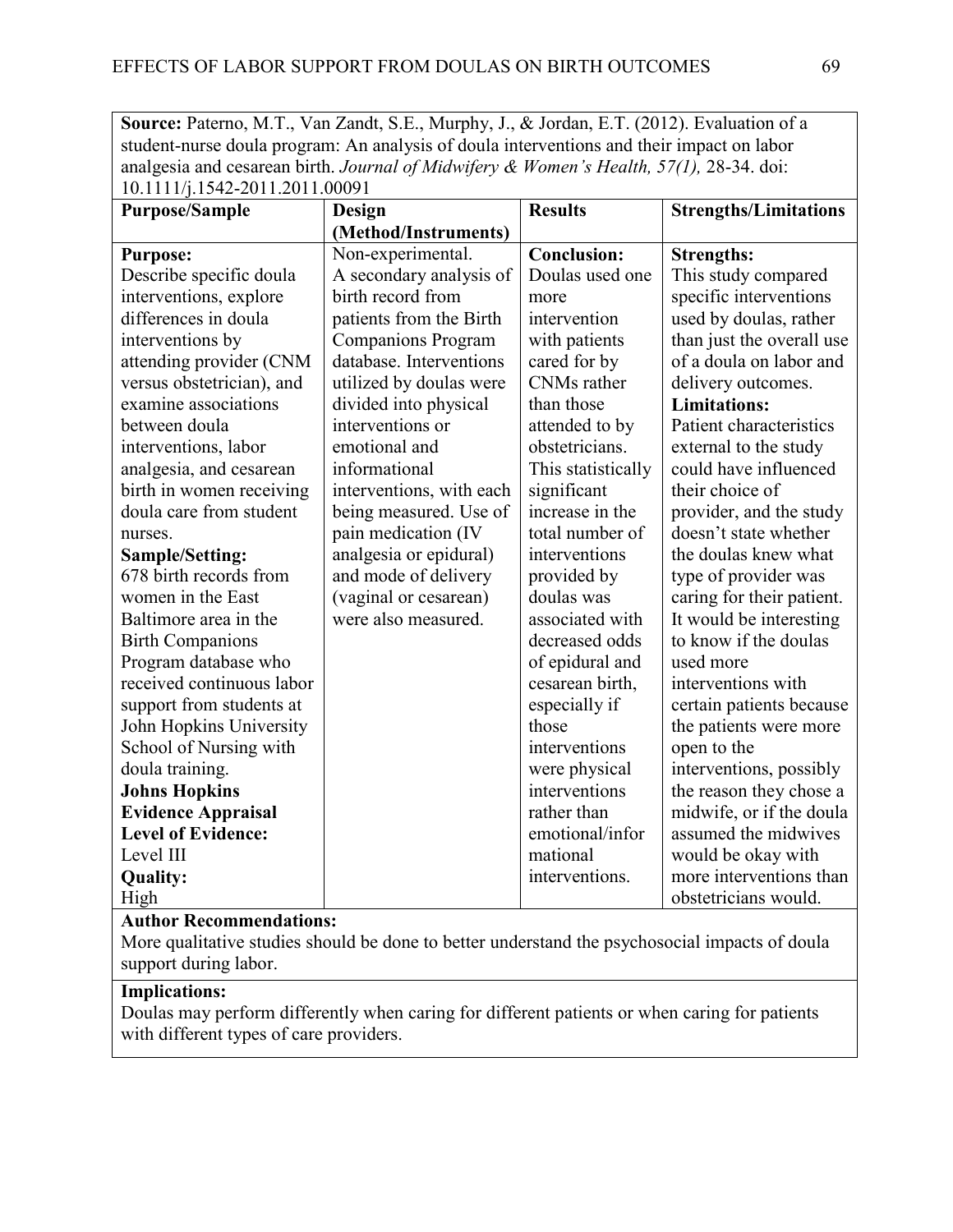**Source:** Safarzadeh, A., Beigi, M., Salehian, T., Khojasteh, F., Burayri, T., Navabirigi, S.D., & Ansari, H. (2012). Effect of doula support on labor pain and outcomes in primiparous women in Zahedan, southeastern Iran: A randomized controlled trial. *Journal of Pain & Relief, 1(112).* doi: 10.4172/2167-0846.1000112

| <b>Purpose/Sample</b> | $1(112)$ . a.s. 10. 11/2/210/0010.100011.<br><b>Design</b> | <b>Results</b>          | <b>Strengths/Limitations</b> |
|-----------------------|------------------------------------------------------------|-------------------------|------------------------------|
|                       | (Method/Instruments)                                       |                         |                              |
| <b>Purpose:</b>       | Randomized controlled                                      | <b>Conclusion:</b>      | <b>Strengths:</b>            |
| Determine the         | trial (RCT).                                               | No difference in pain   | Great care was taken         |
| effect of doula       | Women were randomly                                        | between the groups      | during the study to          |
| support on labor      | selected from the total                                    | was noted at the        | keep the two groups          |
| pain and              | patient population and                                     | beginning of active     | separate, including          |
| outcomes.             | then randomly divided                                      | labor, but pain was     | separate labor rooms,        |
| Sample/Setting:       | into two groups, with                                      | statistically           | screens between beds,        |
| 150 primiparous       | 75 women receiving                                         | significantly           | or beds at the opposite      |
| women with a          | standard care and 75                                       | decreased at the end    | ends of the same room.       |
| term, singleton       | women receiving doula                                      | of the second phase of  | This allowed the             |
| fetus, in active      | support from an                                            | labor in women          | control group                |
| labor in the          | untrained woman of                                         | receiving doula         | receiving standard care      |
| maternity wards       | the mother's choice,                                       | support. Those          | to not be influenced by      |
| of Zahedan and        | typically a mother,                                        | receiving doula         | the doulas                   |
| Mirjaveh in Iran.     | sister, or friend. The                                     | support also had        | <b>Limitations:</b>          |
| <b>Johns Hopkins</b>  | severity of pain was                                       | statistically           | Small sample size. The       |
| <b>Evidence</b>       | measured, as was                                           | significantly shorter   | women for the study          |
| <b>Appraisal</b>      | duration of active                                         | durations of active     | were randomly chosen         |
| <b>Level of</b>       | phases of labor, use of                                    | labor. There were no    | from the general             |
| <b>Evidence:</b>      | medication, and type of                                    | significant differences | population, meaning          |
| Level I               | delivery. This                                             | in duration of second   | there could have been        |
| <b>Quality:</b>       | information was                                            | stage of labor, use of  | a much larger number         |
| Good                  | obtained via chart                                         | medication, or type of  | of women included.           |
|                       | reviews.                                                   | delivery $(97.2%$       |                              |
|                       |                                                            | NSVD).                  |                              |

## **Author Recommendations:**

Doula support could be introduced as a way to support women during delivery, as it is a proven supportive role. A doula can act as emotional support to decrease pain, fear, and anxiety during labor and delivery.

## **Implications:**

Having doula support, even in the way of untrained family members, can provider a decrease in fear and anxiety during the labor process, which can lead to a decrease in pain as well.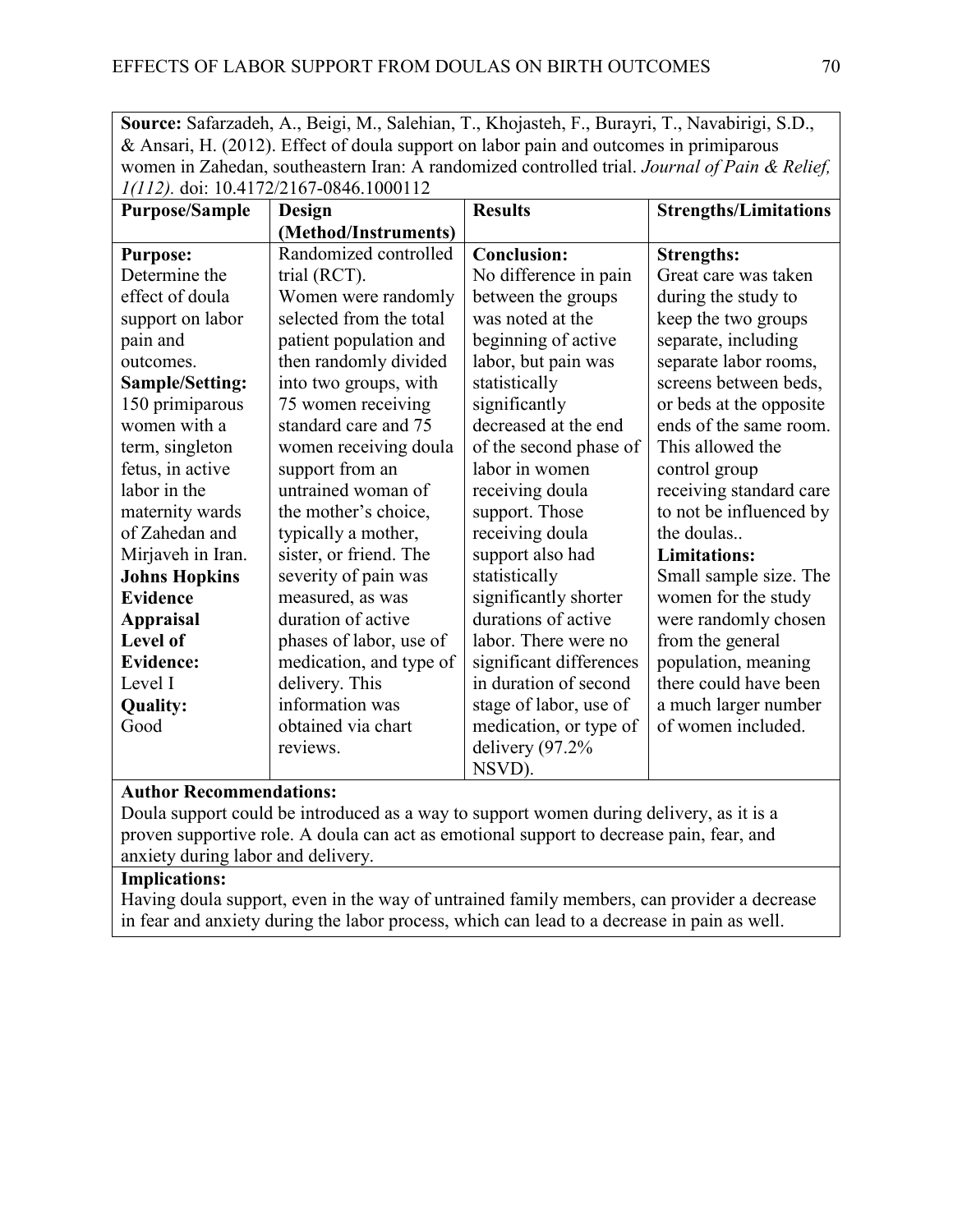**Source:** Shahshahan, Z., Mehrabian, F., & Mashoori, S. (2014). Effect of the presence of support person and routine intervention for women during childbirth in Isfahan, Iran: A randomized controlled trial. *Advanced Biomedical Research, 3(155)*. doi: 10.410312277.9175.137865.

| IU.4IUJI2277.7I7J.IJ70UJ. |                         |                         |                              |
|---------------------------|-------------------------|-------------------------|------------------------------|
| <b>Purpose/Sample</b>     | <b>Design</b>           | <b>Results</b>          | <b>Strengths/Limitations</b> |
|                           | (Method/Instruments)    |                         |                              |
| <b>Purpose:</b>           | Randomized controlled   | <b>Conclusion:</b>      | Strength:                    |
| Examine the               | trial (RCT).            | Overall, the presence   | This study shows how         |
| effects of the            | Women were divided      | of a support person     | the additional of a          |
| presence of a             | into four groups of 25  | decreased duration of   | doula can affect two         |
| continuous                | women each. Group 1     | labor and improved      | different styles of care     |
| support person            | included women with     | labor outcomes.         | in the same location.        |
| and routine               | routine intervention    | Women with a            | This shows the               |
| interventions             | plus support person,    | support person and no   | outcomes are related to      |
| during labor and          | Group 2 included        | routine interventions   | the doula intervention       |
| delivery in               | women with routine      | had the highest         | rather than other            |
| Isfahan, Iran.            | intervention, Group 3   | satisfaction scores,    | factors outside the          |
| Sample/Setting:           | included support        | whereas women with      | study.                       |
| 100 nulliparous           | person without routine  | only routine            | <b>Limitations:</b>          |
| women in                  | intervention, and       | interventions and no    | The study never              |
| spontaneous labor         | Group 4 did not have a  | support person had      | defined what the             |
| with a normal full-       | support person or       | the lowest satisfaction | routine interventions        |
| term pregnancy            | routine intervention.   | scores. Routine         | consisted of. It also        |
| and desire to have        | Following delivery,     | interventions along     | only looked at               |
| a natural vaginal         | patients were           | with a support person   | nulliparous women,           |
| delivery in Shahid        | interviewed about their | had the most            | meaning these findings       |
| Beheshti hospital         | experiences. Outcomes   | statistically           | cannot be generalized        |
| in Isfahan, Iran.         | measured included       | significant decrease in | to apply to multiparous      |
| <b>Johns Hopkins</b>      | length of first and     | duration of labor       | women as well.               |
| <b>Evidence</b>           | second stage of labor,  | compared to any         |                              |
| <b>Appraisal</b>          | perineal tears, pain    | group. The rate of      |                              |
| Level of                  | before and after labor, | perineal tears and      |                              |
| <b>Evidence:</b>          | and satisfaction with   | pain before and after   |                              |
| Level I                   | labor experience.       | labor were              |                              |
| <b>Quality:</b>           |                         | statistically decreased |                              |
| High                      |                         | with use of a support   |                              |
|                           |                         | person as well.         |                              |

# **Author Recommendations:**

The presence of a support person during labor and delivery in Iranian women can decrease the length of labor and improve labor outcomes, but more studies need to be done. Routine interventions should also be discussed with patients, as they decrease the duration of labor, but also decrease a women's satisfaction.

# **Implications:**

While having a doula can be very beneficial, both improving satisfaction and labor outcomes, the environment and hospital interventions also play a role as well.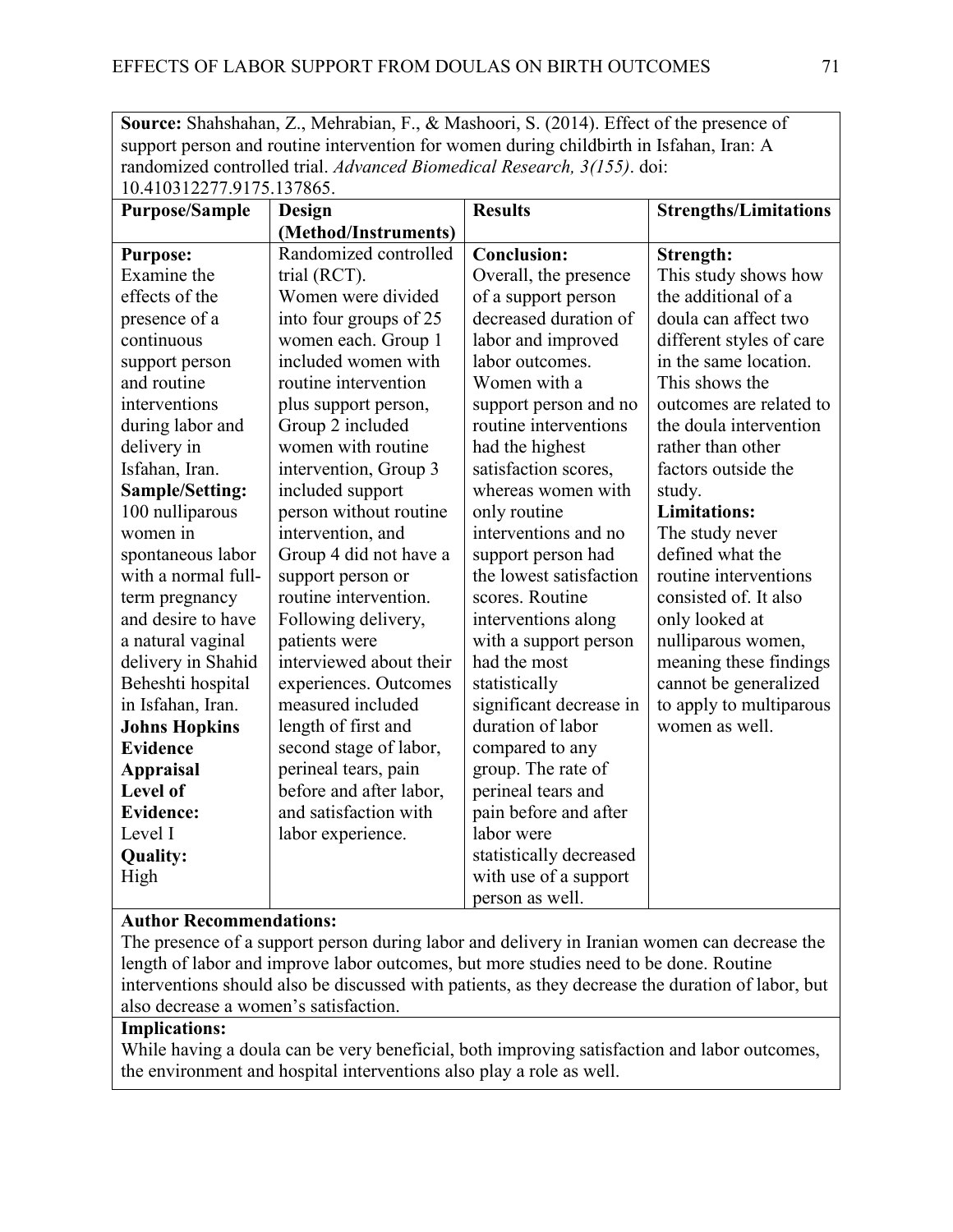| <b>Source:</b> Trueba, G., Contreras, C., Velazco, M.T., Lara, E.G., & Martinez, H.B. (2000).        |
|------------------------------------------------------------------------------------------------------|
| Alternative strategy to decrease cesarean section: Support by doulas during labor. <i>Journal of</i> |
| Perinatal Education, 9(2), 8-13. doi: 10.1624/105812400X87608                                        |

|                       | 1 Chinani Bancanon, 7(2), 6-15. aoi. 10.1024/1050124002107000 |                    |                               |
|-----------------------|---------------------------------------------------------------|--------------------|-------------------------------|
| <b>Purpose/Sample</b> | Design                                                        | <b>Results</b>     | <b>Strengths/Limitations</b>  |
|                       | (Method/Instruments)                                          |                    |                               |
| <b>Purpose:</b>       | Randomized controlled                                         | <b>Conclusion:</b> | <b>Strengths:</b>             |
| Evaluate the          | trial (RCT).                                                  | Support by doulas  | Before the women were         |
| efficacy of the       | Women were randomly                                           | during labor was   | admitted and assigned to a    |
| support given by      | divided into two groups                                       | associated with a  | group, none of them had       |
| a doula during        | of 50 women each, one                                         | statistically      | received professional         |
| labor to reduce       | group receiving                                               | significant        | preparation for their births. |
| the cesarean rate.    | standard care and the                                         | reduction in both  | All information they          |
| Sample/Setting:       | other receiving the                                           | oxytocin           | received during labor in      |
| 100 nulliparous       | support of a childbirth                                       | administration     | regards to relaxation,        |
| women in a            | educator trained as a                                         | $(96\%$ versus     | breathing techniques,         |
| public general        | doula. Outcome                                                | $42\%$ ) and       | expected sensations, or       |
| hospital in           | measures included                                             | cesarean delivery  | typical emotions was from     |
| Mexico City           | duration of labor, use                                        | (12 women versus   | the doula, if they had one.   |
| who were term,        | of oxytocin, epidural                                         | 1 woman, a         | <b>Limitations:</b>           |
| in active labor,      | use, and mode of                                              | 1,100%             | There was no substitute       |
| 3cm or more           | delivery (vaginal or                                          | reduction). There  | intervention for the group    |
| dilated, without      | cesarean).                                                    | was also a         | receiving standard care and   |
| a previous            |                                                               | decrease in        | the physicians and nurses     |
| uterine incision,     |                                                               | duration of labor  | were also aware of the study  |
| with adequate         |                                                               | $(19:38)$ hours    | going on, which could have    |
| pelvises.             |                                                               | versus $14:51$     | shaped their interventions.   |
| <b>Johns Hopkins</b>  |                                                               | hours) and use of  | Prior knowledge of            |
| <b>Evidence</b>       |                                                               | epidural (32%      | labor/birth was not assessed. |
| <b>Appraisal</b>      |                                                               | versus 8%), but    | Although no women             |
| Level of              |                                                               | these outcomes     | attended a class, their level |
| <b>Evidence:</b>      |                                                               | were not           | of preparedness was likely    |
| Level I               |                                                               | statistically      | not all the same.             |
| <b>Quality:</b>       |                                                               | significant.       |                               |
| High                  |                                                               |                    |                               |

## **Author Recommendations:**

Clear benefits with physical, emotional, and financial implications are found following doula support, and there are no known risks. Every reasonable effort should be made to ensure that laboring women receive support from those close to them, and additionally from doulas. Further studies are necessary to determine the level of doula training that creates the best outcomes.

## **Implications:**

Childbirth educators make ideal doulas because they already have much of the skills and training in place. Having a doula greatly impacts labor and delivery outcomes, especially if a woman has not been educated or prepared for labor before it begins.